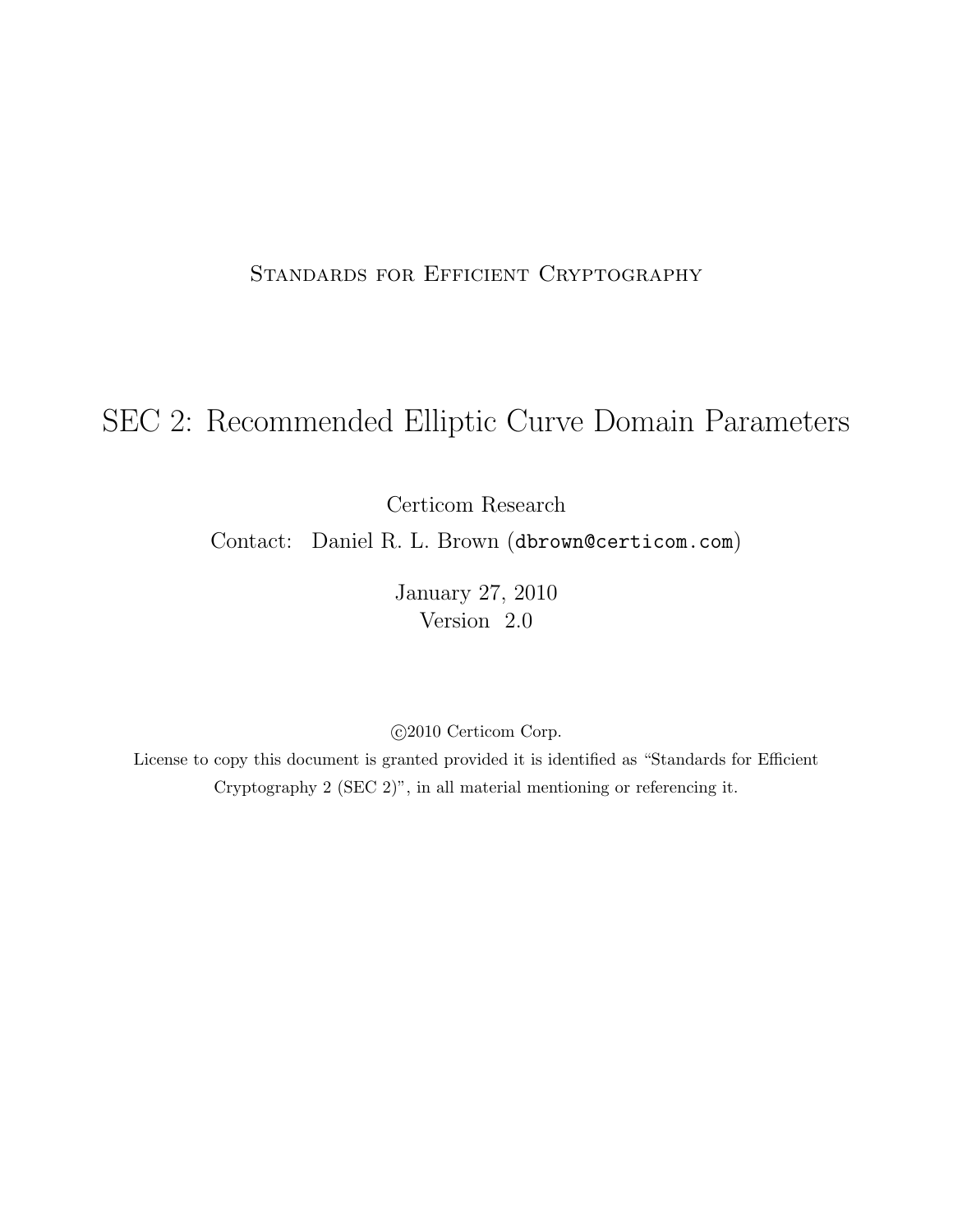# Contents

| 1                                                                                   |     | Introduction                                                                       | $\mathbf{1}$   |  |  |  |  |  |  |  |  |  |
|-------------------------------------------------------------------------------------|-----|------------------------------------------------------------------------------------|----------------|--|--|--|--|--|--|--|--|--|
|                                                                                     | 1.1 |                                                                                    | $\mathbf{1}$   |  |  |  |  |  |  |  |  |  |
|                                                                                     | 1.2 |                                                                                    | $\mathbf{1}$   |  |  |  |  |  |  |  |  |  |
|                                                                                     | 1.3 | $\overline{1}$                                                                     |                |  |  |  |  |  |  |  |  |  |
|                                                                                     | 1.4 |                                                                                    |                |  |  |  |  |  |  |  |  |  |
|                                                                                     | 1.5 |                                                                                    | $\mathbf{1}$   |  |  |  |  |  |  |  |  |  |
| $\bf{2}$                                                                            |     | Recommended Elliptic Curve Domain Parameters over $\mathbb{F}_p$                   | 3              |  |  |  |  |  |  |  |  |  |
|                                                                                     | 2.1 | Properties of Elliptic Curve Domain Parameters over $\mathbb{F}_p$                 | 3              |  |  |  |  |  |  |  |  |  |
|                                                                                     | 2.2 | Recommended 192-bit Elliptic Curve Domain Parameters over $\mathbb{F}_p$           | 6              |  |  |  |  |  |  |  |  |  |
|                                                                                     |     | 2.2.1                                                                              | $\overline{6}$ |  |  |  |  |  |  |  |  |  |
|                                                                                     |     | 2.2.2                                                                              | 6              |  |  |  |  |  |  |  |  |  |
|                                                                                     | 2.3 | Recommended 224-bit Elliptic Curve Domain Parameters over $\mathbb{F}_p$           | $\overline{7}$ |  |  |  |  |  |  |  |  |  |
|                                                                                     |     | 2.3.1                                                                              | $\overline{7}$ |  |  |  |  |  |  |  |  |  |
|                                                                                     |     | 2.3.2                                                                              | 8              |  |  |  |  |  |  |  |  |  |
|                                                                                     | 2.4 | Recommended 256-bit Elliptic Curve Domain Parameters over $\mathbb{F}_p$           | 9              |  |  |  |  |  |  |  |  |  |
|                                                                                     |     | 2.4.1                                                                              | 9              |  |  |  |  |  |  |  |  |  |
|                                                                                     |     | 2.4.2                                                                              | 9              |  |  |  |  |  |  |  |  |  |
|                                                                                     | 2.5 | Recommended 384-bit Elliptic Curve Domain Parameters over $\mathbb{F}_p$<br>10     |                |  |  |  |  |  |  |  |  |  |
|                                                                                     |     | 2.5.1<br><b>10</b>                                                                 |                |  |  |  |  |  |  |  |  |  |
|                                                                                     | 2.6 | Recommended 521-bit Elliptic Curve Domain Parameters over $\mathbb{F}_p$<br>11     |                |  |  |  |  |  |  |  |  |  |
|                                                                                     |     | 2.6.1<br>11                                                                        |                |  |  |  |  |  |  |  |  |  |
| 3                                                                                   |     | Recommended Elliptic Curve Domain Parameters over $\mathbb{F}_{2^m}$<br>13         |                |  |  |  |  |  |  |  |  |  |
|                                                                                     | 3.1 | Properties of Elliptic Curve Domain Parameters over $\mathbb{F}_{2^m}$<br>13       |                |  |  |  |  |  |  |  |  |  |
| 3.2<br>Recommended 163-bit Elliptic Curve Domain Parameters over $\mathbb{F}_{2^m}$ |     |                                                                                    |                |  |  |  |  |  |  |  |  |  |
|                                                                                     |     | 17<br>3.2.1                                                                        |                |  |  |  |  |  |  |  |  |  |
|                                                                                     |     | 3.2.2<br>17                                                                        |                |  |  |  |  |  |  |  |  |  |
|                                                                                     |     | 3.2.3<br><b>18</b>                                                                 |                |  |  |  |  |  |  |  |  |  |
|                                                                                     | 3.3 | Recommended 233-bit Elliptic Curve Domain Parameters over $\mathbb{F}_{2^m}$<br>19 |                |  |  |  |  |  |  |  |  |  |
|                                                                                     |     | 3.3.1<br>19                                                                        |                |  |  |  |  |  |  |  |  |  |
|                                                                                     |     | 3.3.2<br>19                                                                        |                |  |  |  |  |  |  |  |  |  |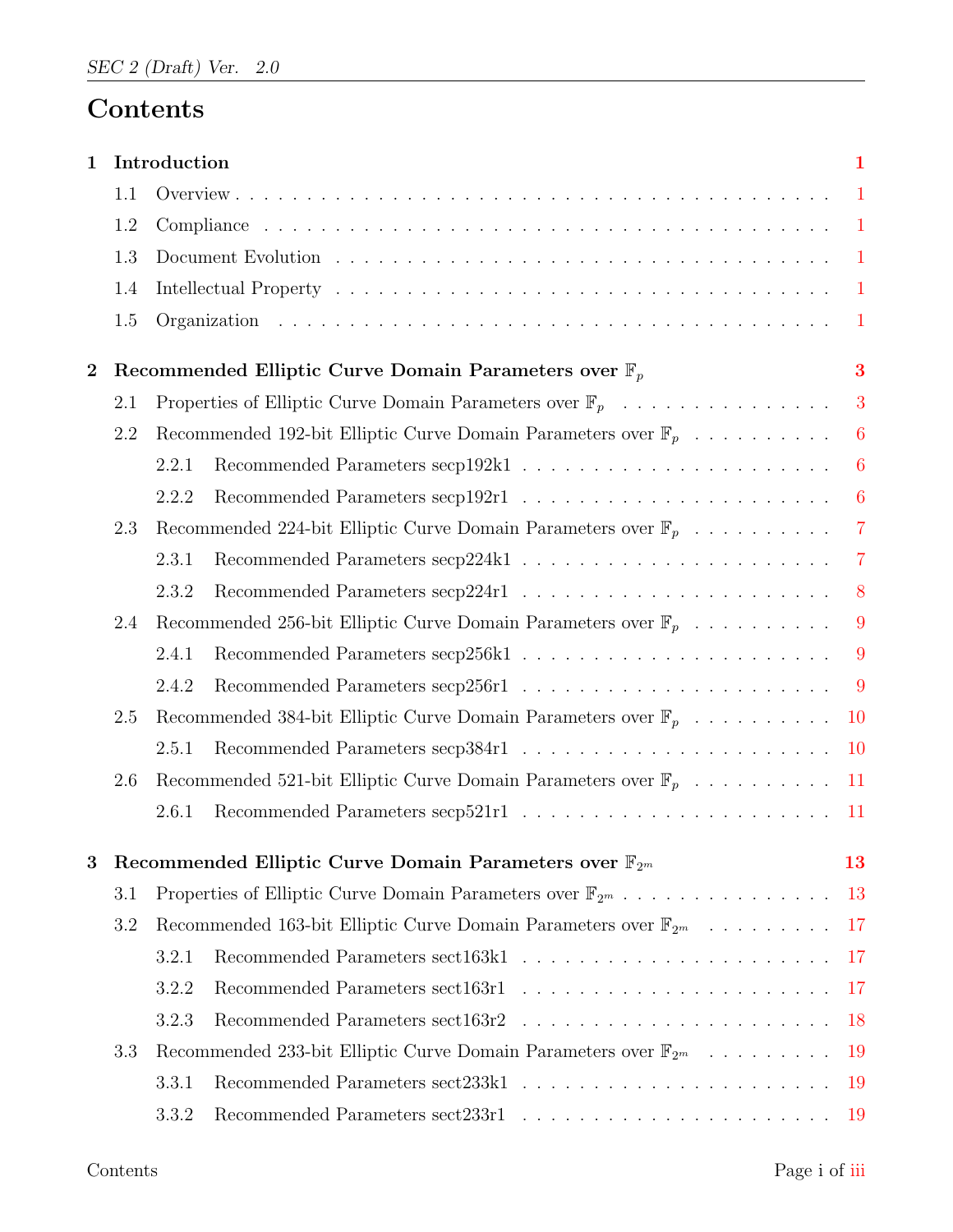|     | 3.4 | Recommended 239-bit Elliptic Curve Domain Parameters over $\mathbb{F}_{2^m}$<br>-20 |                                                                                 |               |  |  |  |  |  |  |
|-----|-----|-------------------------------------------------------------------------------------|---------------------------------------------------------------------------------|---------------|--|--|--|--|--|--|
|     |     | 3.4.1                                                                               |                                                                                 | -20           |  |  |  |  |  |  |
| 3.5 |     |                                                                                     |                                                                                 |               |  |  |  |  |  |  |
|     |     | 3.5.1                                                                               |                                                                                 |               |  |  |  |  |  |  |
|     |     | 3.5.2                                                                               |                                                                                 |               |  |  |  |  |  |  |
|     | 3.6 |                                                                                     | Recommended 409-bit Elliptic Curve Domain Parameters over $\mathbb{F}_{2^m}$ 23 |               |  |  |  |  |  |  |
|     |     | 3.6.1                                                                               |                                                                                 | 23            |  |  |  |  |  |  |
|     |     | 3.6.2                                                                               |                                                                                 | -24           |  |  |  |  |  |  |
|     | 3.7 | Recommended 571-bit Elliptic Curve Domain Parameters over $\mathbb{F}_{2^m}$        |                                                                                 |               |  |  |  |  |  |  |
|     |     | 3.7.1                                                                               |                                                                                 | 25            |  |  |  |  |  |  |
|     |     | 3.7.2                                                                               |                                                                                 | <sup>26</sup> |  |  |  |  |  |  |
|     |     | A ASN.1 Syntax                                                                      |                                                                                 | 28            |  |  |  |  |  |  |
|     | A.1 |                                                                                     |                                                                                 | 28            |  |  |  |  |  |  |
|     | A.2 |                                                                                     |                                                                                 | 29            |  |  |  |  |  |  |
|     |     | A.2.1                                                                               | OIDs for Recommended Parameters over $\mathbb{F}_p$                             | <b>29</b>     |  |  |  |  |  |  |
|     |     | A.2.2                                                                               | OIDs for Recommended Parameters over $\mathbb{F}_{2^m}$                         | 30            |  |  |  |  |  |  |
|     |     | A.2.3                                                                               |                                                                                 | -30           |  |  |  |  |  |  |
|     |     | <b>B</b> References                                                                 |                                                                                 | 33            |  |  |  |  |  |  |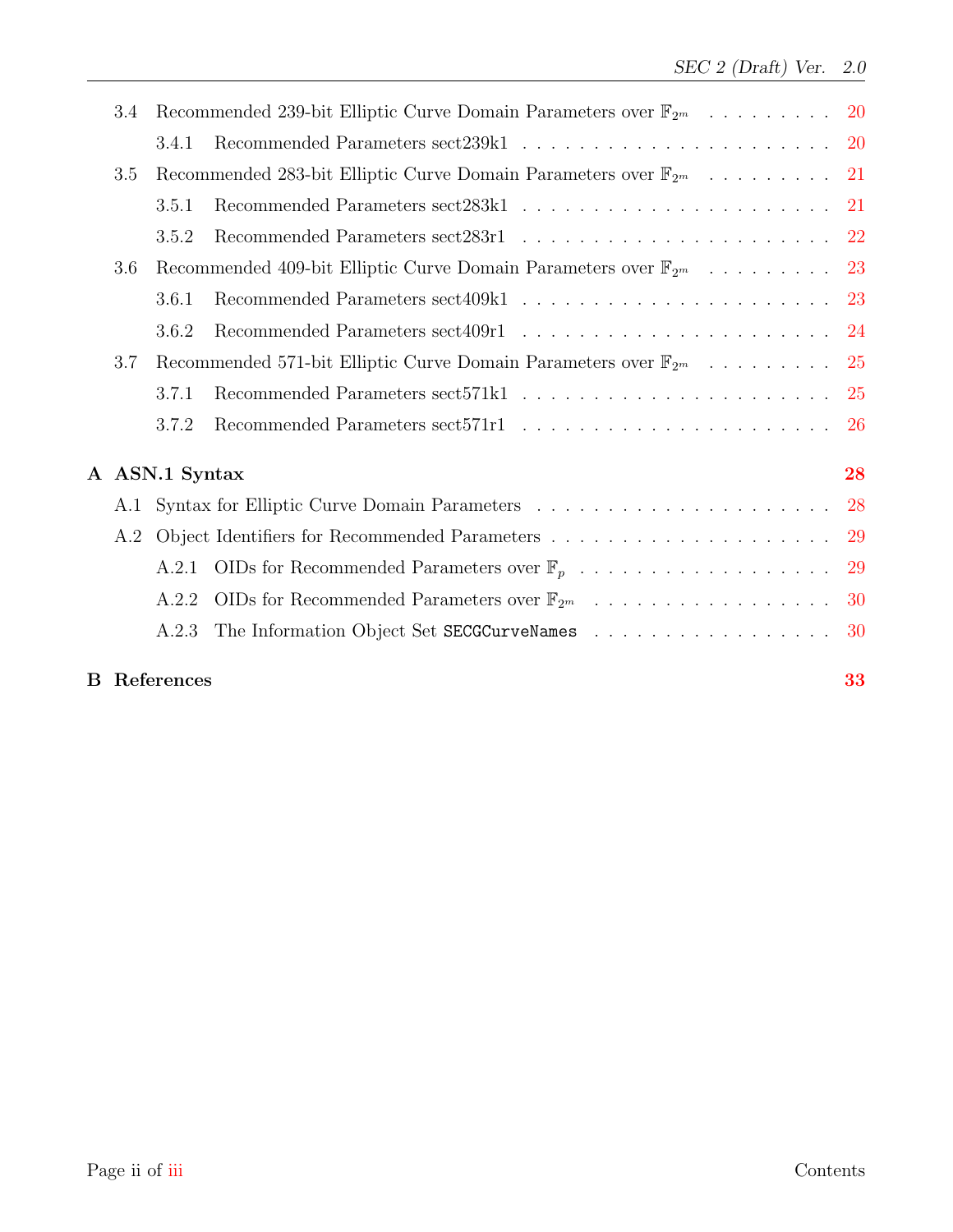# List of Tables

<span id="page-3-0"></span>

| $\mathbf{1}$   | Properties of Recommended Elliptic Curve Domain Parameters over $\mathbb{F}_n$ 4      |  |
|----------------|---------------------------------------------------------------------------------------|--|
| 2              |                                                                                       |  |
|                |                                                                                       |  |
| $\overline{4}$ | Properties of Recommended Elliptic Curve Domain Parameters over $\mathbb{F}_{2^m}$ 15 |  |
| $5\quad$       | Status of Recommended Elliptic Curve Domain Parameters over $\mathbb{F}_{2^m}$ 16     |  |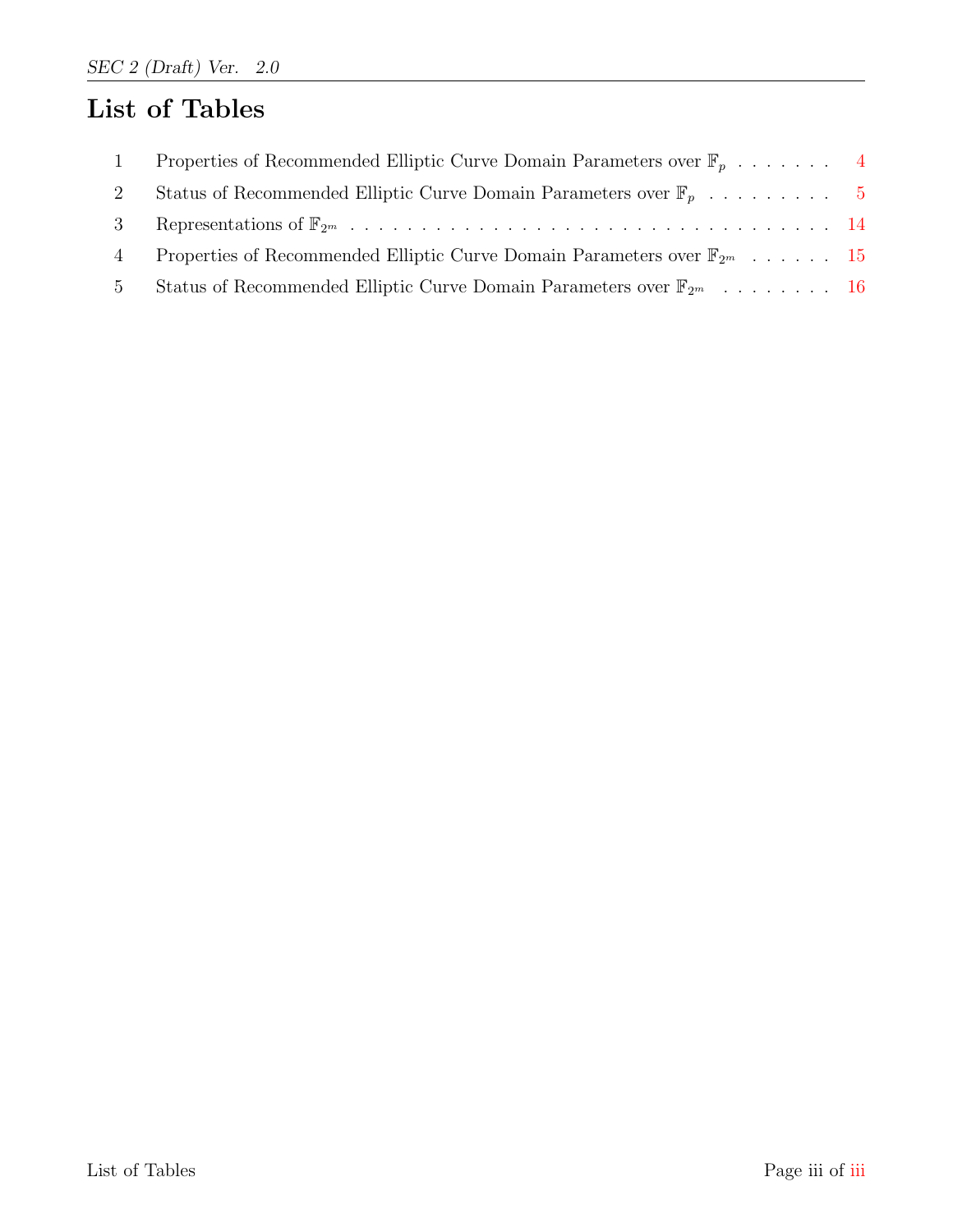# <span id="page-4-0"></span>1 Introduction

# <span id="page-4-1"></span>1.1 Overview

This document lists example elliptic curve domain parameters at commonly required security levels for use by implementers of SEC 1 [\[SEC 1\]](#page-35-1) and other ECC standards like ANSI X9.62 [\[X9.62\]](#page-35-2), ANSI X9.63 [\[X9.63\]](#page-35-3), and IEEE 1363 [\[1363\]](#page-35-4) and IEEE 1363a [\[1363A\]](#page-35-5).

It is strongly recommended that implementers select parameters from among the parameters listed in this document when they deploy ECC-based products in order to encourage the deployment of interoperable ECC-based solutions.

# <span id="page-4-2"></span>1.2 Compliance

Implementations may claim compliance with the recommended parameters specified in this document provided some subset of the recommended parameters is used by the cryptographic schemes based on elliptic curve cryptography included in the implementation.

It is envisioned that implementations choosing to comply with this document will typically choose also to comply with its companion document, SEC 1 [\[SEC 1\]](#page-35-1).

It is intended to make a validation system available so that implementors can check compliance with this document—see the SECG website, <www.secg.org>, for further information.

# <span id="page-4-3"></span>1.3 Document Evolution

This document will be reviewed every five years to ensure it remains up to date with cryptographic advances. The next scheduled review will therefore take place in February 2015.

Additional intermittent reviews may also be performed from time-to-time as deemed necessary by the Standards for Efficient Cryptography Group.

# <span id="page-4-4"></span>1.4 Intellectual Property

The reader's attention is called to the possibility that compliance with this document may require use of an invention covered by patent rights. By publication of this document, no position is taken with respect to the validity of this claim or of any patent rights in connection therewith. The patent holder(s) may have filed with the SECG a statement of willingness to grant a license under these rights on fair, reasonable and nondiscriminatory terms and conditions to applicants desiring to obtain such a license. Additional details may be obtained from the patent holder and from the SECG website, www.secg.org.

### <span id="page-4-5"></span>1.5 Organization

This document is organized as follows.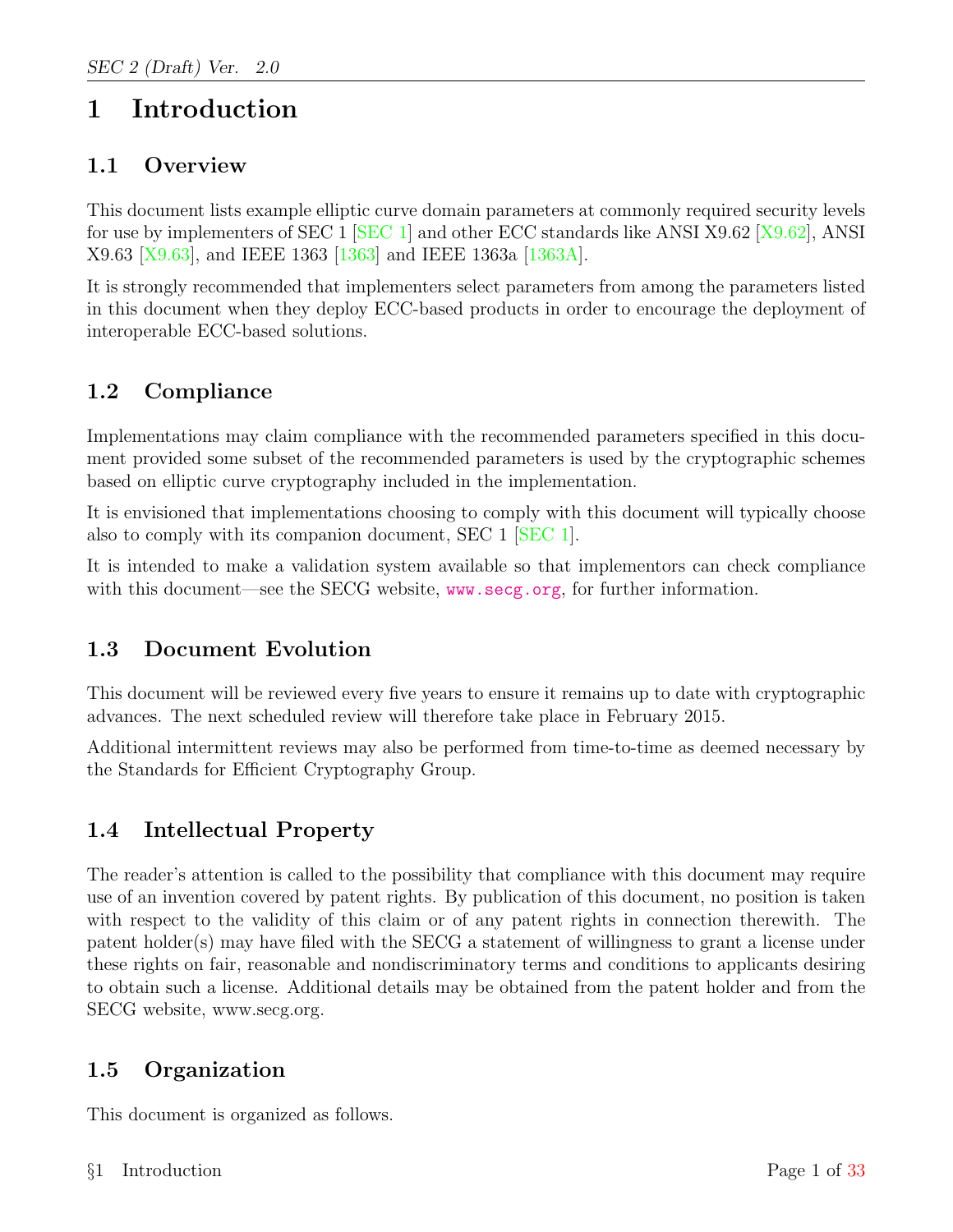The main body of the document focuses on the specification of recommended elliptic curve domain parameters. Section [2](#page-6-0) describes recommended elliptic curve domain parameters over  $\mathbb{F}_p$ , and Section [3](#page-16-0) describes recommended elliptic curve domain parameters over  $\mathbb{F}_{2^m}$ .

The appendices to the document provide additional relevant material. Appendix [A](#page-31-0) provides reference ASN.1 syntax for implementations to use to identify the parameters. Appendix [B](#page-35-6) lists the references cited in the document.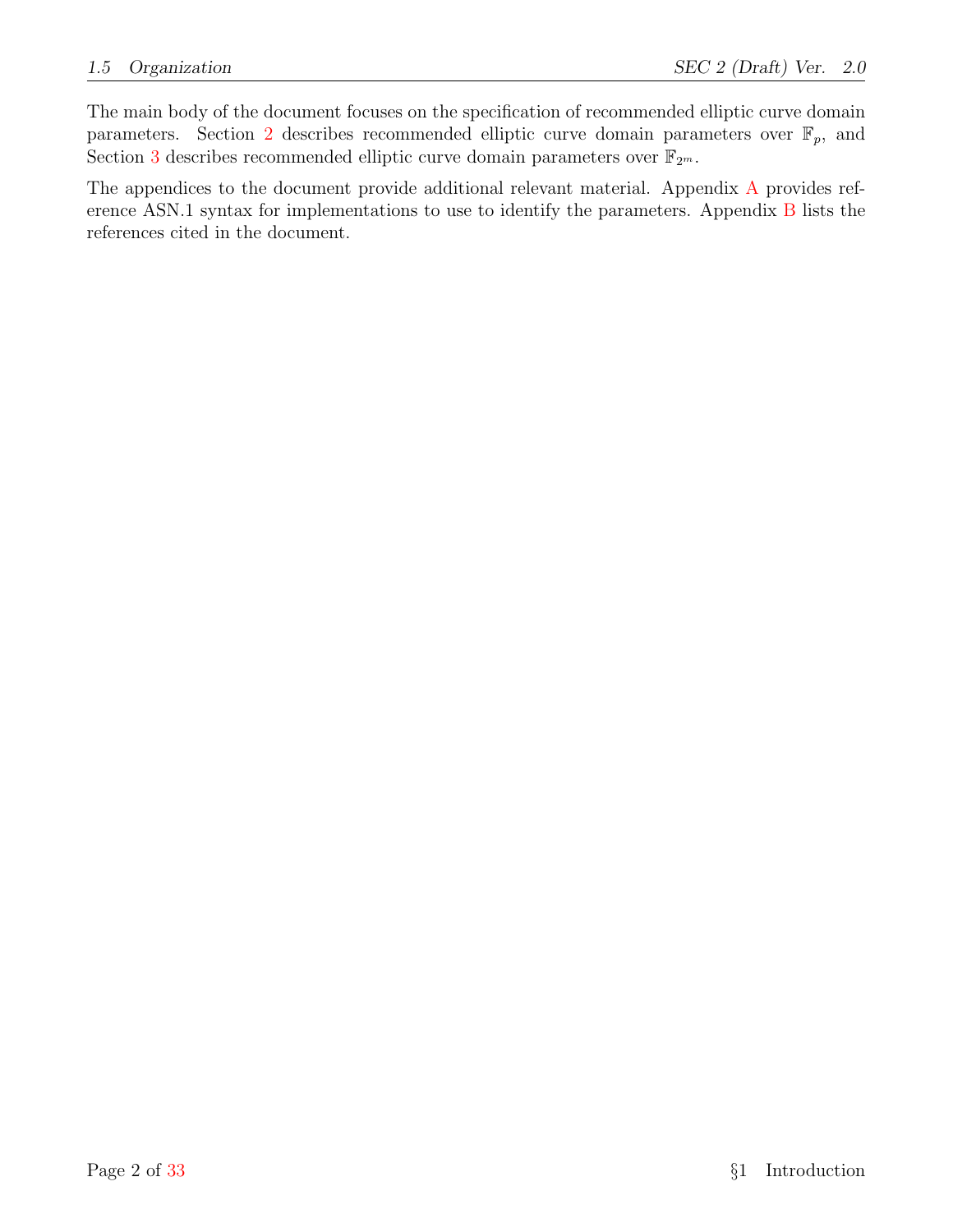# <span id="page-6-0"></span>2 Recommended Elliptic Curve Domain Parameters over  $\mathbb{F}_p$

This section specifies the elliptic curve domain parameters over  $\mathbb{F}_p$  recommended in this document.

The section is organized as follows. First Section [2.1](#page-6-1) describes relevant properties of the recommended parameters over  $\mathbb{F}_p$ . Then Section [2.2](#page-9-0) specifies recommended 192-bit elliptic curve domain parameters over  $\mathbb{F}_p$ , Section [2.3](#page-10-0) specifies recommended 224-bit elliptic curve domain parameters over  $\mathbb{F}_p$ , Section [2.4](#page-12-0) specifies recommended 256-bit elliptic curve domain parameters over  $\mathbb{F}_p$ , Section [2.5](#page-13-0) specifies recommended 384-bit elliptic curve domain parameters over  $\mathbb{F}_p$ , Section [2.6](#page-14-0) specifies recommended 521-bit elliptic curve domain parameters over  $\mathbb{F}_p$ ,

### <span id="page-6-1"></span>2.1 Properties of Elliptic Curve Domain Parameters over  $\mathbb{F}_p$

Following SEC 1 [\[SEC 1\]](#page-35-1), elliptic curve domain parameters over  $\mathbb{F}_p$  are a sextuple:

$$
T = (p, a, b, G, n, h)
$$

consisting of an integer p specifying the finite field  $\mathbb{F}_p$ , two elements  $a, b \in \mathbb{F}_p$  specifying an elliptic curve  $E(\mathbb{F}_p)$  defined by the equation:

$$
E: y^2 \equiv x^3 + a \cdot x + b \pmod{p},
$$

a base point  $G = (x_G, y_G)$  on  $E(\mathbb{F}_p)$ , a prime n which is the order of G, and an integer h which is the cofactor  $h = \#E(\mathbb{F}_p)/n$ .

When elliptic curve domain parameters are specified in this document, each component of this sextuple is represented as an octet string converted using the conventions specified in SEC 1 [\[SEC 1\]](#page-35-1).

Again following SEC 1 [\[SEC 1\]](#page-35-1), elliptic curve domain parameters over  $\mathbb{F}_p$  must have:

$$
\lceil \log_2 p \rceil \in \{192, 224, 256, 384, 521\}.
$$

This restriction is designed to encourage interoperability while allowing implementers to supply commonly required security levels—recall that elliptic curve domain parameters over  $\mathbb{F}_p$  with  $\lceil \log_2 p \rceil = 2t$  supply approximately t bits of security—meaning that solving the logarithm problem on the associated elliptic curve is believed to take approximately  $2<sup>t</sup>$  operations.

Here recommended elliptic curve domain parameters are supplied at each of the sizes allowed in SEC 1.

All the recommended elliptic curve domain parameters over  $\mathbb{F}_p$  use special form primes for their field order p. These special form primes facilitate especially efficient implementations like those described in [\[Nat99\]](#page-35-7). Recommended elliptic curve domain parameters over  $\mathbb{F}_p$  which use random primes for their field order  $p$  may be added later if commercial demand for such parameters increases.

The elliptic curve domain parameters over  $\mathbb{F}_p$  supplied at each security level typically consist of examples of two different types of parameters—one type being parameters associated with a Koblitz curve and the other type being parameters chosen verifiably at random—although only verifiably random parameters are supplied at export strength and at extremely high strength.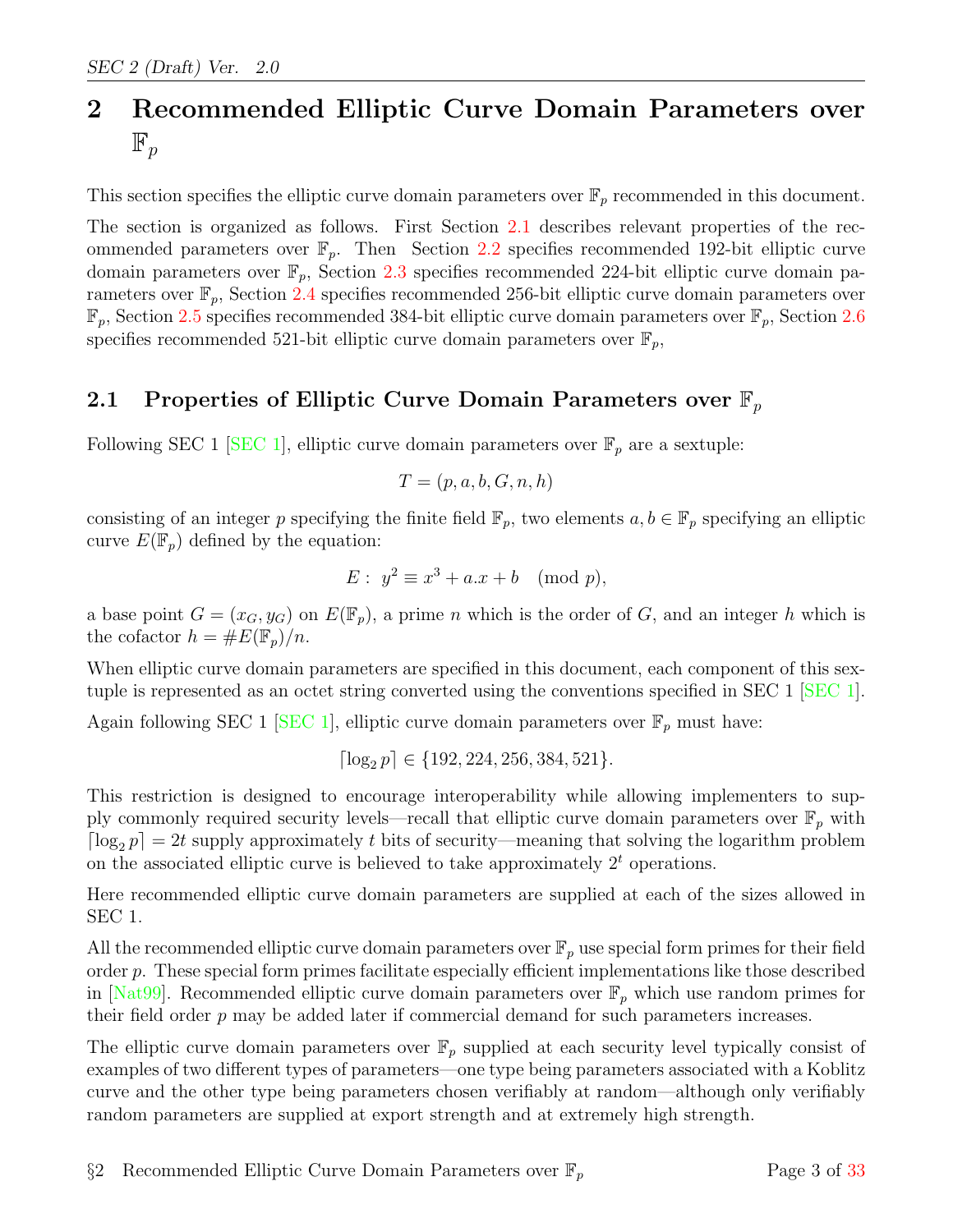Parameters associated with a Koblitz curve admit especially efficient implementation. The name Koblitz curve is best-known when used to describe binary anomalous curves over  $\mathbb{F}_{2^m}$  which have  $a, b \in \{0, 1\}$  [\[Kob92\]](#page-35-8). Here it is generalized to refer also to curves over  $\mathbb{F}_p$  which possess an efficiently computable endomorphism [\[GLV01\]](#page-35-9). The recommended parameters associated with a Koblitz curve were chosen by repeatedly selecting parameters admitting an efficiently computable endomorphism until a prime order curve was found.

Verifiably random parameters offer some additional conservative features. These parameters are chosen from a seed using SHA-1 as specified in ANSI X9.62 [\[X9.62\]](#page-35-2). This process ensures that the parameters cannot be predetermined. The parameters are therefore extremely unlikely to be susceptible to future special-purpose attacks, and no trapdoors can have been placed in the parameters during their generation. When elliptic curve domain parameters are chosen verifiably at random, the seed S used to generate the parameters may optionally be stored along with the parameters so that users can verify the parameters were chosen verifiably at random.

Here verifiably random parameters have been chosen either so that the associated elliptic curve has prime order, or so that scalar multiplication of points on the associated elliptic curve can be accelerated using Montgomery's method [\[Mon87\]](#page-36-1). The recommended verifiably random parameters were chosen by repeatedly selecting a random seed and counting the number of points on the corresponding curve until appropriate parameters were found. Typically the parameters were chosen so that  $a = p - 3$  because such parameters admit efficient implementation. For a given p, approximately half the isomorphism classes of elliptic curves over  $\mathbb{F}_p$  contain a curve with  $a = p-3$ .

|                  |  |  |  |  | See SEC 1 [SEC 1] for further guidance on the selection of elliptic curve domain parameters over |  |
|------------------|--|--|--|--|--------------------------------------------------------------------------------------------------|--|
| $\mathbb{F}_n$ . |  |  |  |  |                                                                                                  |  |

| Parameters                    | Section | Strength | <b>Size</b> | RSA/DSA | Koblitz<br><b>or</b><br>ran-<br>dom |
|-------------------------------|---------|----------|-------------|---------|-------------------------------------|
| secp192k1                     | 2.2.1   | 96       | 192         | 1536    | $\mathbf{k}$                        |
| $\rm{secp}192r1$              | 2.2.2   | 96       | 192         | 1536    | r                                   |
| $\secp224k1$                  | 2.3.1   | 112      | 224         | 2048    | $\mathbf k$                         |
| $\mathrm{secp}224\mathrm{r}1$ | 2.3.2   | 112      | 224         | 2048    | r                                   |
| $\mathrm{secp}256k1$          | 2.4.1   | 128      | 256         | 3072    | $\mathbf{k}$                        |
| $\mathrm{secp}256r1$          | 2.4.2   | 128      | 256         | 3072    | r                                   |
| secp384r1                     | 2.5.1   | 192      | 384         | 7680    | r                                   |
| $\mathrm{secp}521\mathrm{r}1$ | 2.6.1   | 256      | 521         | 15360   | r                                   |

<span id="page-7-0"></span>Table 1: Properties of Recommended Elliptic Curve Domain Parameters over  $\mathbb{F}_p$ 

The recommended elliptic curve domain parameters over  $\mathbb{F}_p$  have been given nicknames to enable them to be easily identified. The nicknames were chosen as follows. Each name begins with sec to denote 'Standards for Efficient Cryptography', followed by a p to denote parameters over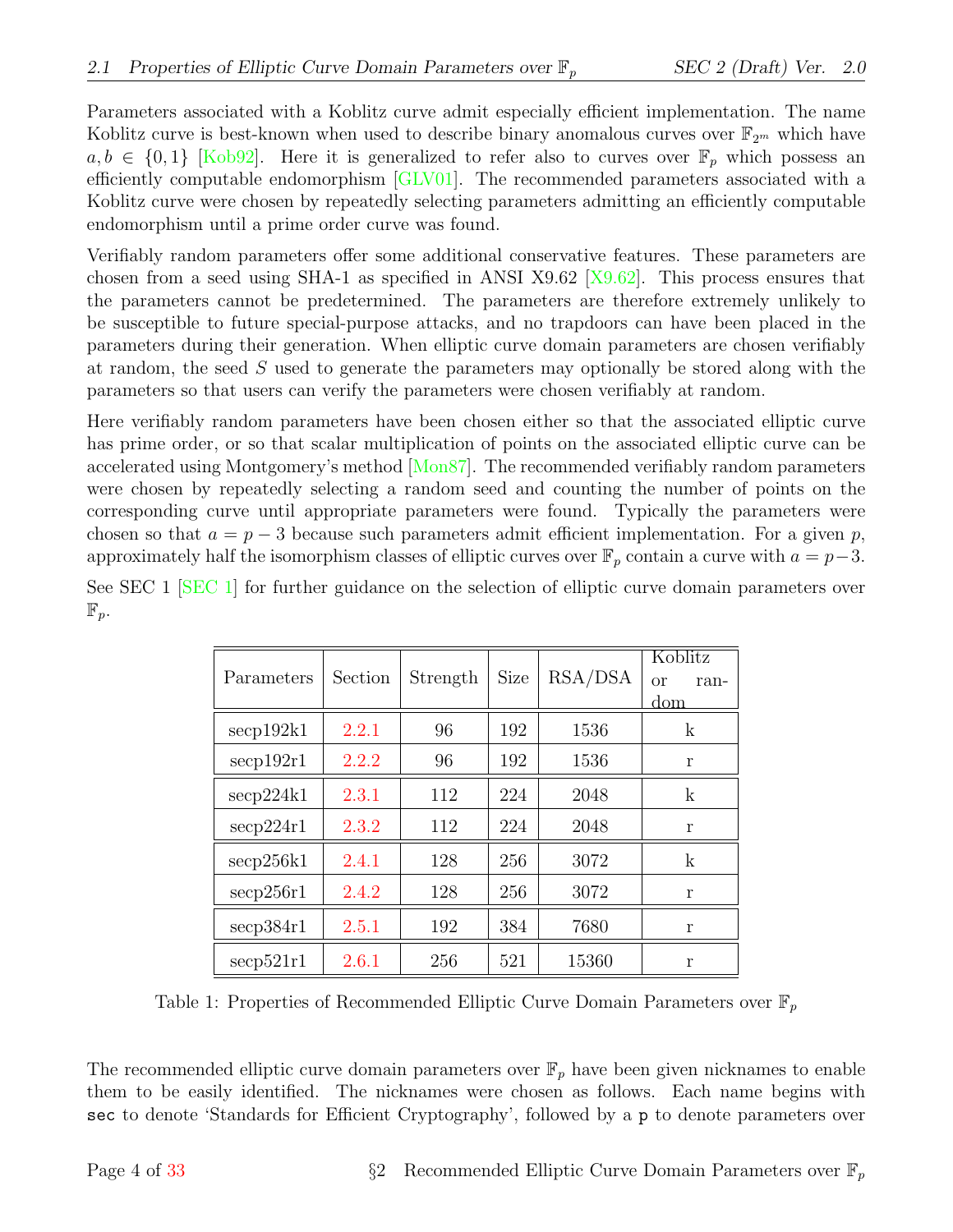$\mathbb{F}_p$ , followed by a number denoting the length in bits of the field size p, followed by a k to denote parameters associated with a Koblitz curve or an r to denote verifiably random parameters, followed by a sequence number.

Table [1](#page-7-0) summarizes salient properties of the recommended elliptic curve domain parameters over  $\mathbb{F}_p$ .

Information is represented in Table [1](#page-7-0) as follows. The column labelled 'parameters' gives the nickname of the elliptic curve domain parameters. The column labelled 'section' refers to the section of this document where the parameters are specified. The column labelled 'strength' gives the approximate number of bits of security the parameters offer. The column labelled 'size' gives the length in bits of the field order. The column labelled 'RSA/DSA' gives the approximate size of an RSA or DSA modulus at comparable strength. (See SEC 1 [\[SEC 1\]](#page-35-1) for precise technical guidance on the strength of elliptic curve domain parameters.) Finally the column labelled 'Koblitz or random' indicates whether the parameters are associated with a Koblitz curve — 'k' — or were chosen verifiably at random — 'r'.

| Parameters           | Section | ANSI X9.62    | ANSI X9.63   | echeck       | <b>IEEE P1363</b> | <b>IPSec</b> | <b>NIST</b> | <b>WAP</b>   |
|----------------------|---------|---------------|--------------|--------------|-------------------|--------------|-------------|--------------|
| $\mathrm{sep192k1}$  | 2.2.1   | $\mathbf{c}$  | $\mathbf{c}$ | $\mathbf{c}$ | $\mathbf{c}$      |              |             | $\mathbf{c}$ |
| $\mathrm{secp192r1}$ | 2.2.2   | r             | r            | $\mathbf{c}$ | $\mathbf{c}$      | r            | r           | $\mathbf{c}$ |
| $\mathrm{seq}224k1$  | 2.3.1   | $\mathbf{c}$  | $\mathbf{c}$ | $\mathbf{c}$ | $\mathbf{c}$      |              |             | $\mathbf{c}$ |
| $\secp224r1$         | 2.3.2   | r             | r            | $\mathbf{c}$ | $\mathbf{c}$      | r            | r           | $\mathbf{c}$ |
| $\mathrm{seq}256k1$  | 2.4.1   | $\mathbf{c}$  | $\mathbf{c}$ | $\mathbf{c}$ | $\mathbf{c}$      |              |             | $\mathbf{c}$ |
| $\rm{seq}256r1$      | 2.4.2   | r             | r            | $\mathbf{c}$ | $\mathbf{c}$      | r            | r           | $\mathbf{c}$ |
| $\mathrm{seq}384r1$  | 2.5.1   | $\mathcal{C}$ | r            | $\mathbf{c}$ | $\mathbf{c}$      | r            | r           | $\mathbf{c}$ |
| $\mathrm{seq}521r1$  | 2.6.1   |               |              | $\mathbf{c}$ | C                 | r            | r           | $\mathbf{c}$ |

<span id="page-8-0"></span>Table 2: Status of Recommended Elliptic Curve Domain Parameters over  $\mathbb{F}_p$ 

Table [2](#page-8-0) summarizes the status of the recommended elliptic curve domain parameters over  $\mathbb{F}_p$  with respect to their alignment with other standards.

Information is represented in Table [2](#page-8-0) as follows. The column labelled 'parameters' gives the nickname of the elliptic curve domain parameters. The column labelled 'section' refers to the section of this document where the parameters are specified. The remaining columns give the status of the parameters with respect to various other standards which specify mechanisms based on elliptic curve cryptography: 'ANSI X9.62' refers to the ANSI X9.62 standard  $[X9.62]$ , 'ANSI X9.63' refers to the ANSI X9.63 standard [\[X9.63\]](#page-35-3), 'echeck' refers to the draft FSML standard [\[Fin99\]](#page-35-10), 'IEEE P1363' refers to the IEEE 1363 standard [\[1363\]](#page-35-4), 'IPSec' refers to the recent internet draft related to ECC [\[Int06\]](#page-35-11) submitted to the IETF's IPSec working group, 'NIST' refers to the list of recommended parameters recently released by the U.S. government [\[Nat99\]](#page-35-7), and 'WAP' refers to the Wireless Application Forum's WTLS standard [\[WTLS\]](#page-35-12). In these columns, a '-' denotes parameters non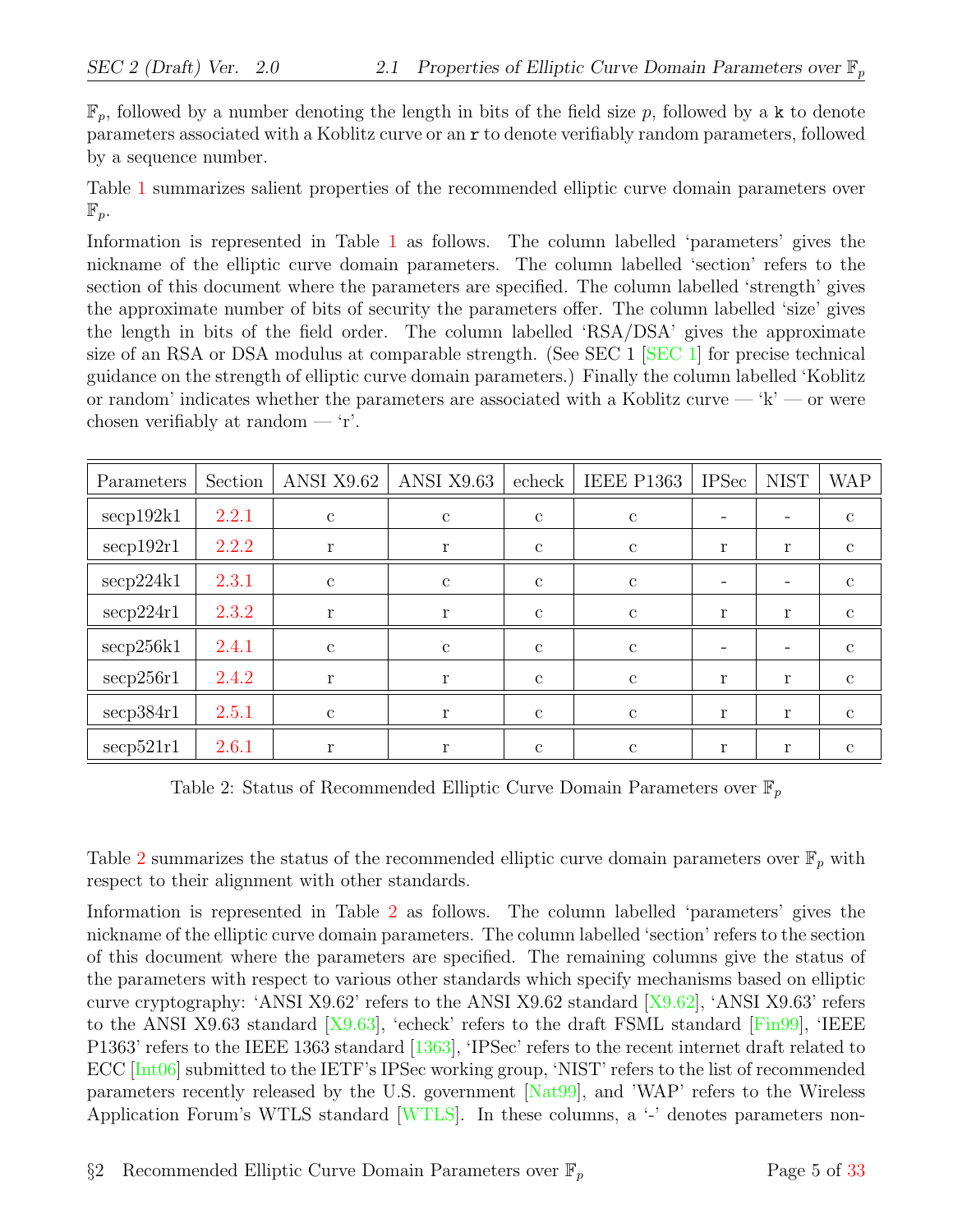conformant with the standard, a 'c' denotes parameters conformant with the standard, and an 'r' denotes parameters explicitly recommended in the standard.

Note that ANSI X9.62 has been updated. The set of recommended parameters in the updated ANSI X9.62 [\[X9.62\]](#page-35-2) is a subset of the set of recommended parameters in this document.

#### <span id="page-9-0"></span>2.2 Recommended 192-bit Elliptic Curve Domain Parameters over  $\mathbb{F}_p$

This section specifies the two recommended 192-bit elliptic curve domain parameters over  $\mathbb{F}_p$  in this document: parameters secp192k1 associated with a Koblitz curve, and verifiably random parameters secp192r1.

Section [2.2.1](#page-9-1) specifies the elliptic curve domain parameters secp192k1, and Section [2.2.2](#page-9-2) specifies the elliptic curve domain parameters secp192r1.

#### <span id="page-9-1"></span>2.2.1 Recommended Parameters secp192k1

The elliptic curve domain parameters over  $\mathbb{F}_p$  associated with a Koblitz curve secp192k1 are specified by the sextuple  $T = (p, a, b, G, n, h)$  where the finite field  $\mathbb{F}_p$  is defined by:

p = FFFFFFFF FFFFFFFF FFFFFFFF FFFFFFFF FFFFFFFE FFFFEE37

$$
= 2^{192} - 2^{32} - 2^{12} - 2^8 - 2^7 - 2^6 - 2^3 - 1
$$

The curve  $E: y^2 = x^3 + ax + b$  over  $\mathbb{F}_p$  is defined by:

a = 00000000 00000000 00000000 00000000 00000000 00000000

b = 00000000 00000000 00000000 00000000 00000000 00000003

The base point  $G$  in compressed form is:

 $G = 03$  DB4FF10E C057E9AE 26B07D02 80B7F434 1DA5D1B1 EAE06C7D and in uncompressed form is:

 $G = 04$  DB4FF10E CO57E9AE 26B07D02 80B7F434 1DA5D1B1 EAE06C7D 9B2F2F6D 9C5628A7 844163D0 15BE8634 4082AA88 D95E2F9D

Finally the order  $n$  of  $G$  and the cofactor are:

 $n =$  FFFFFFFFF FFFFFFFF FFFFFFFFE 26F2FC17 0F69466A 74DEFD8D

 $h = 01$ 

#### <span id="page-9-2"></span>2.2.2 Recommended Parameters secp192r1

The verifiably random elliptic curve domain parameters over  $\mathbb{F}_p$  secp192r1 are specified by the sextuple  $T = (p, a, b, G, n, h)$  where the finite field  $\mathbb{F}_p$  is defined by: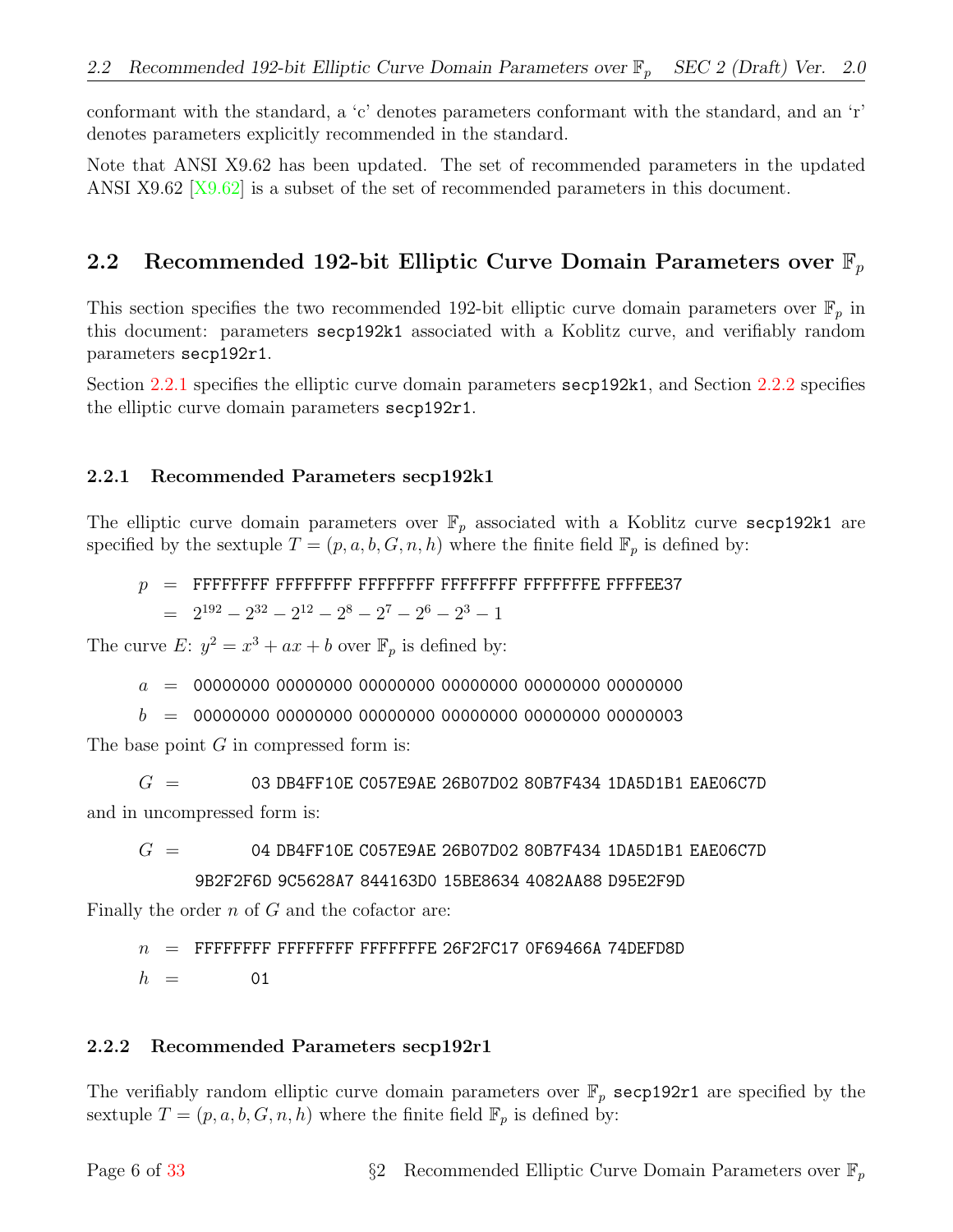# p = FFFFFFFF FFFFFFFF FFFFFFFF FFFFFFFE FFFFFFFF FFFFFFFF  $= 2^{192} - 2^{64} - 1$

The curve  $E: y^2 = x^3 + ax + b$  over  $\mathbb{F}_p$  is defined by:

a = FFFFFFFF FFFFFFFF FFFFFFFF FFFFFFFE FFFFFFFF FFFFFFFC

 $b = 64210519$  E59C80E7 OFA7E9AB 72243049 FEB8DEEC C146B9B1

E was chosen verifiably at random as specified in ANSI X9.62  $[X9.62]$  from the seed:

 $S = 3045AEGF C8422F64 ED579528 D38120EA E12196D5$ 

The base point  $G$  in compressed form is:

 $G = 03 188DA80E B03090F6 7CBF20EB 43A18800 F4FF0AFD 82FF1012$ and in uncompressed form is:

$$
G~= ~~04~188DA80E~B03090F6~7CBF20EB~43A18800~F4FF0AFD~82FF1012
$$
07192B95 FFC8DA78631011ED 6B24CDD5 73F977A1 1E794811

Finally the order  $n$  of  $G$  and the cofactor are:

 $n =$  FFFFFFFF FFFFFFFF FFFFFFFF 99DEF836 146BC9B1 B4D22831  $h = 01$ 

# <span id="page-10-0"></span>2.3 Recommended 224-bit Elliptic Curve Domain Parameters over  $\mathbb{F}_p$

This section specifies the two recommended 224-bit elliptic curve domain parameters over  $\mathbb{F}_p$  in this document: parameters secp224k1 associated with a Koblitz curve, and verifiably random parameters secp224r1.

Section [2.3.1](#page-10-1) specifies the elliptic curve domain parameters secp224k1, and Section [2.3.2](#page-11-0) specifies the elliptic curve domain parameters secp224r1.

#### <span id="page-10-1"></span>2.3.1 Recommended Parameters secp224k1

The elliptic curve domain parameters over  $\mathbb{F}_p$  associated with a Koblitz curve secp224k1 are specified by the sextuple  $T = (p, a, b, G, n, h)$  where the finite field  $\mathbb{F}_p$  is defined by:

p = FFFFFFFF FFFFFFFF FFFFFFFF FFFFFFFF FFFFFFFF FFFFFFFE FFFFE56D  $= 2^{224} - 2^{32} - 2^{12} - 2^{11} - 2^9 - 2^7 - 2^4 - 2 - 1$ 

The curve E:  $y^2 = x^3 + ax + b$  over  $\mathbb{F}_p$  is defined by:

a = 00000000 00000000 00000000 00000000 00000000 00000000 00000000

b = 00000000 00000000 00000000 00000000 00000000 00000000 00000005

The base point  $G$  in compressed form is: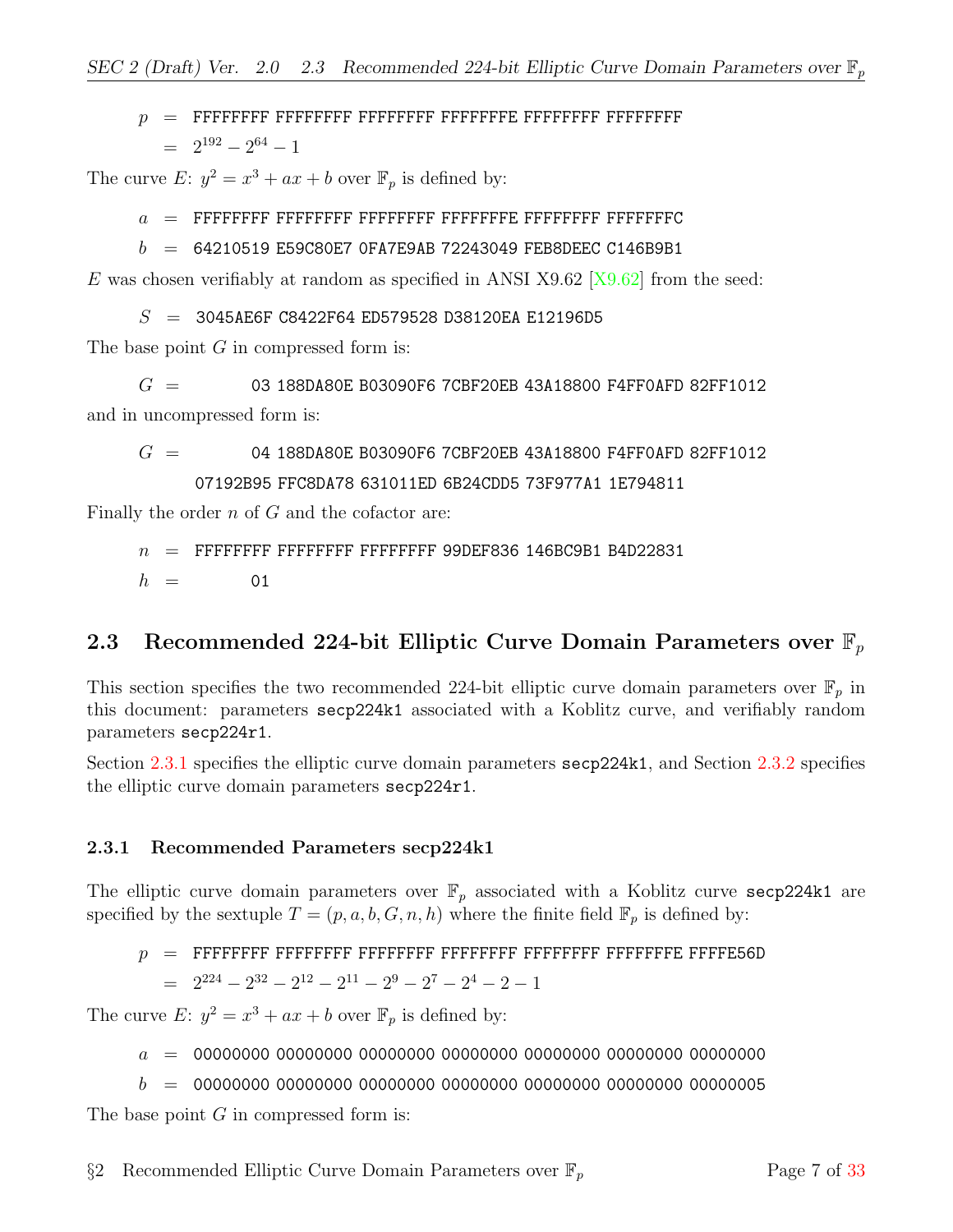$G = 03$  A1455B33 4DF099DF 30FC28A1 69A467E9 E47075A9 0F7E650E B6B7A45C

and in uncompressed form is:

 $G = 04$  A1455B33 4DF099DF 30FC28A1 69A467E9 E47075A9 0F7E650E B6B7A45C 7E089FED 7FBA3442 82CAFBD6 F7E319F7 C0B0BD59 E2CA4BDB 556D61A5

Finally the order  $n$  of  $G$  and the cofactor are:

$$
n \hspace{2.5mm} = \hspace{1.5mm} 01 \hspace{.05mm} 00000000 \hspace{.05mm} 00000000 \hspace{.05mm} 00000000 \hspace{.05mm} 000100E8 \hspace{.05mm} 02EC6184 \hspace{.05mm} CAF0A971 \hspace{.05mm} \\ h \hspace{.2cm} = \hspace{.2cm} 01
$$

#### <span id="page-11-0"></span>2.3.2 Recommended Parameters secp224r1

The verifiably random elliptic curve domain parameters over  $\mathbb{F}_p$  secp224r1 are specified by the sextuple  $T = (p, a, b, G, n, h)$  where the finite field  $\mathbb{F}_p$  is defined by:

p = FFFFFFFF FFFFFFFF FFFFFFFF FFFFFFFF 00000000 00000000 00000001  $= 2^{224} - 2^{96} + 1$ 

The curve  $E: y^2 = x^3 + ax + b$  over  $\mathbb{F}_p$  is defined by:

a = FFFFFFFF FFFFFFFF FFFFFFFF FFFFFFFE FFFFFFFF FFFFFFFF FFFFFFFE

 $b = B4050A850C04B3AB F54132565044B0B7D7BFD8BA270B39432355FFB4$ 

E was chosen verifiably at random as specified in ANSI X9.62  $[X9.62]$  from the seed:

 $S =$ BD713447 99D5C7FC DC45B59F A3B9AB8F 6A948BC5

The base point  $G$  in compressed form is:

 $G = 02 B70E0CBD 6BB4BFTF 321390B9 4A03C1D3 56C21122 343280D6$ 115C1D21

and in uncompressed form is:

 $G = 04$  B70E0CBD 6BB4BF7F 321390B9 4A03C1D3 56C21122 343280D6 115C1D21 BD376388 B5F723FB 4C22DFE6 CD4375A0 5A074764 44D58199 85007E34

Finally the order  $n$  of  $G$  and the cofactor are:

 $n$  = FFFFFFFF FFFFFFFF FFFFFFFF FFFF16A2 E0B8F03E 13DD2945 5C5C2A3D  $h = 01$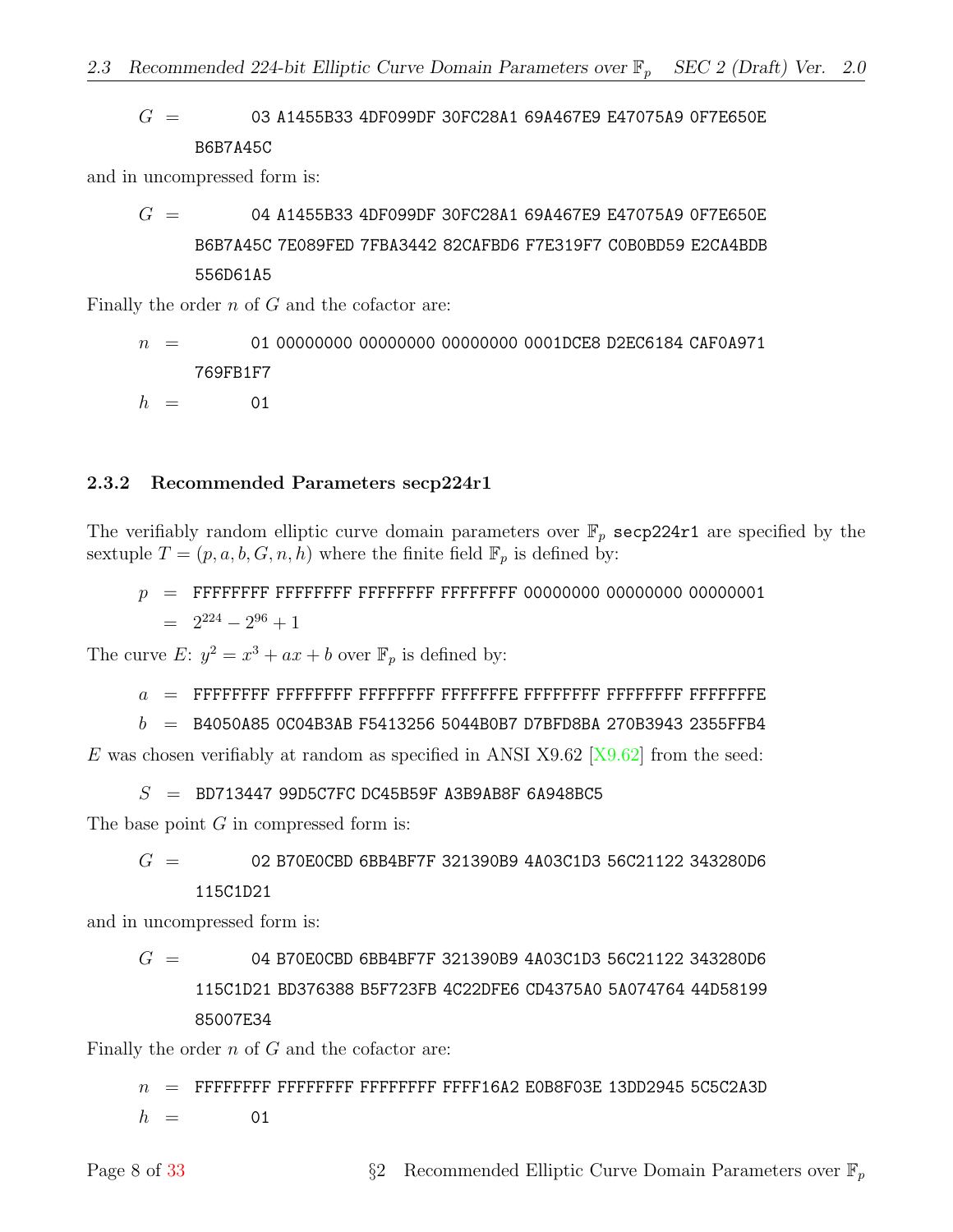# <span id="page-12-0"></span>2.4 Recommended 256-bit Elliptic Curve Domain Parameters over  $\mathbb{F}_p$

This section specifies the two recommended 256-bit elliptic curve domain parameters over  $\mathbb{F}_p$  in this document: parameters secp256k1 associated with a Koblitz curve, and verifiably random parameters secp256r1.

Section [2.4.1](#page-12-1) specifies the elliptic curve domain parameters secp256k1, and Section [2.4.2](#page-12-2) specifies the elliptic curve domain parameters secp256r1.

#### <span id="page-12-1"></span>2.4.1 Recommended Parameters secp256k1

The elliptic curve domain parameters over  $\mathbb{F}_p$  associated with a Koblitz curve secp256k1 are specified by the sextuple  $T = (p, a, b, G, n, h)$  where the finite field  $\mathbb{F}_p$  is defined by:

# p = FFFFFFFF FFFFFFFF FFFFFFFF FFFFFFFF FFFFFFFF FFFFFFFF FFFFFFFE FFFFFC2F

 $= 2^{256} - 2^{32} - 2^9 - 2^8 - 2^7 - 2^6 - 2^4 - 1$ 

The curve E:  $y^2 = x^3 + ax + b$  over  $\mathbb{F}_p$  is defined by:

- a = 00000000 00000000 00000000 00000000 00000000 00000000 00000000 00000000
- b = 00000000 00000000 00000000 00000000 00000000 00000000 00000000 00000007

The base point  $G$  in compressed form is:

 $G = 0279BEG67E F9DCBBAC 55A06295 CE870B07 029BFCDB 2DCE28D9$ 59F2815B 16F81798

and in uncompressed form is:

 $G = 0479BE667E$  F9DCBBAC 55A06295 CE870B07 029BFCDB 2DCE28D9 59F2815B 16F81798 483ADA77 26A3C465 5DA4FBFC 0E1108A8 FD17B448 A6855419 9C47D08F FB10D4B8

Finally the order  $n$  of  $G$  and the cofactor are:

n = FFFFFFFF FFFFFFFF FFFFFFFF FFFFFFFE BAAEDCE6 AF48A03B BFD25E8C D0364141

 $h = 01$ 

#### <span id="page-12-2"></span>2.4.2 Recommended Parameters secp256r1

The verifiably random elliptic curve domain parameters over  $\mathbb{F}_p$  secp256r1 are specified by the sextuple  $T = (p, a, b, G, n, h)$  where the finite field  $\mathbb{F}_p$  is defined by: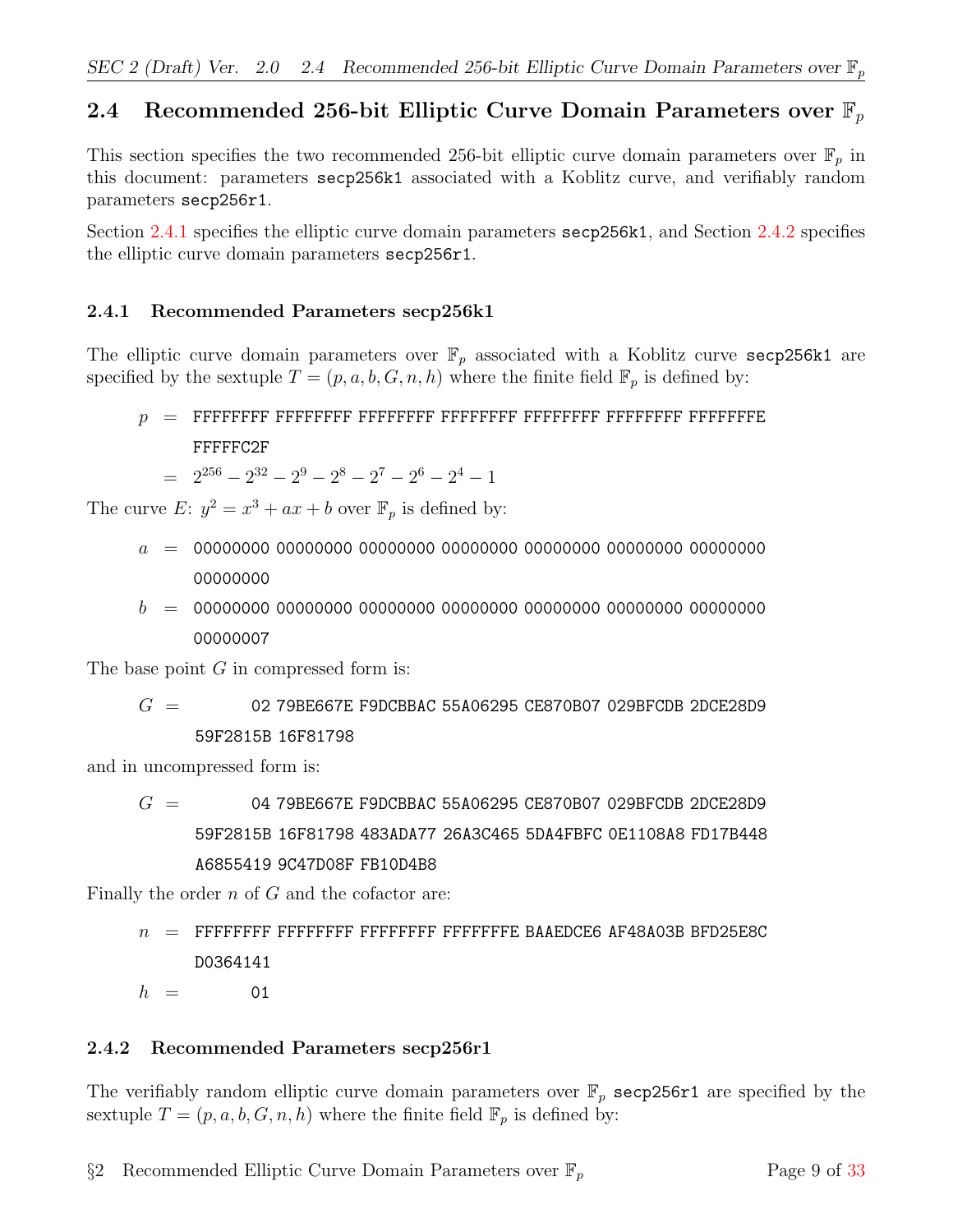- p = FFFFFFFF 00000001 00000000 00000000 00000000 FFFFFFFF FFFFFFFF FFFFFFFF
	- $= 2^{224}(2^{32} 1) + 2^{192} + 2^{96} 1$

The curve  $E: y^2 = x^3 + ax + b$  over  $\mathbb{F}_p$  is defined by:

- a = FFFFFFFF 00000001 00000000 00000000 00000000 FFFFFFFF FFFFFFFF FFFFFFFC
- $b = 5A$ C635D8 AA3A93E7 B3EBBD55 769886BC 651D06B0 CC53B0F6 3BCE3C3E 27D2604B

E was chosen verifiably at random as specified in ANSI X9.62  $[X9.62]$  from the seed:

 $S = 0.49D360886E704936A6678E1139D26B7819F7E90$ 

The base point  $G$  in compressed form is:

$$
G~= ~~03\; 6B17D1F2\; E12C4247\; F8BCE6E5\; 63A440F2\; 77037D81\; 2DEB33A0
$$
   
\nF4A13945\; D898C296

and in uncompressed form is:

$$
G~= \qquad \qquad 04\;\;6B17D1F2\;E12C4247\;F8BCE6E5\;\;63A440F2\;\;77037D81\;\;2DEB33A0
$$
\n
$$
F4A13945\;\;D898C296\;\;4FE342E2\;\;FE1A7F9B\;\;8EE7EB4A\;\;7C0F9E16\;\;2BCE3357
$$
\n
$$
6B315ECE\;\;CBB64068\;\;37BF51F5
$$

Finally the order  $n$  of  $G$  and the cofactor are:

- $n =$  FFFFFFFF 00000000 FFFFFFFF FFFFFFFF BCE6FAAD A7179E84 F3B9CAC2 FC632551
- $h = 01$

### <span id="page-13-0"></span>2.5 Recommended 384-bit Elliptic Curve Domain Parameters over  $\mathbb{F}_p$

This section specifies the recommended 384-bit elliptic curve domain parameters over  $\mathbb{F}_p$  in this document: verifiably random parameters secp384r1.

Section [2.5.1](#page-13-1) specifies the elliptic curve domain parameters secp384r1.

#### <span id="page-13-1"></span>2.5.1 Recommended Parameters secp384r1

The verifiably random elliptic curve domain parameters over  $\mathbb{F}_p$  secp384r1 are specified by the sextuple  $T = (p, a, b, G, n, h)$  where the finite field  $\mathbb{F}_p$  is defined by: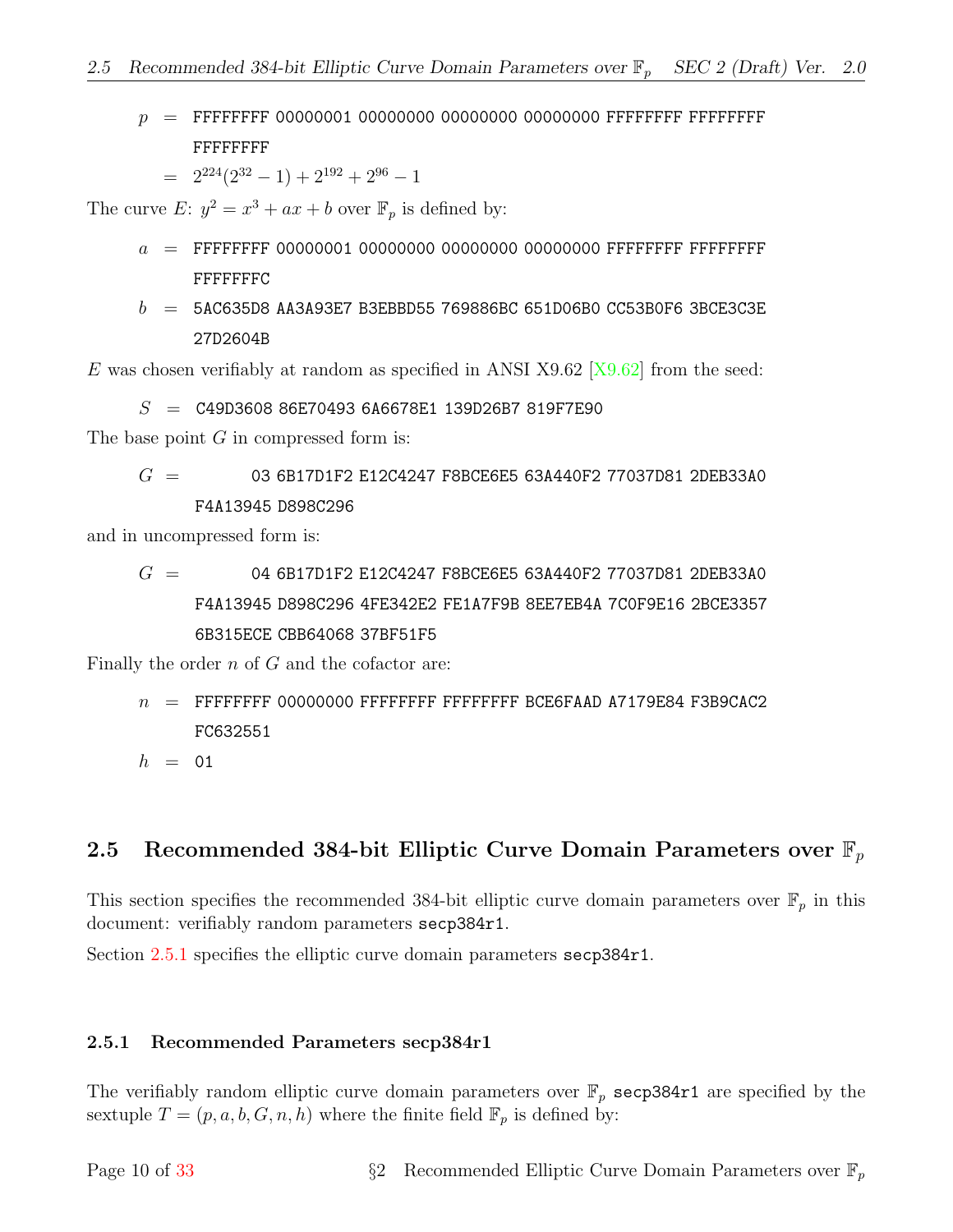p = FFFFFFFF FFFFFFFF FFFFFFFF FFFFFFFF FFFFFFFF FFFFFFFF FFFFFFFF FFFFFFFE FFFFFFFF 00000000 00000000 FFFFFFFF

 $= 2^{384} - 2^{128} - 2^{96} + 2^{32} - 1$ 

The curve  $E: y^2 = x^3 + ax + b$  over  $\mathbb{F}_p$  is defined by:

- a = FFFFFFFF FFFFFFFF FFFFFFFF FFFFFFFF FFFFFFFF FFFFFFFF FFFFFFFF FFFFFFFE FFFFFFFF 00000000 00000000 FFFFFFFC
- $b =$  B3312FA7 E23EE7E4 988E056B E3F82D19 181D9C6E FE814112 0314088F 5013875A C656398D 8A2ED19D 2A85C8ED D3EC2AEF

E was chosen verifiably at random as specified in ANSI X9.62  $[X9.62]$  from the seed:

 $S =$  A335926A A319A27A 1D00896A 6773A482 7ACDAC73

The base point  $G$  in compressed form is:

 $G = 03$  AA87CA22 BE8B0537 8EB1C71E F320AD74 6E1D3B62 8BA79B98 59F741E0 82542A38 5502F25D BF55296C 3A545E38 72760AB7

and in uncompressed form is:

 $G = 04$  AA87CA22 BE8B0537 8EB1C71E F320AD74 6E1D3B62 8BA79B98 59F741E0 82542A38 5502F25D BF55296C 3A545E38 72760AB7 3617DE4A 96262C6F 5D9E98BF 9292DC29 F8F41DBD 289A147C E9DA3113 B5F0B8C0 0A60B1CE 1D7E819D 7A431D7C 90EA0E5F

Finally the order  $n$  of  $G$  and the cofactor are:

n = FFFFFFFF FFFFFFFF FFFFFFFF FFFFFFFF FFFFFFFF FFFFFFFF C7634D81 F4372DDF 581A0DB2 48B0A77A ECEC196A CCC52973

 $h = 01$ 

# <span id="page-14-0"></span>2.6 Recommended 521-bit Elliptic Curve Domain Parameters over  $\mathbb{F}_p$

This section specifies the recommended 521-bit elliptic curve domain parameters over  $\mathbb{F}_p$  in this document: verifiably random parameters secp521r1.

Section [2.6.1](#page-14-1) specifies the elliptic curve domain parameters secp521r1.

#### <span id="page-14-1"></span>2.6.1 Recommended Parameters secp521r1

The verifiably random elliptic curve domain parameters over  $\mathbb{F}_p$  secp521r1 are specified by the sextuple  $T = (p, a, b, G, n, h)$  where the finite field  $\mathbb{F}_p$  is defined by: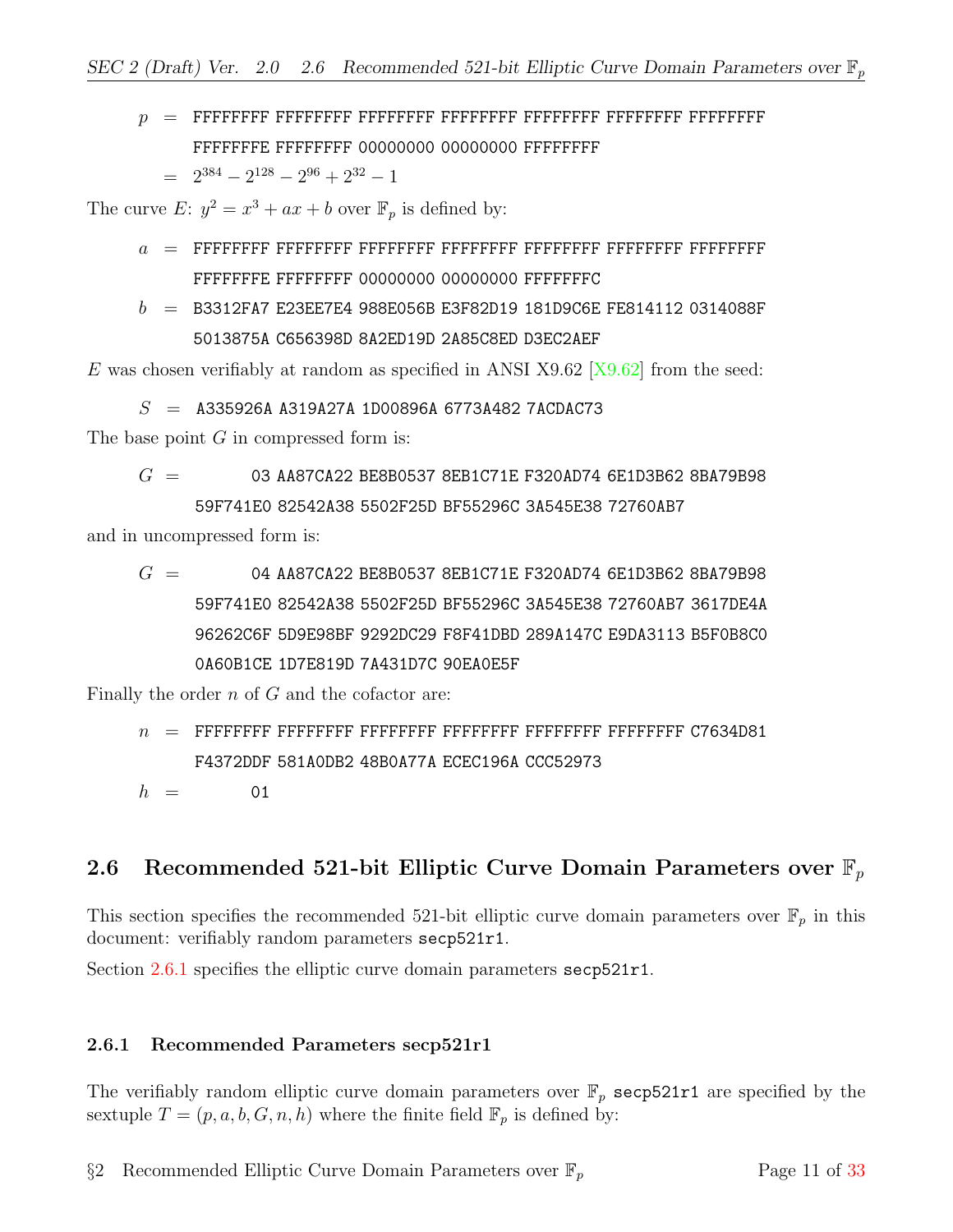- p = 01FF FFFFFFFF FFFFFFFF FFFFFFFF FFFFFFFF FFFFFFFF FFFFFFFF FFFFFFFF FFFFFFFF FFFFFFFF FFFFFFFF FFFFFFFF FFFFFFFF FFFFFFFF FFFFFFFF FFFFFFFF FFFFFFFF
	- $= 2^{521} 1$

The curve  $E: y^2 = x^3 + ax + b$  over  $\mathbb{F}_p$  is defined by:

- a = 01FF FFFFFFFF FFFFFFFF FFFFFFFF FFFFFFFF FFFFFFFF FFFFFFFF FFFFFFFF FFFFFFFF FFFFFFFF FFFFFFFF FFFFFFFF FFFFFFFF FFFFFFFF FFFFFFFF FFFFFFFF FFFFFFFC
- $b = 0051$  953EB961 8E1C9A1F 929A21A0 B68540EE A2DA725B 99B315F3 B8B48991 8EF109E1 56193951 EC7E937B 1652C0BD 3BB1BF07 3573DF88 3D2C34F1 EF451FD4 6B503F00

E was chosen verifiably at random as specified in ANSI X9.62  $[X9.62]$  from the seed:

 $S =$  D09E8800 291CB853 96CC6717 393284AA A0DA64BA

The base point  $G$  in compressed form is:

 $G = 0200C6858E06B70404E9CD9E3ECB662395B4429C648139053FB521$ F828AF60 6B4D3DBA A14B5E77 EFE75928 FE1DC127 A2FFA8DE 3348B3C1 856A429B F97E7E31 C2E5BD66

and in uncompressed form is:

 $G = 0400C6858E06B70404E9CD9E3ECB662395B4429C648139053F$ B521F828 AF606B4D 3DBAA14B 5E77EFE7 5928FE1D C127A2FF A8DE3348 B3C1856A 429BF97E 7E31C2E5 BD660118 39296A78 9A3BC004 5C8A5FB4 2C7D1BD9 98F54449 579B4468 17AFBD17 273E662C 97EE7299 5EF42640 C550B901 3FAD0761 353C7086 A272C240 88BE9476 9FD16650

Finally the order  $n$  of  $G$  and the cofactor are:

n = 01FF FFFFFFFF FFFFFFFF FFFFFFFF FFFFFFFF FFFFFFFF FFFFFFFF FFFFFFFF FFFFFFFA 51868783 BF2F966B 7FCC0148 F709A5D0 3BB5C9B8 899C47AE BB6FB71E 91386409

 $h = 01$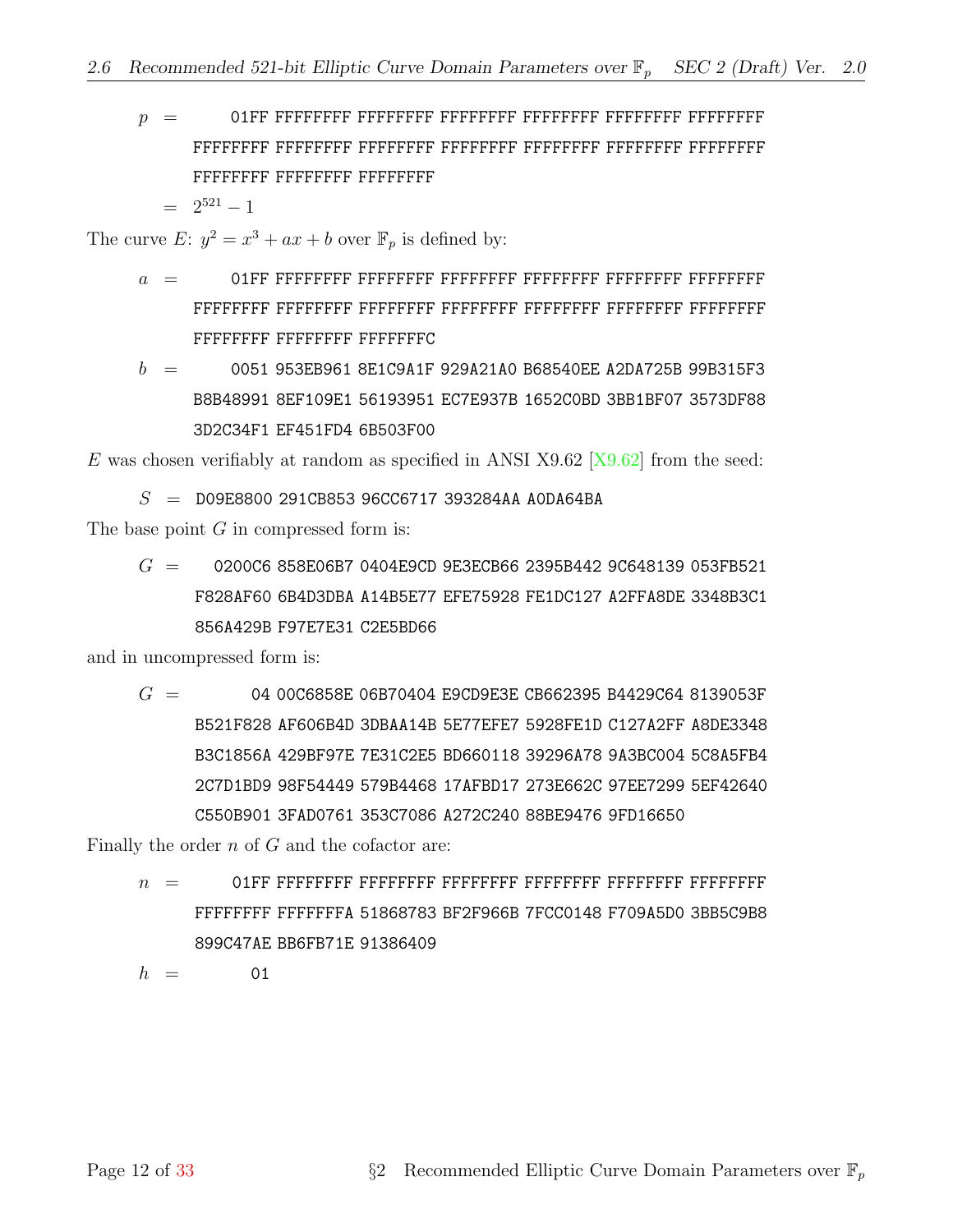# <span id="page-16-0"></span>3 Recommended Elliptic Curve Domain Parameters over  $\mathbb{F}_{2^m}$

This section specifies the elliptic curve domain parameters over  $\mathbb{F}_{2^m}$  recommended in this document.

The section is organized as follows. First Section [3.1](#page-16-1) describes relevant properties of the recommended parameters over  $\mathbb{F}_{2^m}$ . Then Section [3.2](#page-20-0) specifies recommended 163-bit elliptic curve domain parameters over  $\mathbb{F}_{2^m}$ , Section [3.3](#page-22-0) specifies recommended 233-bit elliptic curve domain parameters over  $\mathbb{F}_{2^m}$ , Section [3.4](#page-23-0) specifies recommended 239-bit elliptic curve domain parameters over  $\mathbb{F}_{2^m}$ , Section [3.5](#page-24-0) specifies recommended 283-bit elliptic curve domain parameters over  $\mathbb{F}_{2^m}$ , Sec-tion [3.6](#page-26-0) specifies recommended 409-bit elliptic curve domain parameters over  $\mathbb{F}_{2^m}$ , and Section [3.7](#page-28-0) specifies recommended 571-bit elliptic curve domain parameters over  $\mathbb{F}_{2^m}$ .

### <span id="page-16-1"></span>3.1 Properties of Elliptic Curve Domain Parameters over  $\mathbb{F}_{2^m}$

Following SEC 1 [\[SEC 1\]](#page-35-1), elliptic curve domain parameters over  $\mathbb{F}_{2^m}$  are a septuple:

$$
T = (m, f(x), a, b, G, n, h)
$$

consisting of an integer m specifying the finite field  $\mathbb{F}_{2^m}$ , an irreducible binary polynomial  $f(x)$  of degree m specifying the polynomial basis representation of  $\mathbb{F}_{2^m}$ , two elements  $a, b \in \mathbb{F}_{2^m}$  specifying an elliptic curve  $E(\mathbb{F}_{2^m})$  defined by the equation:

$$
E: y^2 + x \cdot y = x^3 + a \cdot x^2 + b \text{ in } \mathbb{F}_{2^m},
$$

a base point  $G = (x_G, y_G)$  on  $E(\mathbb{F}_{2^m})$ , a prime n which is the order of G, and an integer h which is the cofactor  $h = \#E(\mathbb{F}_{2^m})/n$ .

When elliptic curve domain parameters over  $\mathbb{F}_{2^m}$  are specified in this document, m is represented directly as an integer,  $f(x)$  is represented directly as a polynomial, and the remaining components are represented as octet strings converted using the conventions specified in SEC 1 [\[SEC 1\]](#page-35-1).

Again following SEC 1 [\[SEC 1\]](#page-35-1), elliptic curve domain parameters over  $\mathbb{F}_{2^m}$  must have:

$$
m \in \{163, 233, 239, 283, 409, 571\}.
$$

Furthermore elliptic curve domain parameters over  $\mathbb{F}_{2^m}$  must use the reduction polynomials listed in Table [3](#page-17-0) below.

This restriction is designed to encourage interoperability while allowing implementers to supply efficient implementations at commonly required security levels.

Here recommended elliptic curve domain parameters are supplied at each of the sizes allowed by SEC 1.

The elliptic curve domain parameters over  $\mathbb{F}_{2^m}$  supplied at each security level typically consist of examples of two different types of parameters — one type being parameters associated with a Koblitz curve and the other type being parameters chosen verifiably at random — although only verifiably random parameters are supplied at export strength.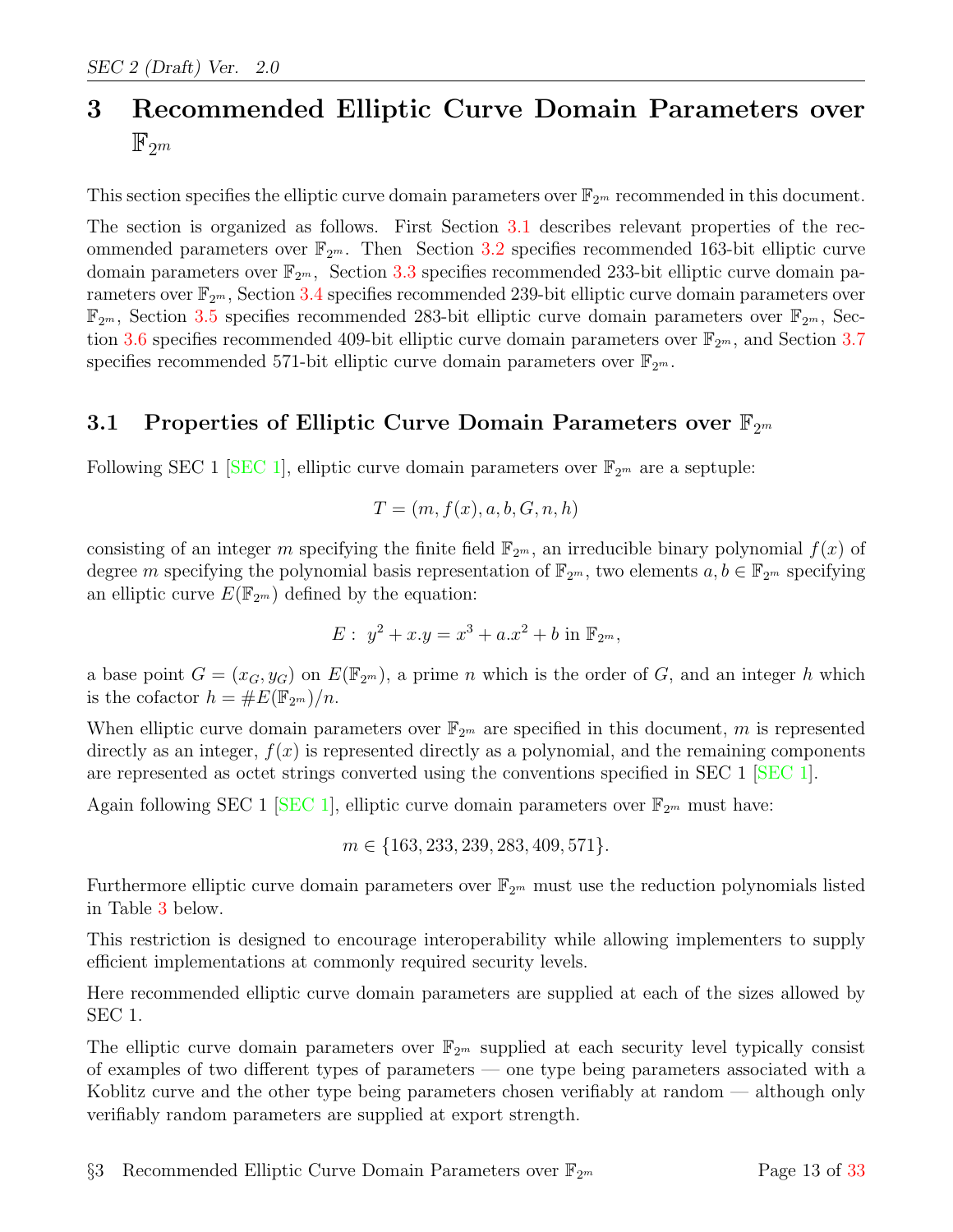| Field                  | Reduction Polynomial(s)                                  |
|------------------------|----------------------------------------------------------|
| $\mathbb{F}_{2^{163}}$ | $f(x) = x^{163} + x^7 + x^6 + x^3 + 1$                   |
| $\mathbb{F}_{2^{233}}$ | $f(x) = x^{233} + x^{74} + 1$                            |
| $\mathbb{F}_{2^{239}}$ | $f(x) = x^{239} + x^{36} + 1$ or $x^{239} + x^{158} + 1$ |
| $\mathbb{F}_{2^{283}}$ | $f(x) = x^{283} + x^{12} + x^7 + x^5 + 1$                |
| $\mathbb{F}_{2^{409}}$ | $f(x) = x^{409} + x^{87} + 1$                            |
| $\mathbb{F}_{2^{571}}$ | $f(x) = x^{571} + x^{10} + x^5 + x^2 + 1$                |

<span id="page-17-0"></span>Table 3: Representations of  $\mathbb{F}_{2^m}$ 

Parameters associated with a Koblitz curve admit especially efficient implementation. Koblitz curves over  $\mathbb{F}_{2^m}$  are binary anomalous curves which have  $a, b \in \{0, 1\}$  [\[Kob92\]](#page-35-8).

Verifiably random parameters offer some additional conservative features. These parameters are chosen from a seed using SHA-1 as specified in ANSI X9.62  $|X9.62|$ . This process ensures that the parameters cannot be predetermined. The parameters are therefore extremely unlikely to be susceptible to future special-purpose attacks, and no trapdoors can have been placed in the parameters during their generation. When elliptic curve domain parameters are chosen verifiably at random, the seed S used to generate the parameters may optionally be stored along with the parameters so that users can verify the parameters were chosen verifiably at random.

The recommended verifiably random parameters were chosen by repeatedly selecting a random seed and counting the points on the corresponding curve using Schoof's algorithm until appropriate parameters were found. The parameters were chosen so that either a is random or  $a = 1$ . For a given m, approximately half the isomorphism classes of elliptic curves over  $\mathbb{F}_{2^m}$  contain a curve with  $a=1$ .

See SEC 1 [\[SEC 1\]](#page-35-1) for further guidance on the selection of elliptic curve domain parameters over  $\mathbb{F}_{2^m}.$ 

The example elliptic curve domain parameters over  $\mathbb{F}_{2^m}$  have been given nicknames to enable them to be easily identified. The nicknames were chosen as follows. Each name begins with sec to denote 'Standards for Efficient Cryptography', followed by a t to denote parameters over  $\mathbb{F}_{2^m}$ , followed by a number denoting the field size  $m$ , followed by a k to denote parameters associated with a Koblitz curve or an r to denote verifiably random parameters, followed by a sequence number.

Table [4](#page-18-0) summarizes salient properties of the recommended elliptic curve domain parameters over  $\mathbb{F}_{2^m}.$ 

Information is represented in Table [4](#page-18-0) as follows. The column labelled 'parameters' gives the nickname of the elliptic curve domain parameters. The column labelled 'section' refers to the section of this document where the parameters are specified. The column labelled 'strength' gives the approximate number of bits of security the parameters offer. The column labelled 'size' gives the field size m. The column labelled 'RSA/DSA' gives the approximate size of an RSA or DSA modulus at comparable strength. (See SEC 1  $\left[\text{SEC 1} \right]$  for precise technical guidance on the strength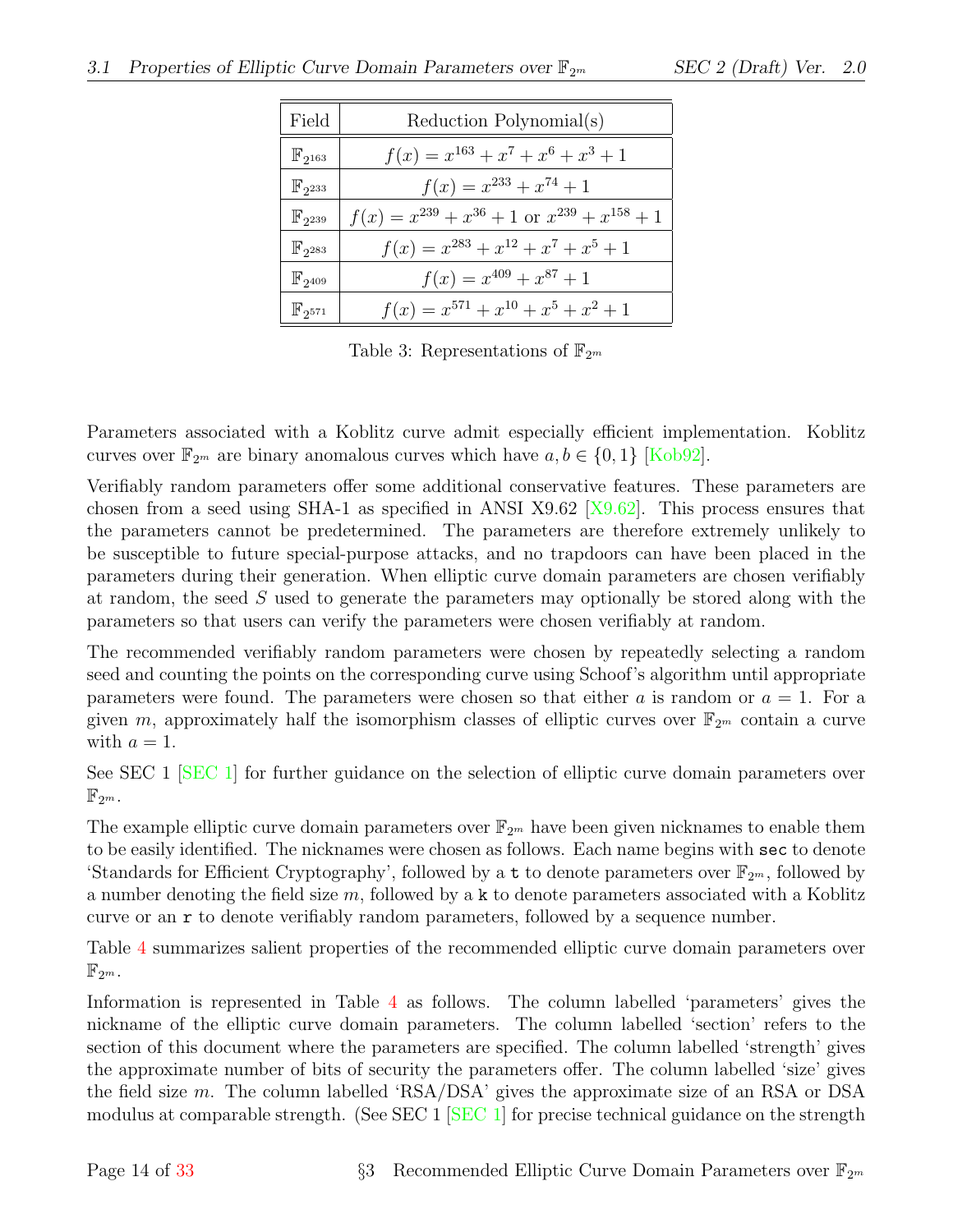|                    |         |          |             |         | Koblitz               |  |
|--------------------|---------|----------|-------------|---------|-----------------------|--|
| Parameters         | Section | Strength | <b>Size</b> | RSA/DSA | <sub>or</sub><br>ran- |  |
|                    |         |          |             |         | dom                   |  |
| sect163k1          | 3.2.1   | 80       | 163         | 1024    | $\mathbf{k}$          |  |
| sect163r1          | 3.2.2   | 80       | 163         | 1024    | r                     |  |
| sect163r2          | 3.2.3   | 80       | 163         | 1024    | r                     |  |
| $\text{sect233k1}$ | 3.3.1   | 112      | 233         | 2240    | $\mathbf k$           |  |
| sect233r1          | 3.3.2   | 112      | 233         | 2240    | $\mathbf r$           |  |
| sect239k1          | 3.4.1   | 115      | 239         | 2304    | $\mathbf{k}$          |  |
| sect283k1          | 3.5.1   | 128      | 283         | 3456    | $\mathbf k$           |  |
| sect283r1          | 3.5.2   | 128      | 283         | 3456    | $\mathbf r$           |  |
| sect409k1          | 3.6.1   | 192      | 409         | 7680    | $\mathbf{k}$          |  |
| sect409r1          | 3.6.2   | 192      | 409         | 7680    | r                     |  |
| sect571k1          | 3.7.1   | 256      | 571         | 15360   | $\mathbf k$           |  |
| sect571r1          | 3.7.2   | 256      | 571         | 15360   | r                     |  |

<span id="page-18-0"></span>Table 4: Properties of Recommended Elliptic Curve Domain Parameters over  $\mathbb{F}_{2^m}$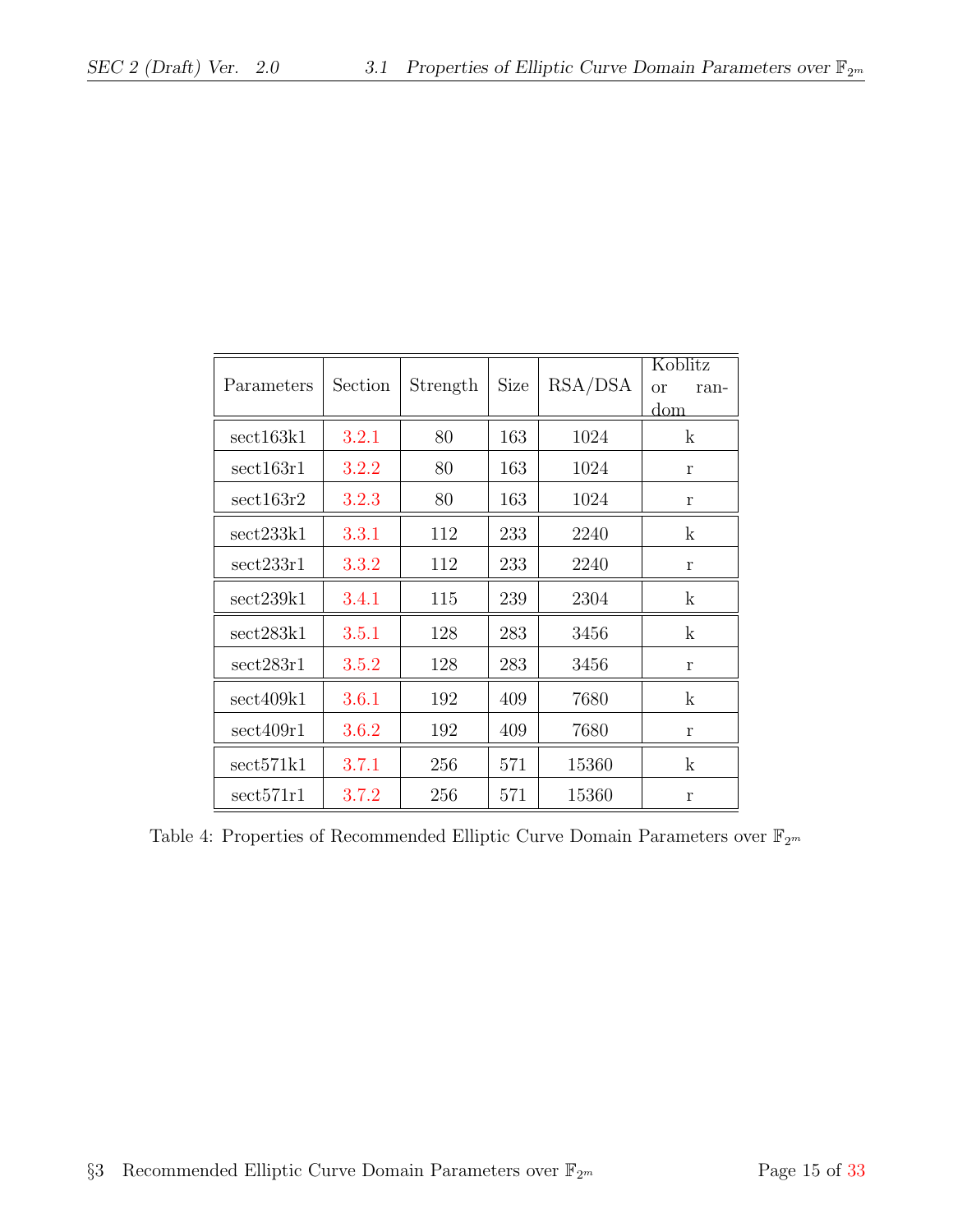| Parameters | Section | ANSI X9.62   | ANSI X9.63   | echeck       | <b>IEEE P1363</b> | <b>IPSec</b>             | <b>NIST</b>       | <b>WAP</b>   |
|------------|---------|--------------|--------------|--------------|-------------------|--------------------------|-------------------|--------------|
| sect163k1  | 3.2.1   | $\bf r$      | $\mathbf r$  | $\mathbf r$  | $\mathbf{c}$      | $\mathbf r$              | $\mathbf{r}$      | $\mathbf r$  |
| sect163r1  | 3.2.2   | $\mathbf{c}$ | $\mathbf{c}$ | $\mathbf r$  | $\mathbf c$       | $\overline{\phantom{a}}$ | $\qquad \qquad -$ | $\mathbf{c}$ |
| sect163r2  | 3.2.3   | r            | r            | r            | $\mathbf{C}$      | r                        | $\mathbf{r}$      | $\mathbf{c}$ |
| sect233k1  | 3.3.1   | $\mathbf{r}$ | $\bf r$      | $\mathbf{c}$ | $\mathbf{c}$      | $\mathbf r$              | $\mathbf{r}$      | $\mathbf{c}$ |
| sect233r1  | 3.3.2   | $\mathbf r$  | $\mathbf r$  | $\mathbf{c}$ | $\mathbf{c}$      | r                        | r                 | $\mathbf{c}$ |
| sect239k1  | 3.4.1   | $\mathbf{c}$ | $\mathbf{c}$ | $\mathbf{c}$ | $\mathbf{c}$      | $\overline{\phantom{0}}$ | $\qquad \qquad -$ | $\mathbf{c}$ |
| sect283k1  | 3.5.1   | $\mathbf{r}$ | r            | $\mathbf r$  | $\mathbf{c}$      | r                        | r                 | $\mathbf{c}$ |
| sect283r1  | 3.5.2   | $\mathbf r$  | r            | $\mathbf r$  | $\mathbf c$       | r                        | r                 | $\mathbf{c}$ |
| sect409k1  | 3.6.1   | $\mathbf{r}$ | r            | $\mathbf{c}$ | $\mathbf{c}$      | r                        | r                 | $\mathbf{c}$ |
| sect409r1  | 3.6.2   | r            | r            | $\mathbf{c}$ | $\mathbf c$       | r                        | r                 | $\mathbf{c}$ |
| sect571k1  | 3.7.1   | $\mathbf{r}$ | $\mathbf{r}$ | $\mathbf{c}$ | $\mathbf c$       | $\mathbf r$              | $\mathbf{r}$      | $\mathbf{c}$ |
| sect571r1  | 3.7.2   | r            | r            | $\mathbf{c}$ | $\mathbf{c}$      | r                        | r                 | $\mathbf{c}$ |

of elliptic curve domain parameters.) Finally the column labelled 'Koblitz or random' indicates whether the parameters are associated with a Koblitz curve —  $k'$  — or were chosen verifiably at random —  $\mathbf{r}'$ .

<span id="page-19-0"></span>Table 5: Status of Recommended Elliptic Curve Domain Parameters over  $\mathbb{F}_{2^m}$ 

Table [5](#page-19-0) summarizes the status of the recommended elliptic curve domain parameters over  $\mathbb{F}_{2^m}$  with respect to their alignment with other standards.

Information is represented in Table [5](#page-19-0) as follows. The column labelled 'parameters' gives the nickname of the elliptic curve domain parameters. The column labelled 'section' refers to the section of this document where the parameters are specified. The remaining columns give the status of the parameters with respect to various other standards which specify mechanisms based on elliptic curve cryptography: 'ANSI X9.62' refers to the ANSI X9.62 standard  $|X9.62|$ , 'ANSI X9.63' refers to the draft ANSI X9.63 standard [\[X9.63\]](#page-35-3), 'echeck' refers to the draft FSML standard [\[Fin99\]](#page-35-10), 'IEEE P1363' refers to the IEEE 1363 standard [\[1363\]](#page-35-4), 'IPSec' refers to the recent internet draft related to ECC [\[Int06\]](#page-35-11) submitted to the IETF's IPSec working group, 'NIST' refers to the list of recommended parameters recently released by the U.S. government [\[Nat99\]](#page-35-7), and 'WAP' refers to the Wireless Application Forum's WTLS standard [\[WTLS\]](#page-35-12). In these columns, a '-' denotes parameters non-conformant with the standard, a 'c' denotes parameters conformant with the standard, and an 'r' denotes parameters explicitly recommended in the standard.

Note that ANSI X9.62 has been updated. The set of recommended parameters in the updated ANSI X9.62 [\[X9.62\]](#page-35-2) is a subset of the set of recommended parameters in this document.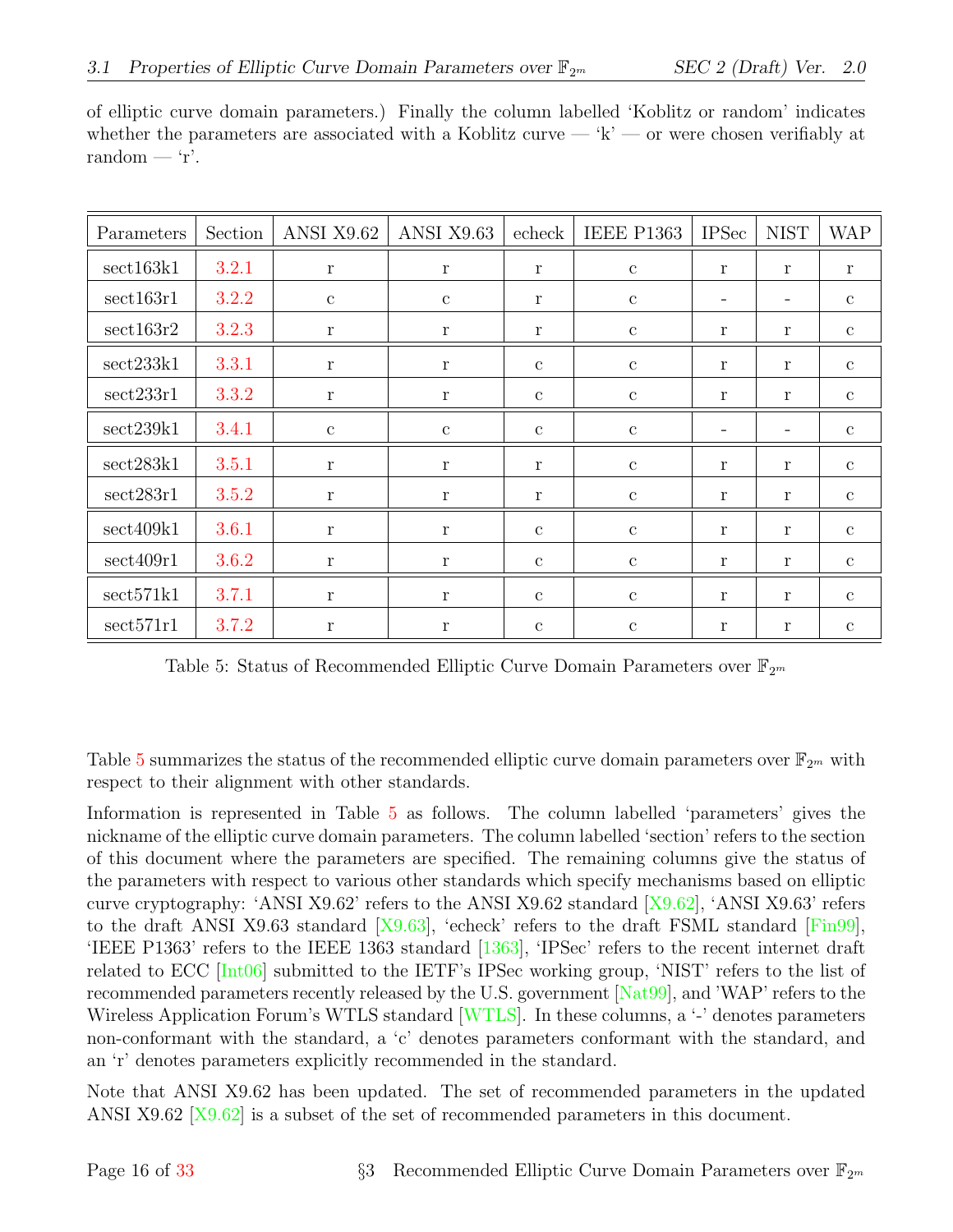# <span id="page-20-0"></span>3.2 Recommended 163-bit Elliptic Curve Domain Parameters over  $\mathbb{F}_{2^m}$

This section specifies the three recommended 163-bit elliptic curve domain parameters over  $\mathbb{F}_{2^m}$  in this document: parameters sect163k1 associated with a Koblitz curve, verifiably random parameters sect163r1, and verifiably random parameters sect163r2.

Section [3.2.1](#page-20-1) specifies the elliptic curve domain parameters section [3.2.2](#page-20-2) specifies the elliptic curve domain parameters sect163r1, and Section [3.2.3](#page-21-0) specifies the elliptic curve domain parameters sect163r2.

#### <span id="page-20-1"></span>3.2.1 Recommended Parameters sect163k1

The elliptic curve domain parameters over  $\mathbb{F}_{2^m}$  associated with a Koblitz curve sect163k1 are specified by the septuple  $T = (m, f(x), a, b, G, n, h)$  where  $m = 163$  and the representation of  $\mathbb{F}_{2^{163}}$ is defined by:

$$
f(x) = x^{163} + x^7 + x^6 + x^3 + 1
$$

The curve E:  $y^2 + xy = x^3 + ax^2 + b$  over  $\mathbb{F}_{2^m}$  is defined by:

a = 00 00000000 00000000 00000000 00000000 00000001

b = 00 00000000 00000000 00000000 00000000 00000001

The base point  $G$  in compressed form is:

 $G = 0302$  FE13C053 7BBC11AC AA07D793 DE4E6D5E 5C94EEE8

and in uncompressed form is:

 $G = 0402$ FE 13C0537B BC11ACAA 07D793DE 4E6D5E5C 94EEE802 89070FB0 5D38FF58 321F2E80 0536D538 CCDAA3D9

Finally the order n of G and the cofactor are:

 $n = 04 00000000 00000000 00020108$  A2E0CC0D 99F8A5EF  $h = 02$ 

#### <span id="page-20-2"></span>3.2.2 Recommended Parameters sect163r1

The verifiably random elliptic curve domain parameters over  $\mathbb{F}_{2m}$  sections are specified by the septuple  $T = (m, f(x), a, b, G, n, h)$  where  $m = 163$  and the representation of  $\mathbb{F}_{2^{163}}$  is defined by:

 $f(x) = x^{163} + x^7 + x^6 + x^3 + 1$ 

The curve E:  $y^2 + xy = x^3 + ax^2 + b$  over  $\mathbb{F}_{2^m}$  is defined by:

 $a = 07 B6882CAA EFA84F95 54FF8428 BDB8E246 D2782AE2$ 

 $b = 07 13612$ DCD DCB40AAB 946BDA29 CA91F73A F958AFD9

 $E$  was chosen verifiably at random from the seed: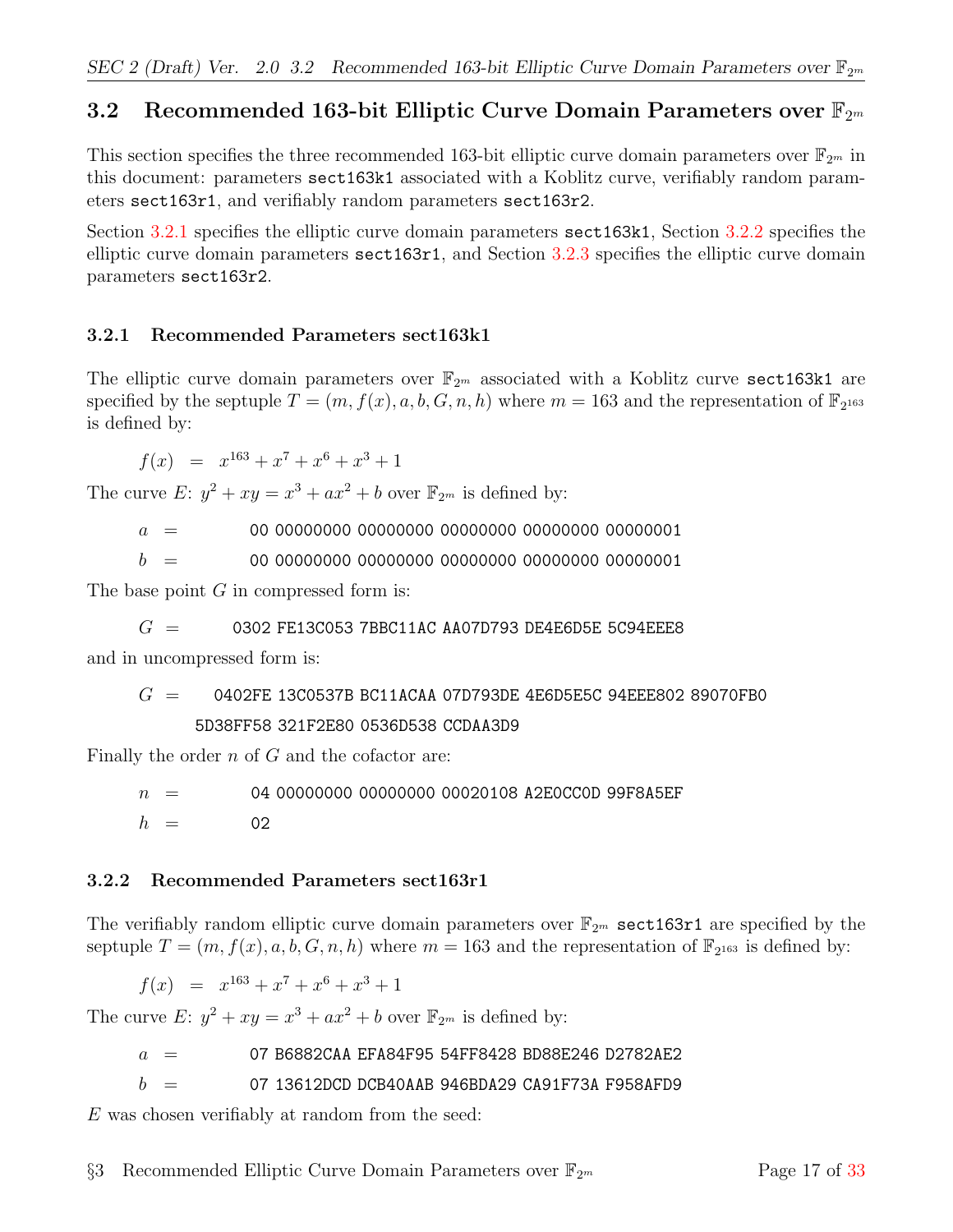#### $S = 24B7B137C8A14D696E6768756151756F DODA2E5C$

However for historical reasons the method used to generate  $E$  from  $S$  differs slightly from the method described in ANSI X9.62 [\[X9.62\]](#page-35-2). Specifically the coefficient b produced from S is the reverse of the coefficient that would have been produced by the method described in ANSI X9.62.

The base point  $G$  in compressed form is:

$$
G = 0303 69979697 AB438977 89566789 567F787A 7876A654
$$

and in uncompressed form is:

#### $G = 040369974B43897789566789567F787A7876A65400435EDB42$ EFAFB298 9D51FEFC E3C80988 F41FF883

Finally the order  $n$  of  $G$  and the cofactor are:

 $n = 03$  FFFFFFFF FFFFFFFF FFFF48AA B689C29C A710279B  $h = 02$ 

#### <span id="page-21-0"></span>3.2.3 Recommended Parameters sect163r2

The verifiably random elliptic curve domain parameters over  $\mathbb{F}_{2^m}$  sect163r2 are specified by the septuple  $T = (m, f(x), a, b, G, n, h)$  where  $m = 163$  and the representation of  $\mathbb{F}_{2^{163}}$  is defined by:

 $f(x) = x^{163} + x^7 + x^6 + x^3 + 1$ 

The curve E:  $y^2 + xy = x^3 + ax^2 + b$  over  $\mathbb{F}_{2^m}$  is defined by:

a = 00 00000000 00000000 00000000 00000000 00000001

 $b = 0204601907 B8C953C$ A 1481EB10 512F7874 4A3205FD

 $E$  was chosen verifiably at random from the seed:

 $S = 85E25BFE 5C86226C DB12016F 7553F9D0 E693A268$ 

E was selected from S as specified in ANSI X9.62 [\[X9.62\]](#page-35-2) in normal basis representation and converted into polynomial basis representation.

The base point  $G$  in compressed form is:

#### $G = 0303$  FOEBA162 86A2D57E A0991168 D4994637 E8343E36

and in uncompressed form is:

#### $G = 0403F0$  EBA16286 A2D57EA0 991168D4 994637E8 343E3600 D51FBC6C 71A0094F A2CDD545 B11C5C0C 797324F1

Finally the order n of G and the cofactor are:

 $n = 04 00000000 00000000 000292FE 77E70C12 A4234C33$ 

 $h = 02$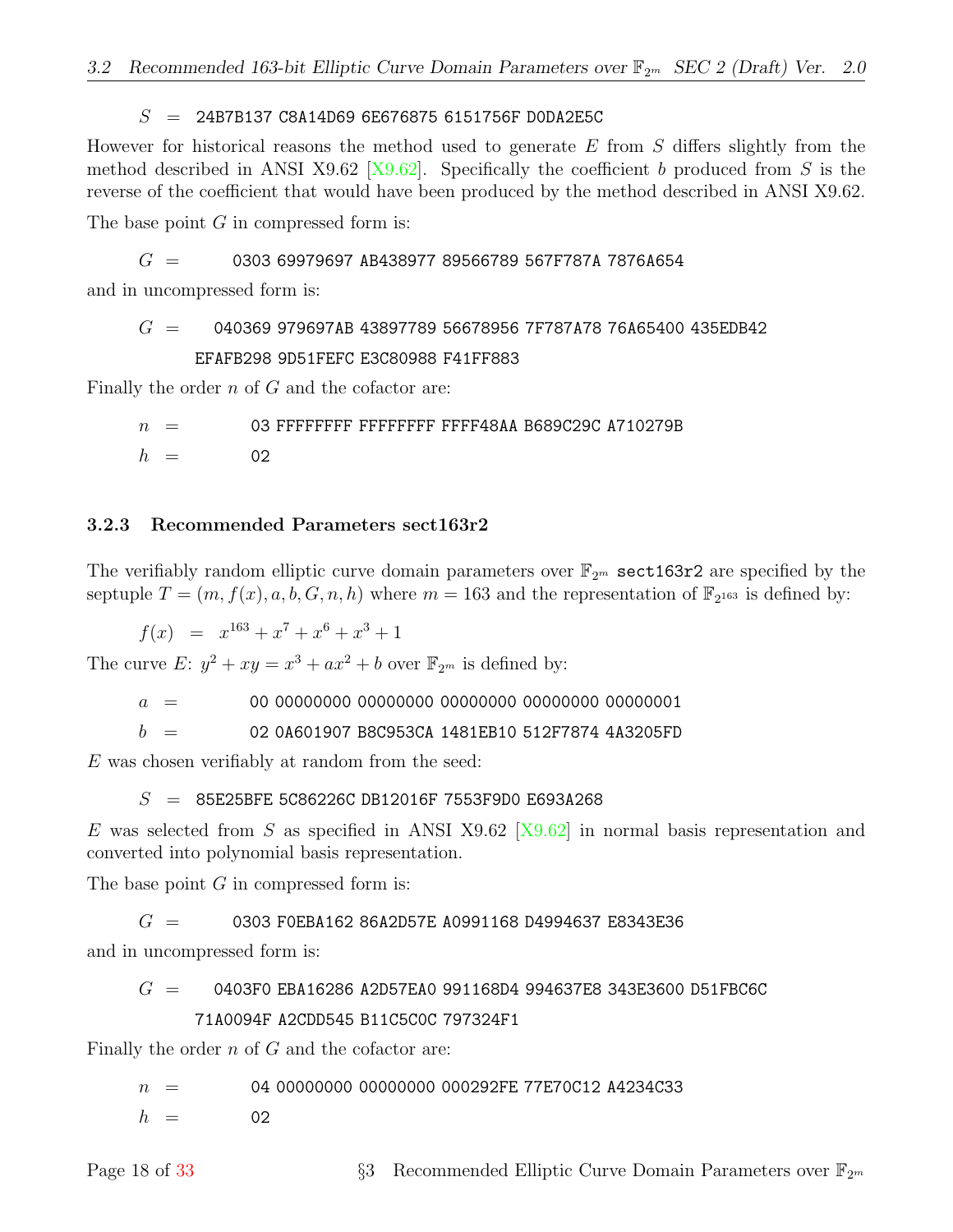# <span id="page-22-0"></span>3.3 Recommended 233-bit Elliptic Curve Domain Parameters over  $\mathbb{F}_{2^m}$

This section specifies the two recommended 233-bit elliptic curve domain parameters over  $\mathbb{F}_{2^m}$ in this document: parameters sect233k1 associated with a Koblitz curve, and verifiably random parameters sect233r1.

Section [3.3.1](#page-22-1) specifies the elliptic curve domain parameters sect233k1, and Section [3.3.2](#page-22-2) specifies the elliptic curve domain parameters sect233r1.

#### <span id="page-22-1"></span>3.3.1 Recommended Parameters sect233k1

The elliptic curve domain parameters over  $\mathbb{F}_{2^m}$  associated with a Koblitz curve sect233k1 are specified by the septuple  $T = (m, f(x), a, b, G, n, h)$  where  $m = 233$  and the representation of  $\mathbb{F}_{2^{233}}$ is defined by:

 $f(x) = x^{233} + x^{74} + 1$ 

The curve E:  $y^2 + xy = x^3 + ax^2 + b$  over  $\mathbb{F}_{2^m}$  is defined by:

- a = 0000 00000000 00000000 00000000 00000000 00000000 00000000 00000000
- b = 0000 00000000 00000000 00000000 00000000 00000000 00000000 0000001

The base point  $G$  in compressed form is:

$$
G~=~~020172~32BA853A~7E731AF1~29F22FF4~149563A4~19C26BF5~0A4C9D6E~\\EFAD6126
$$

and in uncompressed form is:

 $G = 04017232BA853A7E731AF129F22FF4149563A419C26BF50A4C$ 9D6EEFAD 612601DB 537DECE8 19B7F70F 555A67C4 27A8CD9B F18AEB9B 56E0C11056FAE6A3

Finally the order  $n$  of  $G$  and the cofactor are:

$$
n = 80 00000000 00000000 00000000 00069D5B B915BCD4 6EFB1AD5 F173ABDF
$$
  
\n
$$
h = 04
$$

#### <span id="page-22-2"></span>3.3.2 Recommended Parameters sect233r1

The verifiably random elliptic curve domain parameters over  $\mathbb{F}_{2^m}$  sect233r1 are specified by the septuple  $T = (m, f(x), a, b, G, n, h)$  where  $m = 233$  and the representation of  $\mathbb{F}_{2^{233}}$  is defined by:

 $f(x) = x^{233} + x^{74} + 1$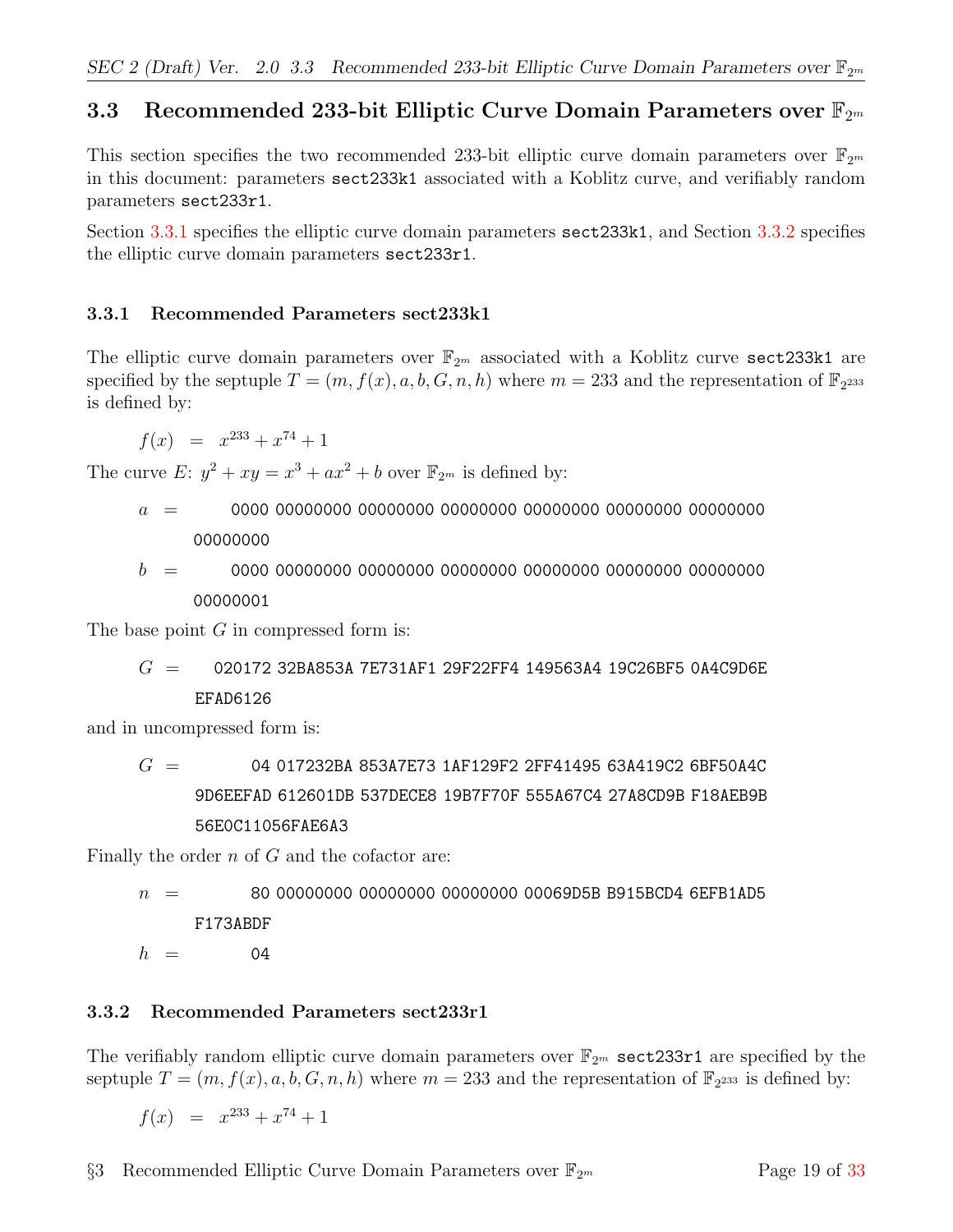The curve E:  $y^2 + xy = x^3 + ax^2 + b$  over  $\mathbb{F}_{2^m}$  is defined by:

a = 0000 00000000 00000000 00000000 00000000 00000000 00000000 00000001

 $b = 0066647E$ DE6C 332C7F8C 0923BB58 213B333B 20E9CE42 81FE115F 7D8F90AD

E was chosen verifiably at random from the seed:

 $S = 74$ D59FF0 7F6B413D 0EA14B34 4B20A2DB 049B50C3

E was selected from S as specified in ANSI X9.62  $[X9.62]$  in normal basis representation and converted into polynomial basis representation.

The base point  $G$  in compressed form is:

 $G = 0300FA$  C9DFCBAC 8313BB21 39F1BB75 5FEF65BC 391F8B36 F8F8EB73 71FD558B

and in uncompressed form is:

$$
G~= \qquad \qquad 04\ 00FAC9DF\ CBAC8313\ BB2139F1\ BB755FEF\ 65BC391F\ 8B36F8F8\ EB7371FD\ 558B0100\ 6A08A419\ 03350678\ E58528BE\ BF8A0BEF\ F867A7CA\ 36716F7E\ 01F81052
$$

Finally the order n of G and the cofactor are:

$$
n \hspace{2.5mm} = \hspace{2.5mm} 0100 \hspace{.05mm} 00000000 \hspace{.05mm} 00000000 \hspace{.05mm} 00000000 \hspace{.05mm} 0013E974 \hspace{.05mm} E72F8A69 \hspace{.05mm} 22031D26
$$

 $h = 02$ 

#### <span id="page-23-0"></span>3.4 Recommended 239-bit Elliptic Curve Domain Parameters over  $\mathbb{F}_{2^m}$

This section specifies the recommended 239-bit elliptic curve domain parameters over  $\mathbb{F}_{2^m}$  in this document: parameters sect239k1 associated with a Koblitz curve.

Section [3.4.1](#page-23-1) specifies the elliptic curve domain parameters sect 239k1.

#### <span id="page-23-1"></span>3.4.1 Recommended Parameters sect239k1

The elliptic curve domain parameters over  $\mathbb{F}_{2^m}$  associated with a Koblitz curve sect239k1 are specified by the septuple  $T = (m, f(x), a, b, G, n, h)$  where  $m = 239$  and the representation of  $\mathbb{F}_{2^{239}}$ is defined by:

 $f(x) = x^{239} + x^{158} + 1$ 

The curve E:  $y^2 + xy = x^3 + ax^2 + b$  over  $\mathbb{F}_{2^m}$  is defined by: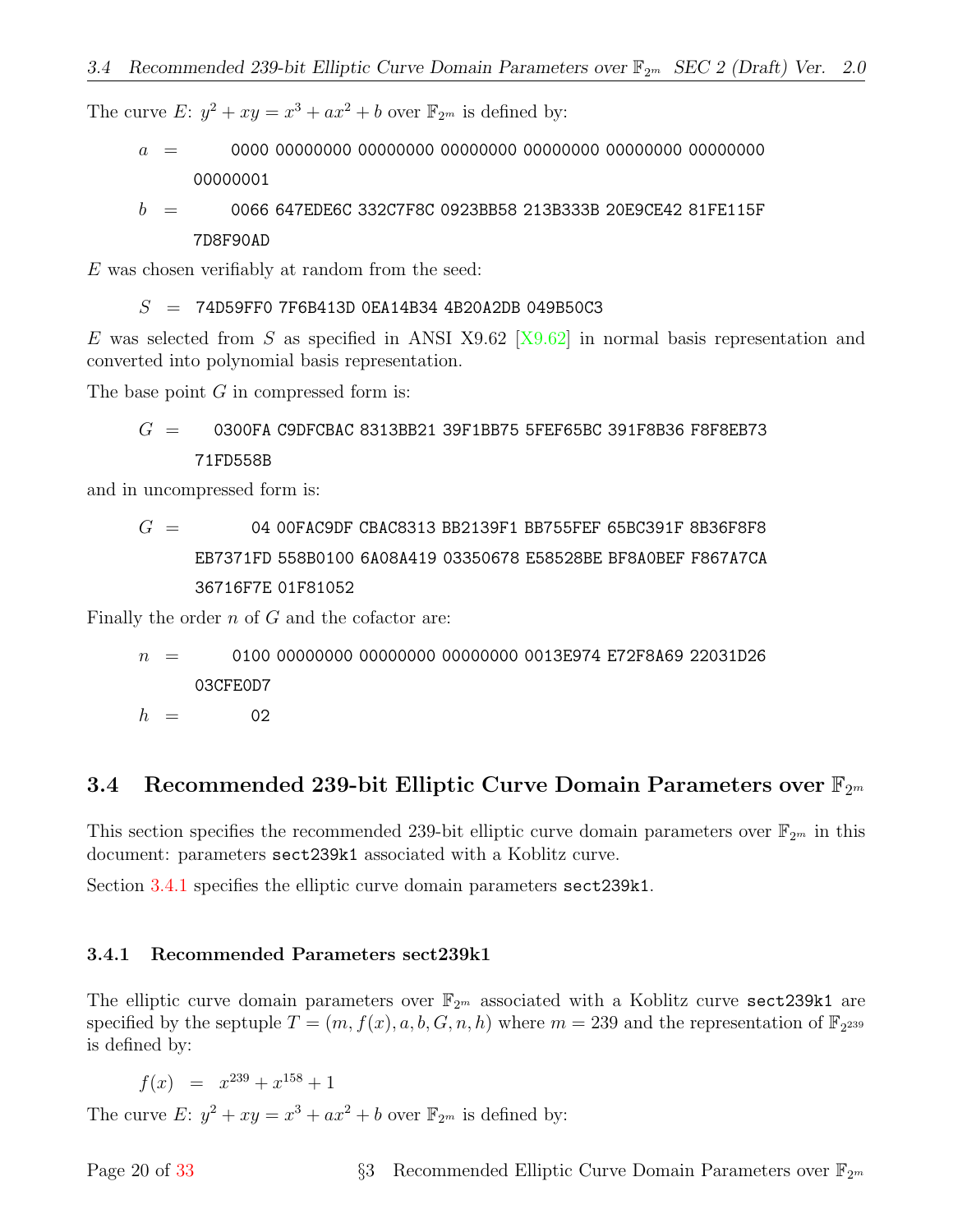- a = 0000 00000000 00000000 00000000 00000000 00000000 00000000 00000000
- b = 0000 00000000 00000000 00000000 00000000 00000000 00000000 00000001

The base point  $G$  in compressed form is:

$$
G = 0329A0 \t{ B6A887A9 \t{ 83E97309 \t{ 88A68727 \t{ A8B2D126 \t{ 244CC2CC \t{ 7B2A6555}}}}}
$$

and in uncompressed form is:

$$
G~=~~04~29A0B6A8~87A983E9~730988A6~8727A8B2~D126C44C~C2CC7B2A\\ 65551930~35DCT631~0804F12E~549BDB01~1C103089~E73510AC~B275FC31\\2A5DC6B7~6553F0CA
$$

Finally the order  $n$  of  $G$  and the cofactor are:

$$
n = 2000 00000000 00000000 00000000 005A79FE CG7CB6E9 1F1C1DAB00E478A5
$$
h = 04
$$
$$

#### <span id="page-24-0"></span>3.5 Recommended 283-bit Elliptic Curve Domain Parameters over  $\mathbb{F}_{2^m}$

This section specifies the two recommended 283-bit elliptic curve domain parameters over  $\mathbb{F}_{2^m}$ in this document: parameters sect283k1 associated with a Koblitz curve, and verifiably random parameters sect283r1.

Section [3.5.1](#page-24-1) specifies the elliptic curve domain parameters sect283k1, and Section [3.5.2](#page-25-0) specifies the elliptic curve domain parameters sect283r1.

#### <span id="page-24-1"></span>3.5.1 Recommended Parameters sect283k1

The elliptic curve domain parameters over  $\mathbb{F}_{2^m}$  associated with a Koblitz curve sect283k1 are specified by the septuple  $T = (m, f(x), a, b, G, n, h)$  where  $m = 283$  and the representation of  $\mathbb{F}_{2^{283}}$ is defined by:

 $f(x) = x^{283} + x^{12} + x^7 + x^5 + 1$ 

The curve E:  $y^2 + xy = x^3 + ax^2 + b$  over  $\mathbb{F}_{2^m}$  is defined by:

- a = 00000000 00000000 00000000 00000000 00000000 00000000 00000000 00000000 00000000
- b = 00000000 00000000 00000000 00000000 00000000 00000000 00000000 00000000 00000001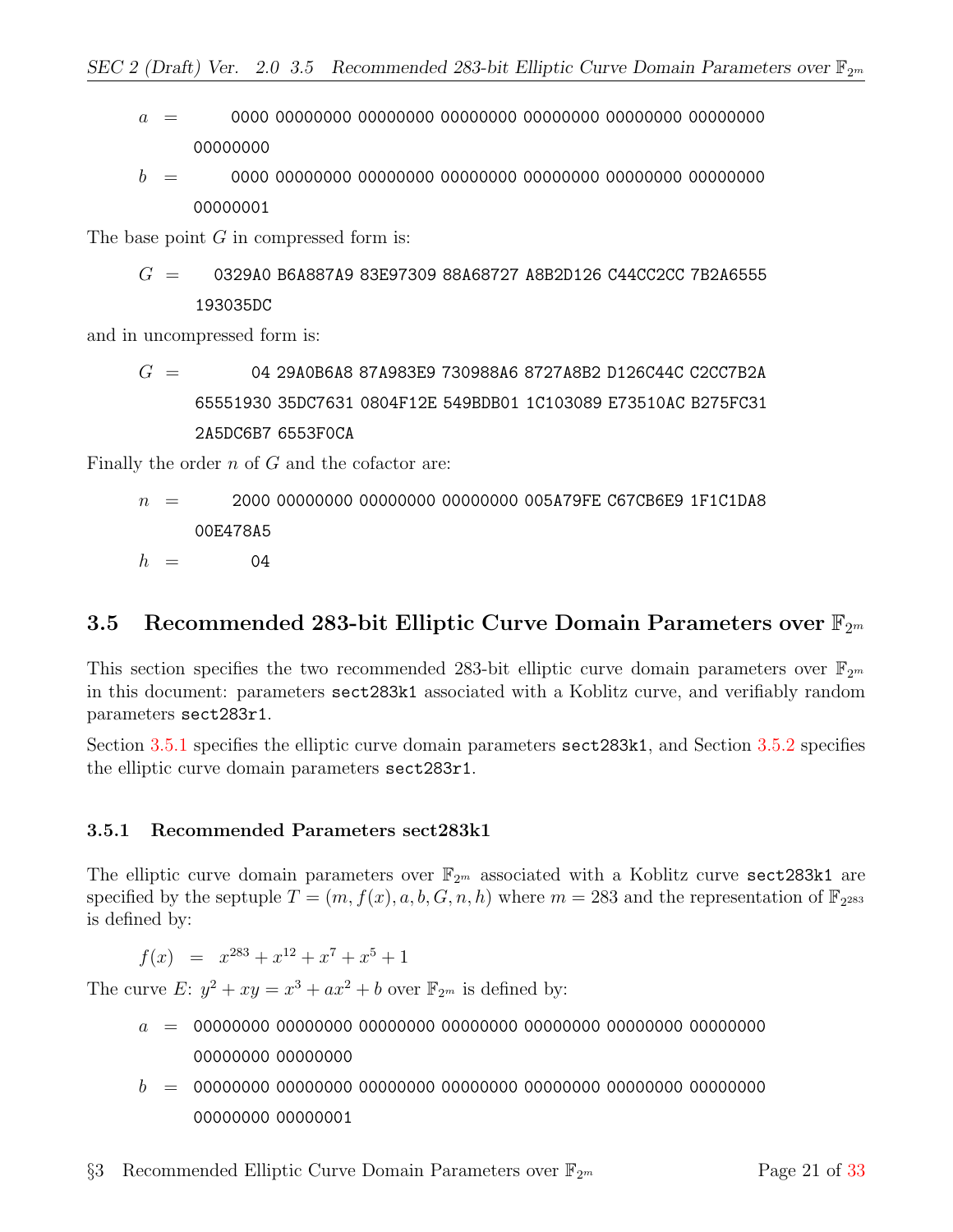The base point  $G$  in compressed form is:

### $G = 020503213F 78C_A4488 3F1A3B81 62F188E5 53C_D265F 23C1567A$ 16876913 B0C2AC24 58492836

and in uncompressed form is:

$$
G~=~~04~0503213F~78CA4488~3F1A3B81~62F188E5~53CD265F~23C1567A\\ 16876913~BOC2AC24~58492836~01CCDA38~0F1C9E31~8D90F95D~07E5426F\\E87E45C0~E8184698~E4596236~4E341161~77DD2259
$$

Finally the order  $n$  of  $G$  and the cofactor are:

n = 01FFFFFF FFFFFFFF FFFFFFFF FFFFFFFF FFFFE9AE 2ED07577 265DFF7F 94451E06 1E163C61

 $h = 04$ 

#### <span id="page-25-0"></span>3.5.2 Recommended Parameters sect283r1

The verifiably random elliptic curve domain parameters over  $\mathbb{F}_{2^m}$  sect283r1 are specified by the septuple  $T = (m, f(x), a, b, G, n, h)$  where  $m = 283$  and the representation of  $\mathbb{F}_{2^{283}}$  is defined by:

 $f(x) = x^{283} + x^{12} + x^7 + x^5 + 1$ 

The curve E:  $y^2 + xy = x^3 + ax^2 + b$  over  $\mathbb{F}_{2^m}$  is defined by:

- a = 00000000 00000000 00000000 00000000 00000000 00000000 00000000 00000000 00000001
- $b = 027B680A$  C8B8596D A5A4AF8A 19A0303F CA97FD76 45309FA2 A581485A F6263E31 3B79A2F5

E was chosen verifiably at random from the seed:

#### $S = 77E2B073 70EBOF83 2A6DD5B6 2DFC88CD 06BB84BE$

E was selected from S as specified in ANSI X9.62  $[X9.62]$  in normal basis representation and converted into polynomial basis representation.

The base point  $G$  in compressed form is:

# $G = 0305F93925B$ DB7DD90 E1934F8C 70B0DFEC 2EED25B8 557EAC9C 80E2E198 F8CDBECD 86B12053

and in uncompressed form is:

 $G = 04$  05F93925 8DB7DD90 E1934F8C 70B0DFEC 2EED25B8 557EAC9C 80E2E198 F8CDBECD 86B12053 03676854 FE24141C B98FE6D4 B20D02B4 516FF702 350EDDB0 826779C8 13F0DF45 BE8112F4

Page 22 of [33](#page-36-0)  $\frac{83}{3}$  Recommended Elliptic Curve Domain Parameters over  $\mathbb{F}_{2^m}$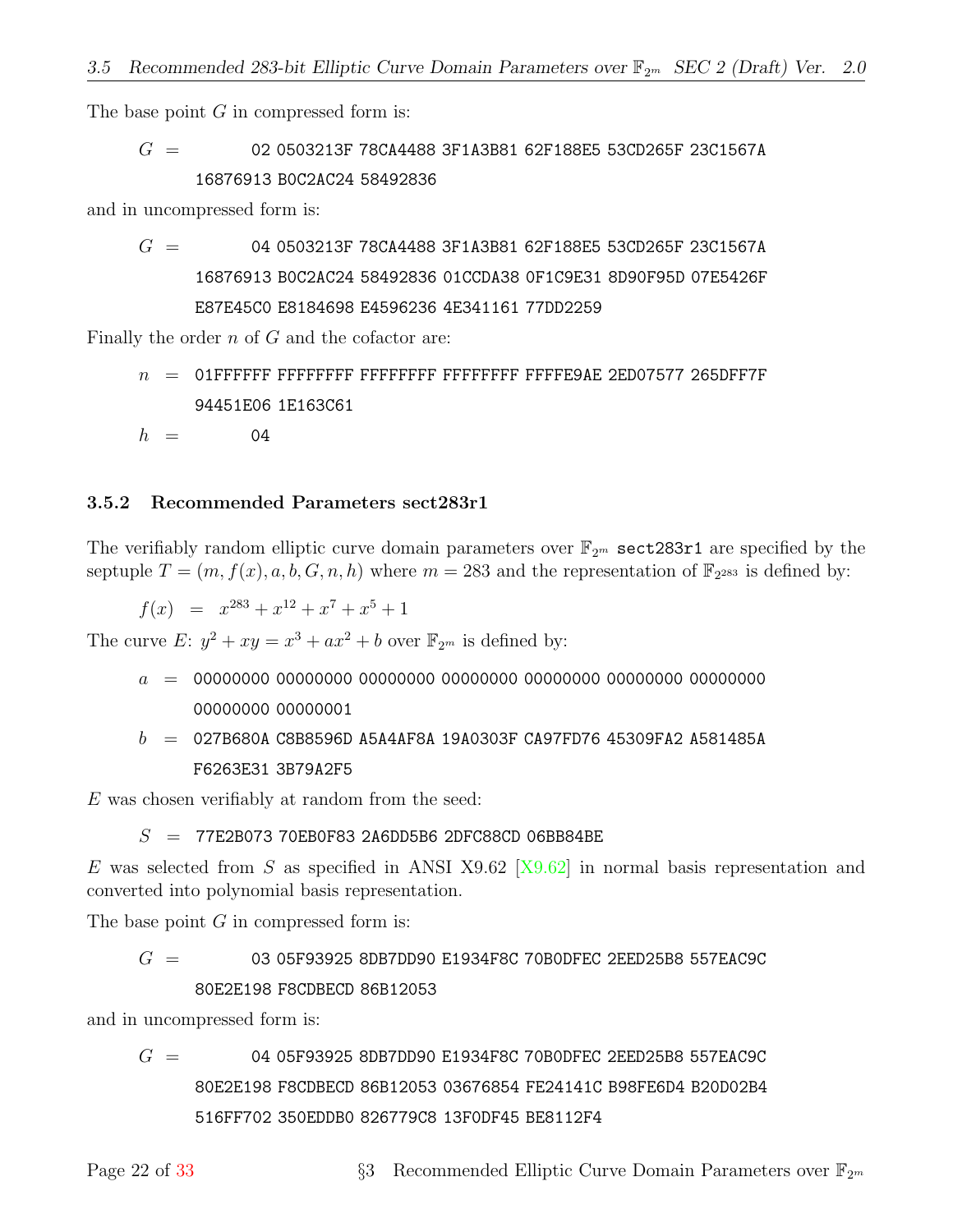Finally the order  $n$  of  $G$  and the cofactor are:

- n = 03FFFFFF FFFFFFFF FFFFFFFF FFFFFFFF FFFFEF90 399660FC 938A9016 5B042A7C EFADB307
- $h = 02$

#### <span id="page-26-0"></span>3.6 Recommended 409-bit Elliptic Curve Domain Parameters over  $\mathbb{F}_{2^m}$

This section specifies the two recommended 409-bit elliptic curve domain parameters over  $\mathbb{F}_{2^m}$ in this document: parameters sect409k1 associated with a Koblitz curve, and verifiably random parameters sect409r1.

Section [3.6.1](#page-26-1) specifies the elliptic curve domain parameters sect409k1, and Section [3.6.2](#page-27-0) specifies the elliptic curve domain parameters sect409r1.

#### <span id="page-26-1"></span>3.6.1 Recommended Parameters sect409k1

The elliptic curve domain parameters over  $\mathbb{F}_{2^m}$  associated with a Koblitz curve sect409k1 are specified by the septuple  $T = (m, f(x), a, b, G, n, h)$  where  $m = 409$  and the representation of  $\mathbb{F}_{2^{409}}$ is defined by:

$$
f(x) = x^{409} + x^{87} + 1
$$

The curve E:  $y^2 + xy = x^3 + ax^2 + b$  over  $\mathbb{F}_{2^m}$  is defined by:

- a = 00000000 00000000 00000000 00000000 00000000 00000000 00000000 00000000 00000000 00000000 00000000 00000000 00000000
- b = 00000000 00000000 00000000 00000000 00000000 00000000 00000000 00000000 00000000 00000000 00000000 00000000 00000001

The base point  $G$  in compressed form is:

 $G = 03060F05F 658F49C1 AD3AB189 OF718421 OEFD0987 E307C84C$ 

27ACCFB8 F9F67CC2 C460189E B5AAAA62 EE222EB1 B35540CF E9023746 and in uncompressed form is:

 $G = 04 0060F05F 658F49C1 AD3AB189 OF718421 OEFD0987 E307C84C$ 27ACCFB8 F9F67CC2 C460189E B5AAAA62 EE222EB1 B35540CF E9023746 01E36905 0B7C4E42 ACBA1DAC BF04299C 3460782F 918EA427 E6325165 E9EA10E3 DA5F6C42 E9C55215 AA9CA27A 5863EC48 D8E0286B

Finally the order  $n$  of  $G$  and the cofactor are: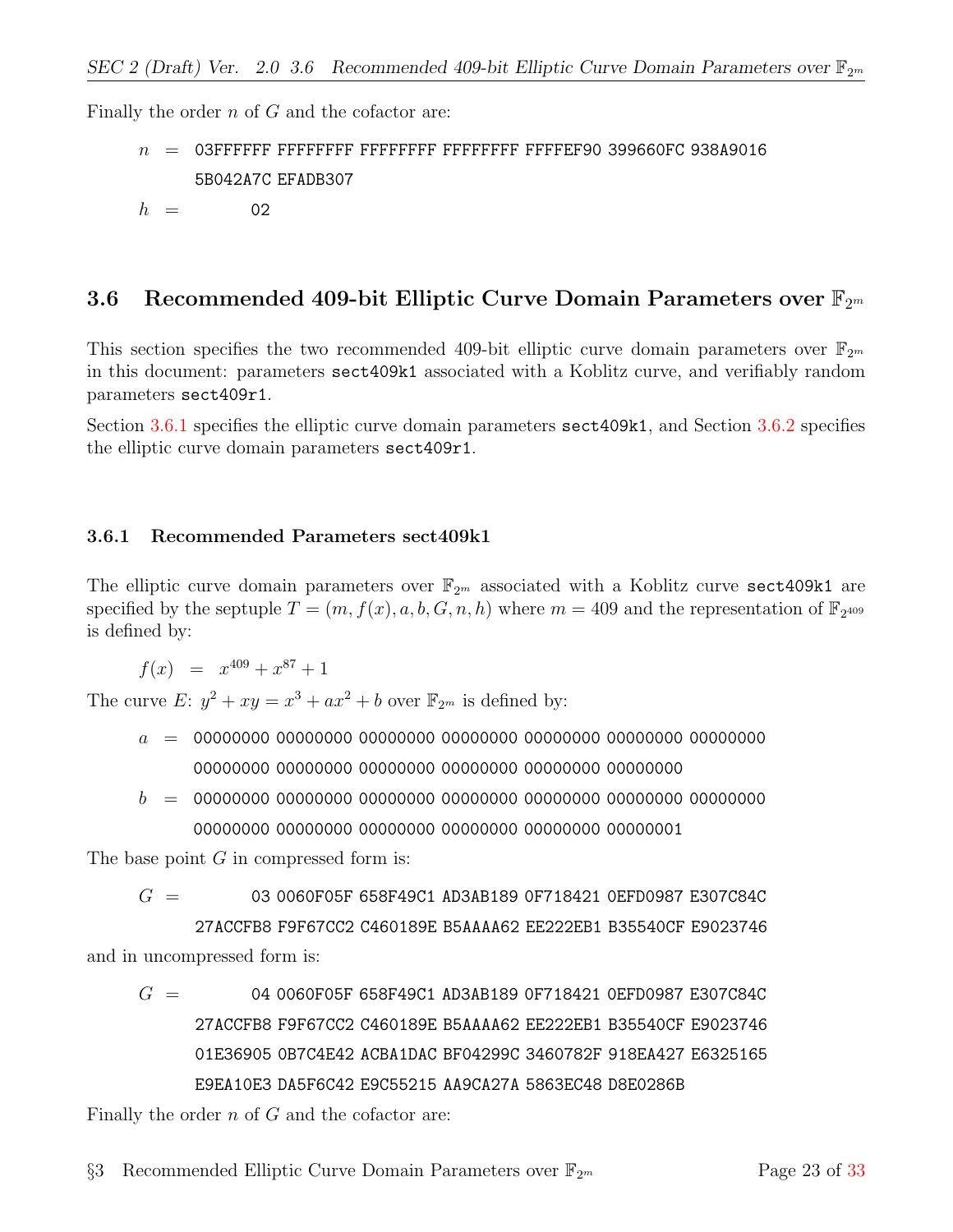n = 7FFFFF FFFFFFFF FFFFFFFF FFFFFFFF FFFFFFFF FFFFFFFF FFFFFE5F 83B2D4EA 20400EC4 557D5ED3 E3E7CA5B 4B5C83B8 E01E5FCF

 $h = 04$ 

#### <span id="page-27-0"></span>3.6.2 Recommended Parameters sect409r1

The verifiably random elliptic curve domain parameters over  $\mathbb{F}_{2m}$  sect409r1 are specified by the septuple  $T = (m, f(x), a, b, G, n, h)$  where  $m = 409$  and the representation of  $\mathbb{F}_{2^{409}}$  is defined by:

$$
f(x) = x^{409} + x^{87} + 1
$$

The curve E:  $y^2 + xy = x^3 + ax^2 + b$  over  $\mathbb{F}_{2^m}$  is defined by:

- a = 00000000 00000000 00000000 00000000 00000000 00000000 00000000 00000000 00000000 00000000 00000000 00000000 00000001
- $b = 0021A5C2$  C8EE9FEB 5C4B9A75 3B7B476B 7FD6422E F1F3DD67 4761FA99 D6AC27C8 A9A197B2 72822F6C D57A55AA 4F50AE31 7B13545F

E was chosen verifiably at random from the seed:

 $S = 4099B5A4 57F9D69F 79213D09 4C4BCD4D 4262210B$ 

E was selected from S as specified in ANSI X9.62  $[X9.62]$  in normal basis representation and converted into polynomial basis representation.

The base point  $G$  in compressed form is:

 $G = 03015D4860 D088DDB3 496B0C60 64756260 441CDE4A F1771D4D$ 

B01FFE5B 34E59703 DC255A86 8A118051 5603AEAB 60794E54 BB7996A7 and in uncompressed form is:

 $G = 04 015D4860 D088DDB3 496B0C60 64756260 441CDE4A F1771D4D$ B01FFE5B 34E59703 DC255A86 8A118051 5603AEAB 60794E54 BB7996A7 0061B1CF AB6BE5F3 2BBFA783 24ED106A 7636B9C5 A7BD198D 0158AA4F 5488D08F 38514F1F DF4B4F40 D2181B36 81C364BA 0273C706

Finally the order  $n$  of  $G$  and the cofactor are:

n = 01000000 00000000 00000000 00000000 00000000 00000000 000001E2 AAD6A612 F33307BE 5FA47C3C 9E052F83 8164CD37 D9A21173

 $h = 02$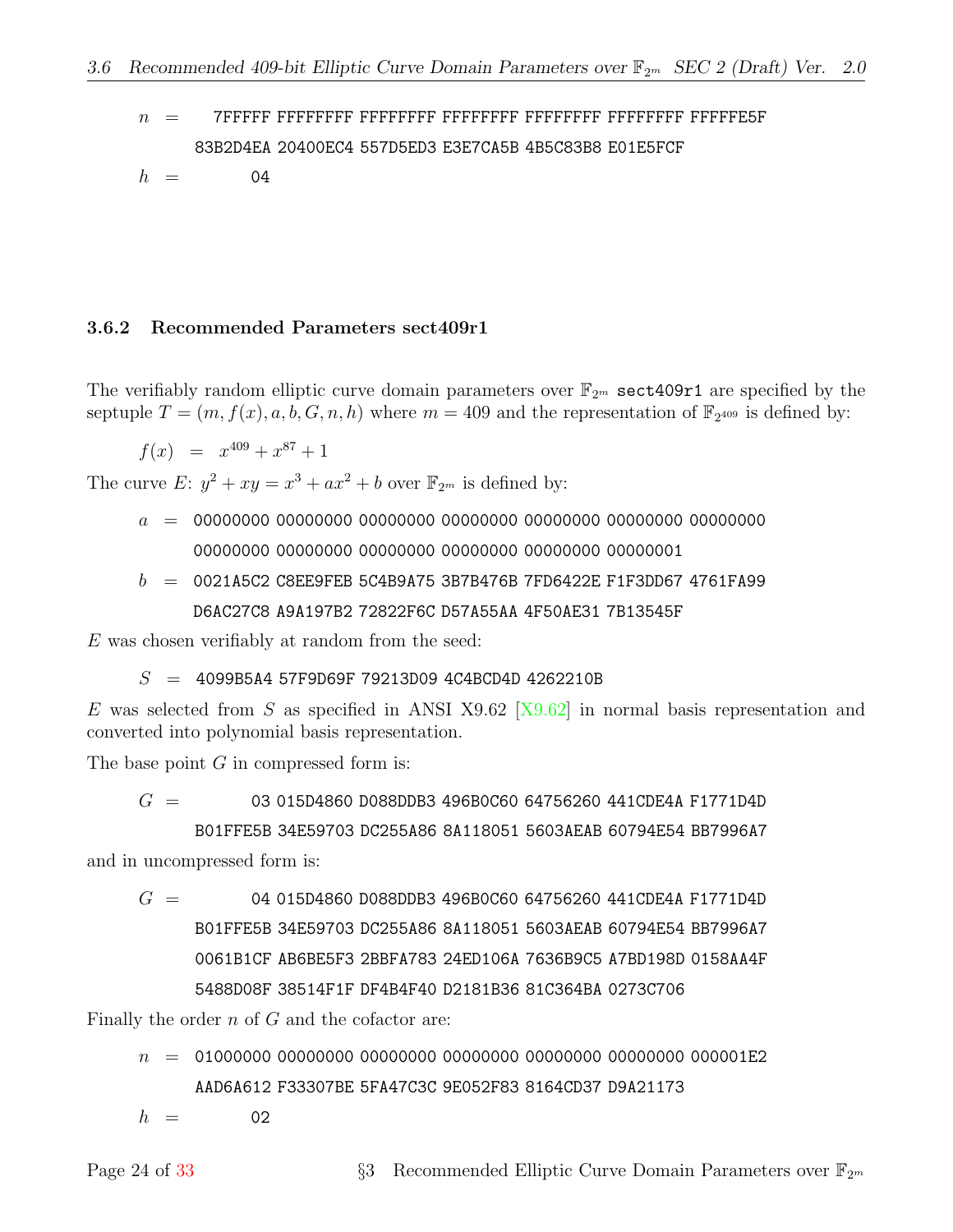# <span id="page-28-0"></span>3.7 Recommended 571-bit Elliptic Curve Domain Parameters over  $\mathbb{F}_{2^m}$

This section specifies the two recommended 571-bit elliptic curve domain parameters over  $\mathbb{F}_{2^m}$ in this document: parameters sect571k1 associated with a Koblitz curve, and verifiably random parameters sect571r1.

Section [3.7.1](#page-28-1) specifies the elliptic curve domain parameters sect571k1, and Section [3.7.2](#page-29-0) specifies the elliptic curve domain parameters sect571r1.

#### <span id="page-28-1"></span>3.7.1 Recommended Parameters sect571k1

The elliptic curve domain parameters over  $\mathbb{F}_{2^m}$  associated with a Koblitz curve sect571k1 are specified by the septuple  $T = (m, f(x), a, b, G, n, h)$  where  $m = 571$  and the representation of  $\mathbb{F}_{2^{571}}$ is defined by:

 $f(x) = x^{571} + x^{10} + x^5 + x^2 + 1$ 

The curve E:  $y^2 + xy = x^3 + ax^2 + b$  over  $\mathbb{F}_{2^m}$  is defined by:

- a = 00000000 00000000 00000000 00000000 00000000 00000000 00000000 00000000 00000000 00000000 00000000 00000000 00000000 00000000 00000000 00000000 00000000 00000000
- b = 00000000 00000000 00000000 00000000 00000000 00000000 00000000 00000000 00000000 00000000 00000000 00000000 00000000 00000000 00000000 00000000 00000000 00000001

The base point G in compressed form is:

 $G = 02026EBTA859923FBC 82189631 F8103FE4AC9CA2970012D5D4$ 60248048 01841CA4 43709584 93B205E6 47DA304D B4CEB08C BBD1BA39 494776FB 988B4717 4DCA88C7 E2945283 A01C8972

and in uncompressed form is:

 $G = 04026EBTAS 59923FBC 82189631 F8103FE4 AC9CA297 0012D5D4$ 60248048 01841CA4 43709584 93B205E6 47DA304D B4CEB08C BBD1BA39 494776FB 988B4717 4DCA88C7 E2945283 A01C8972 0349DC80 7F4FBF37 4F4AEADE 3BCA9531 4DD58CEC 9F307A54 FFC61EFC 006D8A2C 9D4979C0 AC44AEA7 4FBEBBB9 F772AEDC B620B01A 7BA7AF1B 320430C8 591984F6 01CD4C14 3EF1C7A3

Finally the order  $n$  of  $G$  and the cofactor are: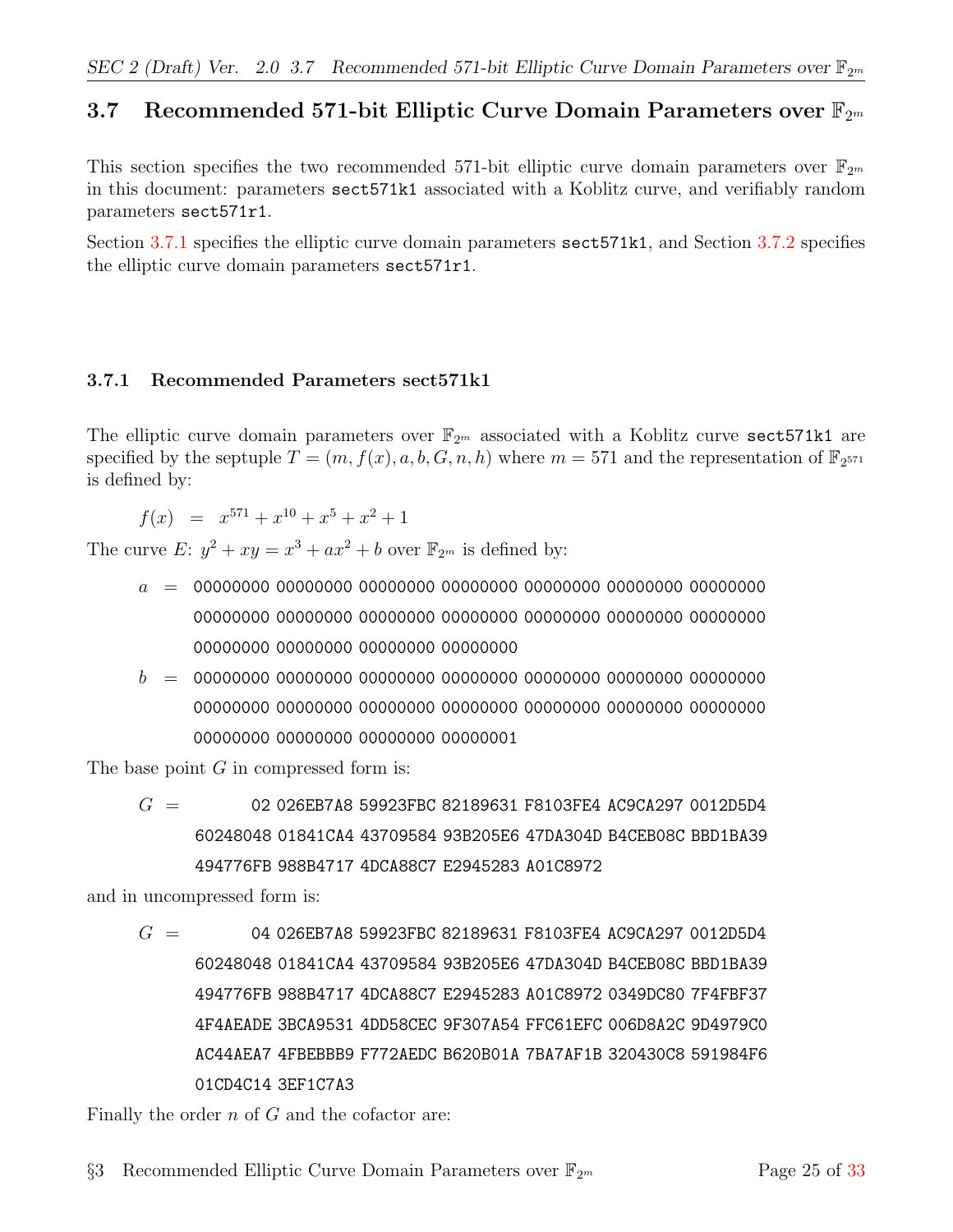- n = 02000000 00000000 00000000 00000000 00000000 00000000 00000000 00000000 00000000 131850E1 F19A63E4 B391A8DB 917F4138 B630D84B E5D63938 1E91DEB4 5CFE778F 637C1001
- $h = 04$

#### <span id="page-29-0"></span>3.7.2 Recommended Parameters sect571r1

The verifiably random elliptic curve domain parameters over  $\mathbb{F}_{2m}$  sect571r1 are specified by the septuple  $T = (m, f(x), a, b, G, n, h)$  where  $m = 571$  and the representation of  $\mathbb{F}_{2^{571}}$  is defined by:

$$
f(x) = x^{571} + x^{10} + x^5 + x^2 + 1
$$

The curve E:  $y^2 + xy = x^3 + ax^2 + b$  over  $\mathbb{F}_{2^m}$  is defined by:

- a = 00000000 00000000 00000000 00000000 00000000 00000000 00000000 00000000 00000000 00000000 00000000 00000000 00000000 00000000 00000000 00000000 00000000 00000001
- $b = 02$ F40E7E 2221F295 DE297117 B7F3D62F 5C6A97FF CB8CEFF1 CD6BA8CE 4A9A18AD 84FFABBD 8EFA5933 2BE7AD67 56A66E29 4AFD185A 78FF12AA 520E4DE7 39BACA0C 7FFEFF7F 2955727A

E was chosen verifiably at random from the seed:

 $S = 2A$ A058F7 3A0E33AB 486B0F61 0410C53A 7F132310

E was selected from S as specified in ANSI X9.62  $[X9.62]$  in normal basis representation and converted into polynomial basis representation.

The base point  $G$  in compressed form is:

 $G = 0303001D 34B85629 6C16C0D4 0D3CDT75 0A93D1D2 955FA80A$ A5F40FC8 DB7B2ABD BDE53950 F4C0D293 CDD711A3 5B67FB14 99AE6003 8614F139 4ABFA3B4 C850D927 E1E7769C 8EEC2D19

and in uncompressed form is:

 $G = 040303001D 34B85629 6C16C0D4 0D3CDT75 0A93D1D2 955FAB0A$ A5F40FC8 DB7B2ABD BDE53950 F4C0D293 CDD711A3 5B67FB14 99AE6003 8614F139 4ABFA3B4 C850D927 E1E7769C 8EEC2D19 037BF273 42DA639B 6DCCFFFE B73D69D7 8C6C27A6 009CBBCA 1980F853 3921E8A6 84423E43 BAB08A57 6291AF8F 461BB2A8 B3531D2F 0485C19B 16E2F151 6E23DD3C 1A4827AF 1B8AC15B

Finally the order  $n$  of  $G$  and the cofactor are: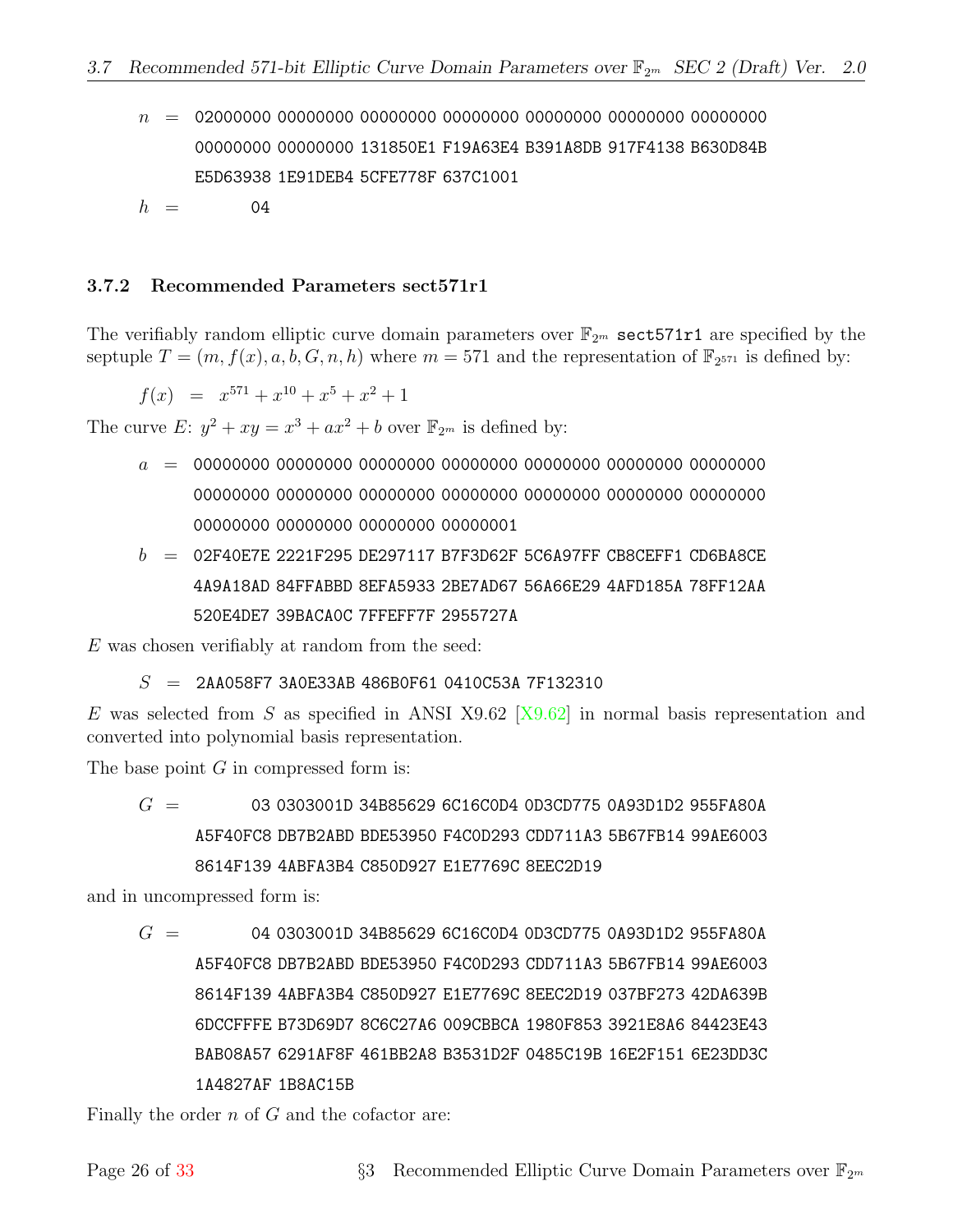n = 03FFFFFF FFFFFFFF FFFFFFFF FFFFFFFF FFFFFFFF FFFFFFFF FFFFFFFF FFFFFFFF FFFFFFFF E661CE18 FF559873 08059B18 6823851E C7DD9CA1 161DE93D 5174D66E 8382E9BB 2FE84E47

 $h = 02$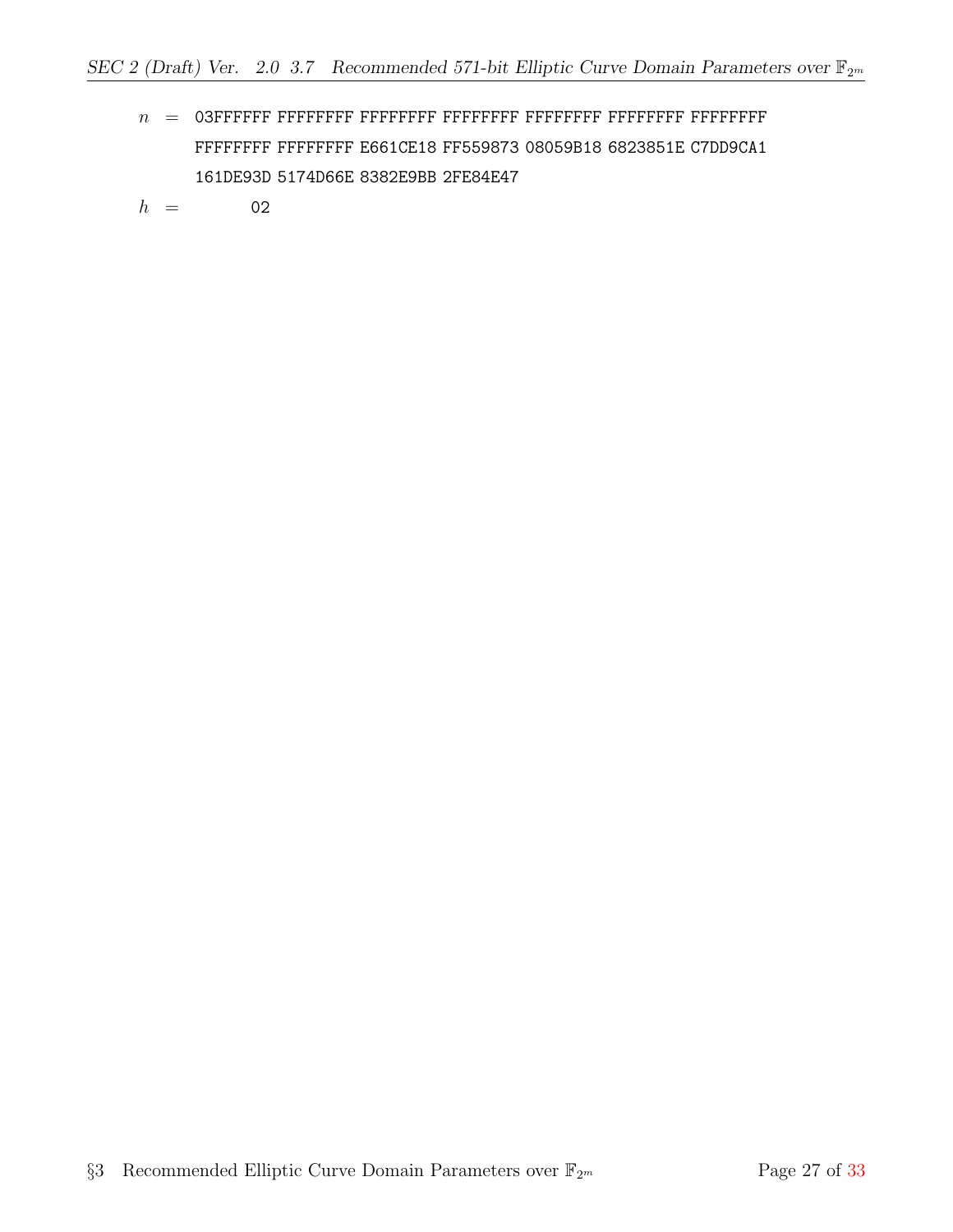# <span id="page-31-0"></span>A ASN.1 Syntax

This section discusses the representation of elliptic curve domain parameters using ASN.1 syntax and specifies ASN.1 object identifiers for the elliptic curve domain parameters recommended in this document.

### <span id="page-31-1"></span>A.1 Syntax for Elliptic Curve Domain Parameters

There are a number of ways of representing elliptic curve domain parameters using ASN.1 syntax. The following syntax is recommended in SEC 1 [\[SEC 1\]](#page-35-1) for use in X.509 certificates and elsewhere (following [\[RFC 3279\]](#page-35-13)).

```
Parameters{CURVES:IOSet} ::= CHOICE {
    ecParameters ECParameters,
    namedCurve CURVES.&id({IOSet}),
    implicitCA NULL
}
```
where

- ecParameters of type ECParameters indicates that the full elliptic curve domain parameters are given,
- namedCurve of type CURVES indicates that a named curve from the set delimited by CurveNames is to be used, and
- implicitCA of type NULL indicates that the curve is known implicitly, that is, the actual curve is known to both parties by other means.

The following syntax is then used to describe explicit representations of elliptic curve domain parameters, if need be.

```
ECParameters ::= SEQUENCE {
    version INTEGER { ecpVer1(1) } (ecpVer1),
    fieldID FieldID {{FieldTypes}},
    curve Curve,
    base ECPoint,
    order INTEGER,
    cofactor INTEGER OPTIONAL,
     ...
}
```
See SEC 1 [\[SEC 1\]](#page-35-1) for more details on the explicit representation of elliptic curve domain parameters.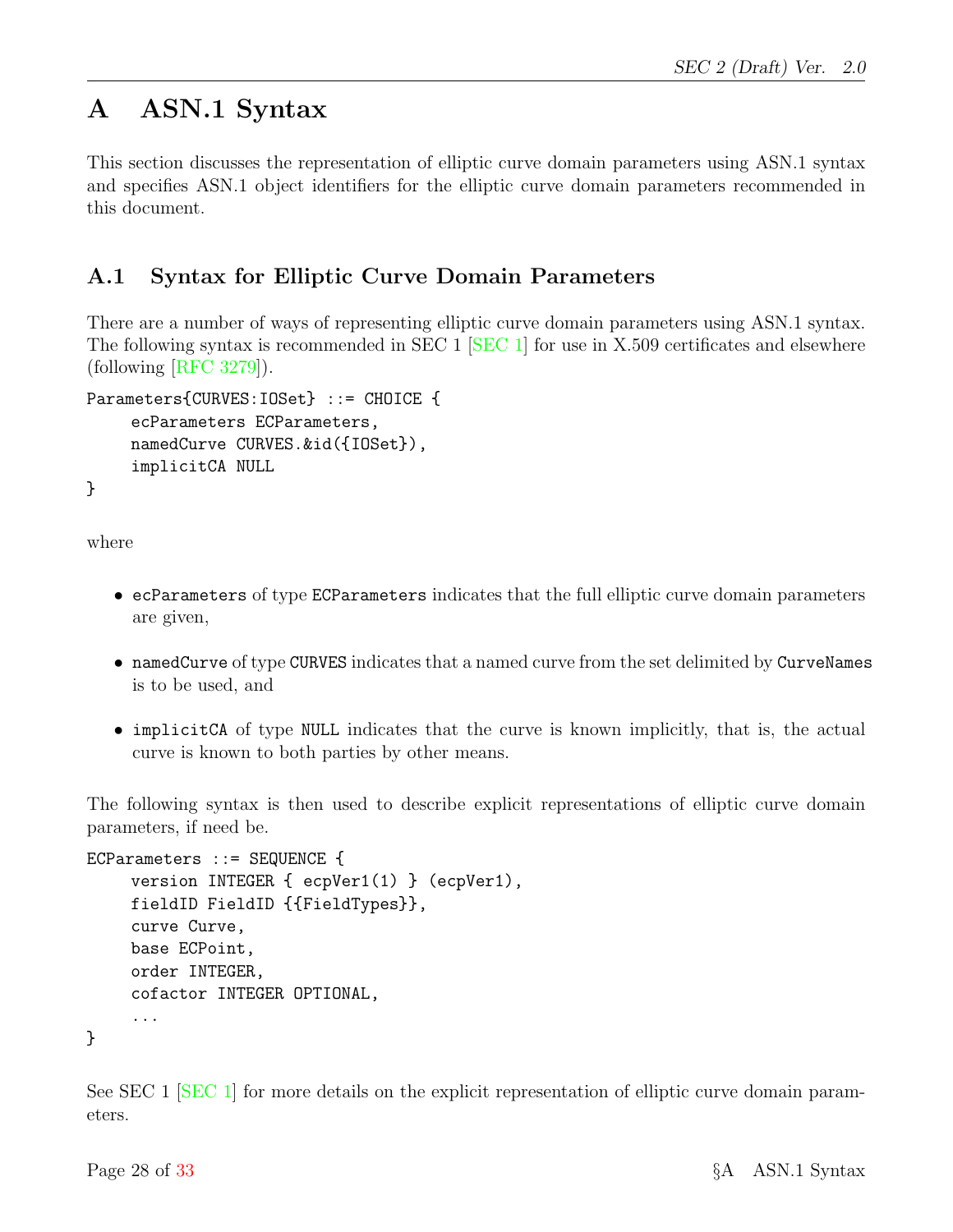# <span id="page-32-0"></span>A.2 Object Identifiers for Recommended Parameters

This section specifies object identifiers for the elliptic curve domain parameters recommended in this document. These object identifiers may be used, for example, to represent parameters using the namedCurve syntax described in the previous section.

Parameters that have not previously been assigned object identifiers appear in the tree whose root is designated by the object identifier certicom-arc. It has the following value.

```
certicom-arc OBJECT IDENTIFIER ::= {
    iso(1) identified-organization(3) certicom(132)
}
```
Parameters that are given as examples in ANSI X9.62 [\[X9.62\]](#page-35-2) appear in the tree whose root is designated by the object identifier ansi-X9-62. It has the following value.

```
ansi-X9-62 OBJECT IDENTIFIER ::= {
    iso(1) member-body(2) us(840) 10045
}
```
The values of the object identifiers of parameters given in ANSI X9.62 are duplicated here for convenience.

To reduce the encoded lengths, the parameters under certicom-arc appear just below the main node. The object identifier ellipticCurve represents the root of the tree containing all such parameters in this document and has the following value.

ellipticCurve OBJECT IDENTIFIER ::= { certicom-arc curve(0) }

The actual parameters appear immediately below this; their object identifiers may be found in the following sections. Section [A.2.1](#page-32-1) specifies object identifiers for the parameters over  $\mathbb{F}_p$ , and Section [A.2.2](#page-33-0) specifies object identifiers for the parameters over  $\mathbb{F}_{2^m}$ .

#### <span id="page-32-1"></span>A.2.1 OIDs for Recommended Parameters over  $\mathbb{F}_p$

The object identifiers for the recommended parameters over  $\mathbb{F}_p$  have the following values. The names of the identifiers agree with the nicknames given to the parameters in this document. In ANSI X9.62  $[X9.62]$ , the curve secp192r1 is designated prime192v1, and the curve secp256r1 is designated prime256v1.

```
--
-- Curves over prime-order fields:
--
secp192k1 OBJECT IDENTIFIER ::= { ellipticCurve 31 }
secp192r1 OBJECT IDENTIFIER ::= { ansi-X9-62 curves(3) prime(1) 1 }
secp224k1 OBJECT IDENTIFIER ::= { ellipticCurve 32 }
secp224r1 OBJECT IDENTIFIER ::= { ellipticCurve 33 }
```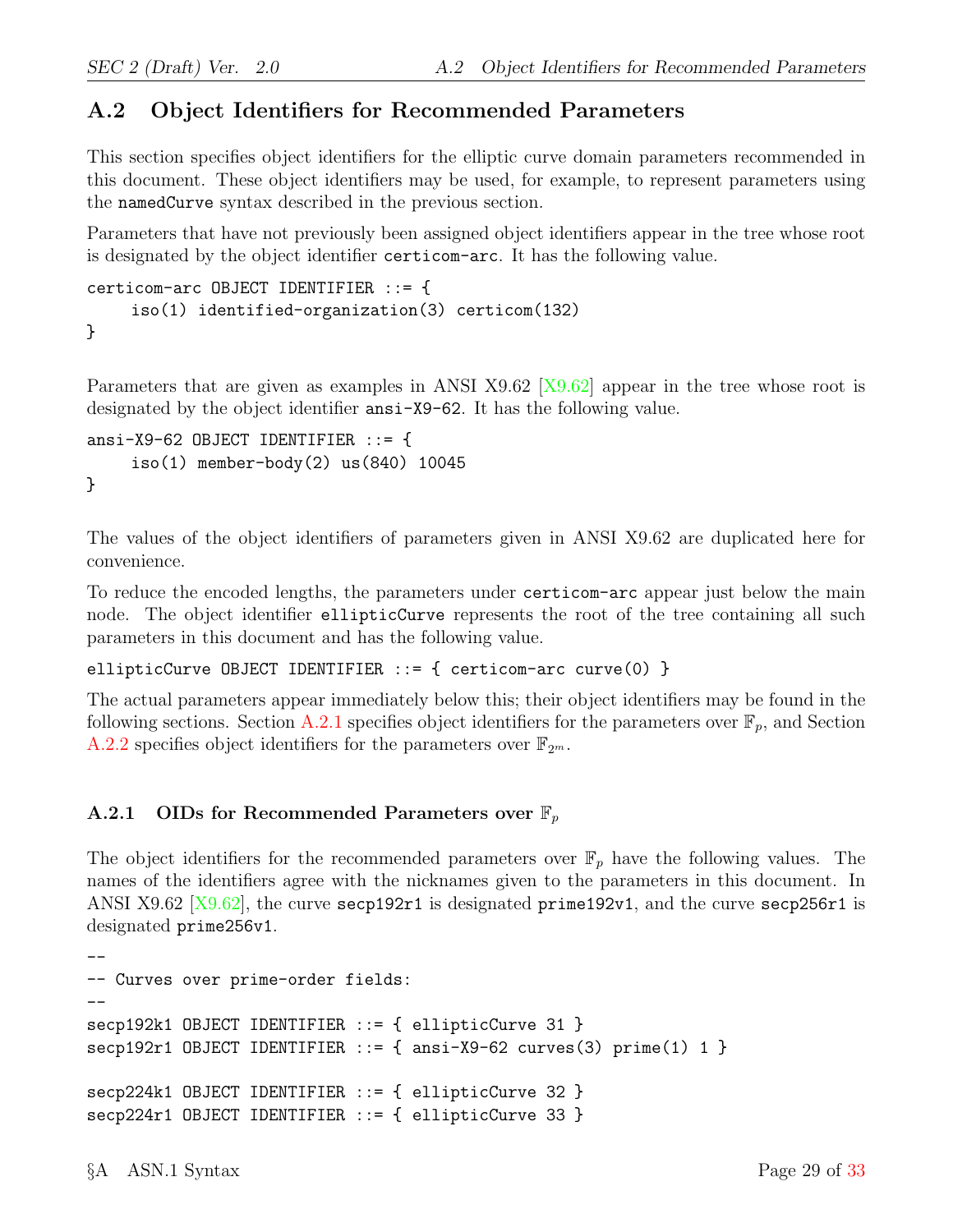```
secp256k1 OBJECT IDENTIFIER ::= { ellipticCurve 10 }
secp256r1 OBJECT IDENTIFIER ::= \{ ansi-X9-62 curves(3) prime(1) 7 \}secp384r1 OBJECT IDENTIFIER ::= { ellipticCurve 34 }
secp521r1 OBJECT IDENTIFIER ::= { ellipticCurve 35 }
```
#### <span id="page-33-0"></span>A.2.2 OIDs for Recommended Parameters over  $\mathbb{F}_{2^m}$

The object identifiers for the recommended parameters over  $\mathbb{F}_{2^m}$  have the following values. The names of the identifiers agree with the nicknames given to the parameters in this document.

```
--
-- Curves over characteristic 2 fields.
--
sect163k1 OBJECT IDENTIFIER ::= { ellipticCurve 1 }
sect163r1 OBJECT IDENTIFIER ::= { ellipticCurve 2 }
sect163r2 OBJECT IDENTIFIER ::= { ellipticCurve 15 }
sect233k1 OBJECT IDENTIFIER ::= { ellipticCurve 26 }
sect233r1 OBJECT IDENTIFIER ::= { ellipticCurve 27 }
sect239k1 OBJECT IDENTIFIER ::= { ellipticCurve 3 }
sect283k1 OBJECT IDENTIFIER ::= { ellipticCurve 16 }
sect283r1 OBJECT IDENTIFIER ::= { ellipticCurve 17 }
sect409k1 OBJECT IDENTIFIER ::= { ellipticCurve 36 }
sect409r1 OBJECT IDENTIFIER ::= { ellipticCurve 37 }
sect571k1 OBJECT IDENTIFIER ::= { ellipticCurve 38 }
sect571r1 OBJECT IDENTIFIER ::= { ellipticCurve 39 }
```
#### <span id="page-33-1"></span>A.2.3 The Information Object Set SECGCurveNames

The following information object set SECGCurveNames of class CURVES may be used to delineate the use of a curve recommended in this document. When it is used to govern the component namedCurve of Parameters (defined in section  $A(1)$ , the value of namedCurve must be one of the values of the set.

```
SECGCurveNames CURVES ::= {
    -- Curves over prime-order fields:
    { ID secp192k1 } |
```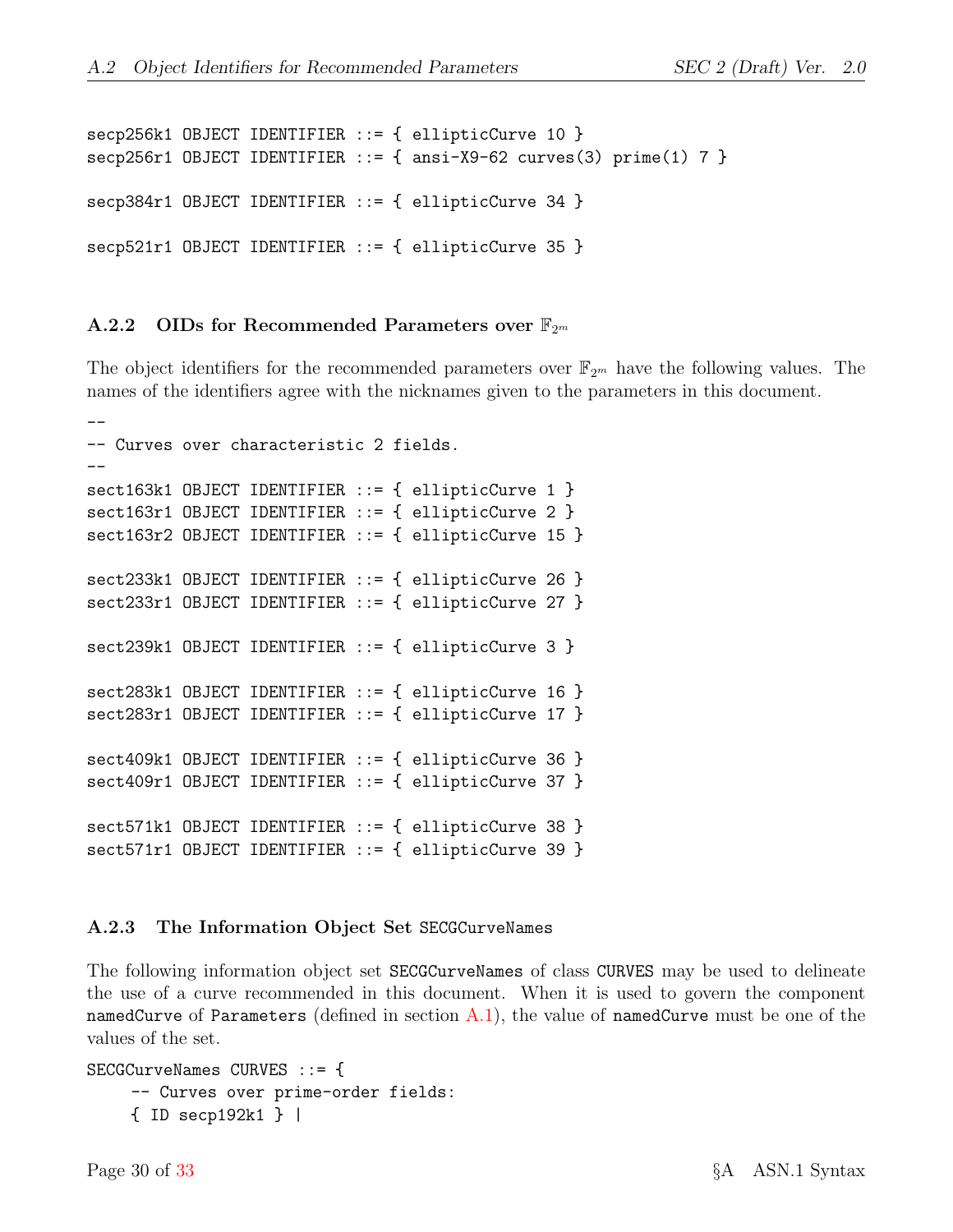```
{ ID secp192r1 } |
{ ID secp224k1 } |
{ ID secp224r1 } |
{ ID secp256k1 } |
{ ID secp256r1 } |
{ ID secp384r1 } |
{ ID secp521r1 } |
-- Curves over characteristic 2 fields:
{ ID sect163k1 } |
{ ID sect163r1 } |
{ ID sect163r2 } |
{ ID sect233k1 } |
{ ID sect233r1 } |
{ ID sect239k1 } |
{ ID sect283k1 } |
{ ID sect283r1 } |
{ ID sect409k1 } |
{ ID sect409r1 } |
{ ID sect571k1 } |
{ ID sect571r1 } ,
...
}
```
The type CURVES used above is defined below.

```
CURVES :: = CLASS&curve-id OBJECT IDENTIFIER UNIQUE
} WITH SYNTAX { ID &curve-id }
```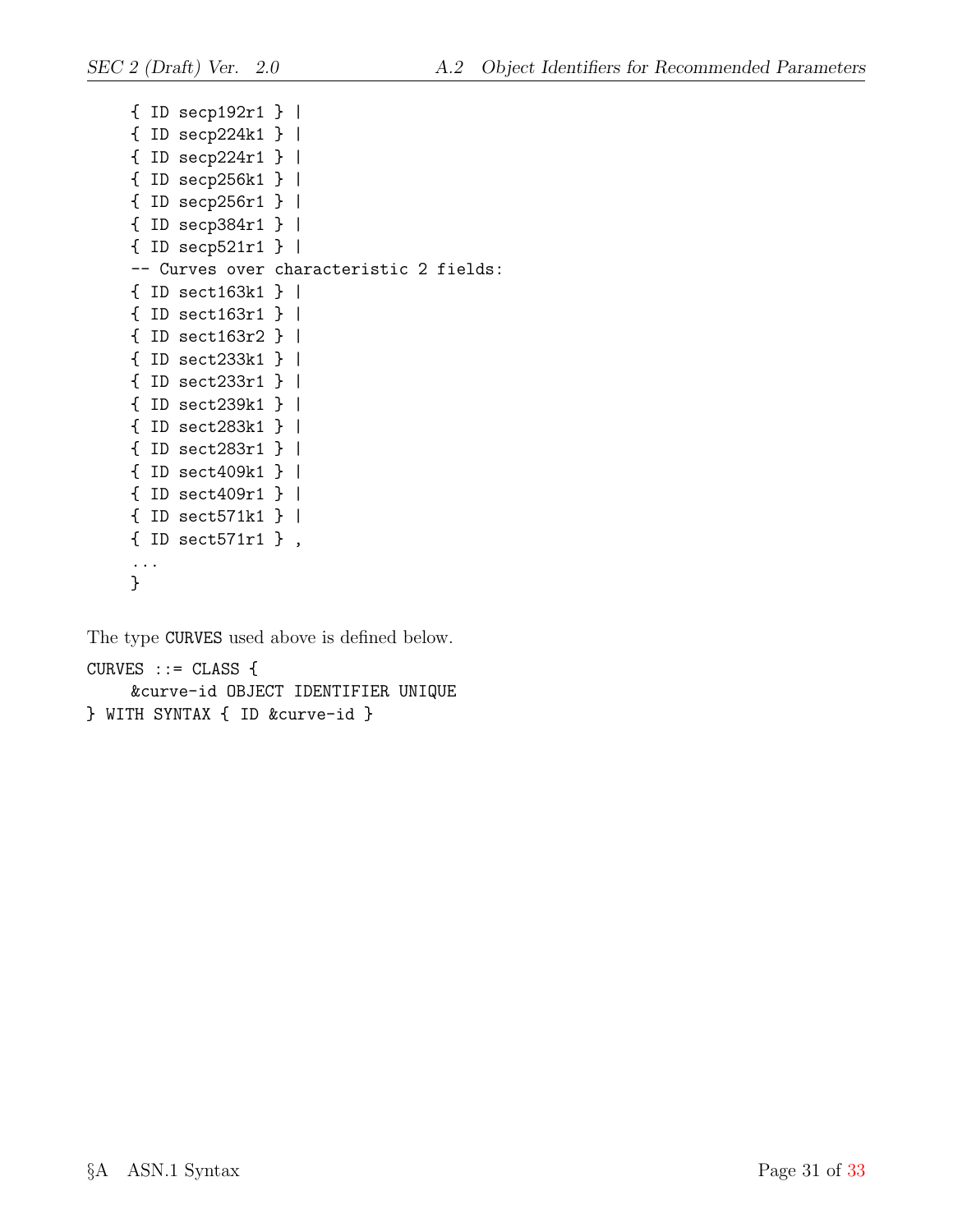# <span id="page-35-6"></span>B References

- <span id="page-35-4"></span><span id="page-35-0"></span>[1363] Institute of Electrical and Electronics Engineers. Specifications for Public-Key Cryptography, IEEE Standard 1363-2000, Aug. 2000. [http://standards.ieee.org/](http://standards.ieee.org/catalog/olis/busarch.html) [catalog/olis/busarch.html](http://standards.ieee.org/catalog/olis/busarch.html).
- <span id="page-35-5"></span>[1363A] ———. Specifications for Public-Key Cryptography — Amendment 1: Additional Techniques, IEEE Standard 1363A-2004, Oct. 2004. [http://standards.ieee.org/](http://standards.ieee.org/catalog/olis/busarch.html) [catalog/olis/busarch.html](http://standards.ieee.org/catalog/olis/busarch.html).
- <span id="page-35-10"></span>[Fin99] Financial Services Technology Consortium. Financial Services Markup Language, Aug. 1999. Working Draft.
- <span id="page-35-11"></span>[Int06] D. R. L. Brown. Additional ECC Groups For IKE and IKEv2. Internet Engineering Task Force, Oct. 2006. Expired. [http://tools.ietf.org/html/](http://tools.ietf.org/html/draft-ietf-ipsec-ike-ecc-groups-10) [draft-ietf-ipsec-ike-ecc-groups-10](http://tools.ietf.org/html/draft-ietf-ipsec-ike-ecc-groups-10).
- <span id="page-35-7"></span>[Nat99] National Institute of Standards and Technology. Recommended Elliptic Curves for Federal Government Use, Jul. 1999. <csrc.nist.gov/encryption>.
- <span id="page-35-13"></span>[RFC 3279] L. Bassham, R. Housley and W. Polk. RFC 3279: Algorithms and Identifiers for the Internet X.509 Public Key Infrastructure Certificate and Certificate Revocation List (CRL) Profile. Internet Engineering Task Force, Apr. 2002. [www.ietf/rfc/](www.ietf/rfc/rfc3279.txt) [rfc3279.txt](www.ietf/rfc/rfc3279.txt).
- <span id="page-35-1"></span>[SEC 1] Standards for Efficient Cryptography Group. SEC 1: Elliptic Curve Cryptography, Mar. 2009. Version 2.0. <http://www.secg.org/download/aid-780/sec1-v2.pdf>.
- <span id="page-35-12"></span>[WTLS] Wireless Application Forum. WAP WTLS: Wireless Application Protocol Wireless Transport Layer Security Specification, Feb. 1999.
- <span id="page-35-2"></span>[X9.62] American National Standards Institute. Public Key Cryptography for the Financial Services Industry: The Elliptic Curve Digital Signature Algorithm (ECDSA), American National Standard X9.62-2005, 2005. [http://webstore.ansi.org/](http://webstore.ansi.org/ansidocstore) [ansidocstore](http://webstore.ansi.org/ansidocstore).
- <span id="page-35-3"></span>[X9.63] ———. Public-Key Cryptography for the Financial Services Industry: Key Agreement and Key Transport Using Elliptic Curve Cryptography, American National Standard X9.63-2001, 2001. <http://webstore.ansi.org/ansidocstore>.
- <span id="page-35-9"></span>[GLV01] R. P. Gallant, R. J. Lambert and S. A. Vanstone. Faster point multiplication on elliptic curves with efficient endomorphisms. In J. KILIAN (ed.), Advances in Cryptology — CRYPTO 2001, Lecture Notes in Computer Science 2139, pp. 190–200. International Association for Cryptologic Research, Springer, 2001.
- <span id="page-35-8"></span>[Kob92] N. KOBLITZ. CM-curves with good cryptographic properties. In J. FEIGENBAUM (ed.), Advances in Cryptology — CRYPTO '91, Lecture Notes in Computer Science 576, pp. 279–287. International Association for Cryptologic Research, Springer, 1992.